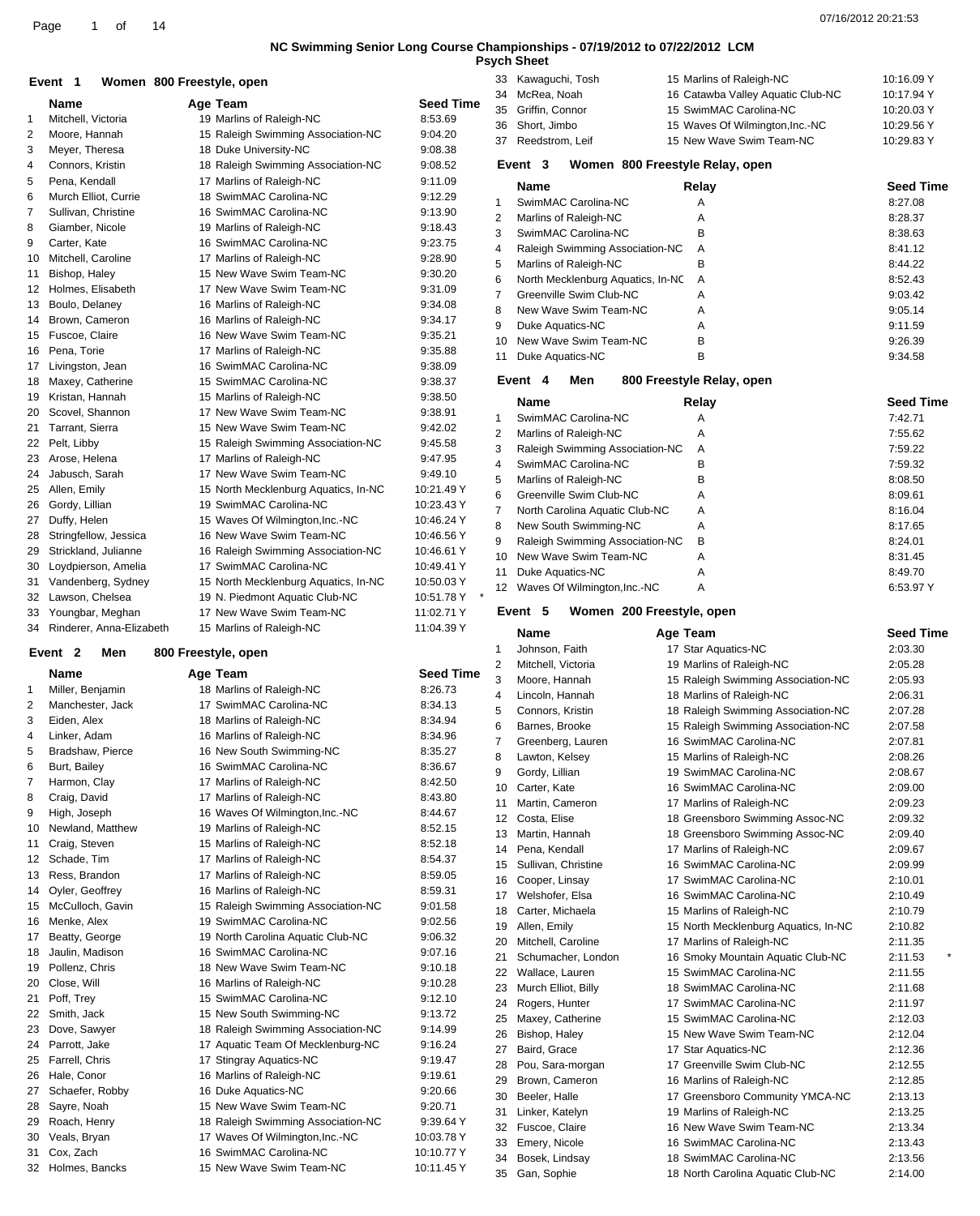| <b>Psych Sheet</b> |  |
|--------------------|--|

| 36 | Watts, Leah Catherine                  | 17 Catawba Valley Aquatic Club-NC                  | 2:14.02            | 21 | Eagle, Eyan                       | 16 Greenville Swim Club-NC                       | 2:00.96                |
|----|----------------------------------------|----------------------------------------------------|--------------------|----|-----------------------------------|--------------------------------------------------|------------------------|
| 37 | Dupay, Ally                            | 16 SwimMAC Carolina-NC                             | 2:14.29            | 22 | Knox, Davis                       | 17 Greensboro Swimming Assoc-NC                  | 2:01.12                |
| 38 | Holmes, Elisabeth                      | 17 New Wave Swim Team-NC                           | 2:14.30            | 23 | Botelho, Andrew                   | 17 SwimMAC Carolina-NC                           | 2:01.12                |
| 39 | Mock, Lauren                           | 18 Star Aquatics-NC                                | 2:14.35            | 24 | Cox, Zach                         | 16 SwimMAC Carolina-NC                           | 2:01.23                |
| 40 | Livingston, Jean                       | 16 SwimMAC Carolina-NC                             | 2:15.03            | 25 | Linker, Adam                      | 16 Marlins of Raleigh-NC                         | 2:01.42                |
|    | 41 Liu, Claire                         | 17 New Wave Swim Team-NC                           | 2:15.25            | 26 | Cooper, Mitchell                  | 17 Team Charlotte Swimming-NC                    | 2:01.72                |
| 42 | Stanton, Rebecca                       | 15 North Mecklenburg Aquatics, In-NC               | 2:15.29            | 27 | Hill, Tyler                       | 19 SwimMAC Carolina-NC                           | 2:01.73                |
|    |                                        |                                                    |                    |    |                                   |                                                  |                        |
| 43 | Owens, Megan                           | 16 Raleigh Swimming Association-NC                 | 2:15.52            | 28 | Blinn, Charles                    | 17 SwimMAC Carolina-NC                           | 2:02.03                |
| 44 | Martelle, Alexandra                    | 16 SwimMAC Carolina-NC                             | 2:15.58            | 29 | Craig, David                      | 17 Marlins of Raleigh-NC                         | 2:02.10                |
| 45 | Krasnov, Allison                       | 18 Duke Aquatics-NC                                | 2:15.77            | 30 | Cowley, Patrick                   | 17 SwimMAC Carolina-NC                           | 2:02.24                |
| 46 | Bumgardner, Hayden                     | 18 Team Charlotte Swimming-NC                      | 2:15.87            | 31 | Harmon, Clay                      | 17 Marlins of Raleigh-NC                         | 2:02.54                |
| 47 | Bennison, Haley                        | 15 New Wave Swim Team-NC                           | 2:15.99            | 32 | Craven, Erle                      | 19 Gateway YWCA Seadragons-NC                    | 2:02.58                |
| 48 | Darmody, Kristie                       | 15 SwimMAC Carolina-NC                             | 2:16.37            | 33 | Sanchez, Davied                   | 16 SwimMAC Carolina-NC                           | 2:02.90                |
| 49 | Scovel, Shannon                        | 17 New Wave Swim Team-NC                           | 2:16.45            | 34 | Beatty, George                    | 19 North Carolina Aquatic Club-NC                | 2:02.98                |
| 50 | McDonough, Ali                         | 17 SwimMAC Carolina-NC                             | 2:16.61            | 35 | Riggan, Cole                      | 15 High Point Swim Club-NC                       | 2:03.04                |
| 51 | Hughes, Chapman                        | 16 SwimMAC Carolina-NC                             | 2:16.61            | 36 | Johnson, Scott                    | 16 Marlins of Raleigh-NC                         | 2:03.50                |
|    | 52 Nolte, Michaela                     | 17 Duke Aquatics-NC                                | 2:16.65            | 37 | Hoyer, Cameron                    | 16 SwimMAC Carolina-NC                           | 2:03.65                |
|    |                                        |                                                    |                    |    |                                   |                                                  |                        |
| 53 | Kerr, Christine                        | 15 New Wave Swim Team-NC                           | 2:16.71            | 38 | Rill, Paul                        | 18 New Wave Swim Team-NC                         | 2:03.69                |
| 54 | Loydpierson, Amelia                    | 17 SwimMAC Carolina-NC                             | 2:16.80            | 39 | Shaw, Dalton                      | 16 Greenville Swim Club-NC                       | 2:03.72                |
| 55 | McRae, Lauren                          | 15 SwimMAC Carolina-NC                             | 2:16.91            | 40 | Pollenz, Chris                    | 18 New Wave Swim Team-NC                         | 2:03.77                |
| 56 | Tarrant, Sierra                        | 15 New Wave Swim Team-NC                           | 2:17.11            | 41 | Craig, Steven                     | 15 Marlins of Raleigh-NC                         | 2:03.83                |
| 57 | Lawton, Casey                          | 18 Marlins of Raleigh-NC                           | 2:17.34            | 42 | Maslowski, Seth                   | 15 Raleigh Swimming Association-NC               | 2:03.87                |
|    | 58 Pena, Torie                         | 17 Marlins of Raleigh-NC                           | 2:17.58            | 43 | Close, Will                       | 16 Marlins of Raleigh-NC                         | 2:03.89                |
| 59 | Schaefer, Jamie                        | 18 Duke Aquatics-NC                                | 2:17.62            | 44 | Oyler, Geoffrey                   | 16 Marlins of Raleigh-NC                         | 2:03.90                |
| 60 | Koletic, Ashlyn                        | 18 SwimMAC Carolina-NC                             | 1:53.62 Y          | 45 | Yeatts, Christian                 | 20 SwimMAC Carolina-NC                           | 2:03.92                |
|    | 61 Emm, Alice                          | 17 New Wave Swim Team-NC                           | 1:56.02 Y          | 46 | Hannum, Zach                      | 16 Waves Of Wilmington, Inc.-NC                  | 2:04.06                |
| 62 | Van Dorsten, Alexandra                 | 17 New Wave Swim Team-NC                           | 1:56.53 Y          | 47 | Gates, Percy                      |                                                  | 2:04.07                |
|    |                                        |                                                    |                    |    |                                   | 19 Star Aquatics-NC                              |                        |
| 63 | White, Lexie                           | 15 Stingray Aquatics-NC                            | 1:56.75 Y          | 48 | Clinton, Will                     | 18 North Carolina Aquatic Club-NC                | 2:04.19                |
| 64 | Barnhill, Emmie                        | 15 Greenville Swim Club-NC                         | 1:56.90 Y          | 49 | Schade, Tim                       | 17 Marlins of Raleigh-NC                         | 2:04.37                |
| 65 | Rubel, Emma                            | 17 SwimMAC Carolina-NC                             | 1:57.57 Y          | 50 | Campbell, Parker                  | 15 Sharks Aquatic Club-NC                        | 2:04.43                |
| 66 | Sawyer, Emily                          | 17 Greenville Swim Club-NC                         | 1:57.86 Y          | 51 | Ress, Brandon                     | 17 Marlins of Raleigh-NC                         | 2:04.73                |
| 67 | Andrews, Caroline                      | 18 Duke Aquatics-NC                                | 1:58.05 Y          | 52 | Gomez, Tyler                      | 16 SwimMAC Carolina-NC                           | 2:05.29                |
| 68 | Joiner, Abbey                          | 17 SwimMAC Carolina-NC                             | 1:58.06 Y          | 53 | Poff, Trey                        | 15 SwimMAC Carolina-NC                           | 2:05.59                |
| 69 | Whalen, Paige                          | 15 Marlins of Raleigh-NC                           | 1:58.77 Y          | 54 | Daniels, Chris                    | 15 Raleigh Swimming Association-NC               | 2:05.62                |
| 70 | Strickland, Julianne                   | 16 Raleigh Swimming Association-NC                 | 1:58.79 Y          | 55 | Wasberg, Craig                    | 16 SwimMAC Carolina-NC                           | 2:05.65                |
|    |                                        | 17 Gaston Gators-NC                                | 1:58.82 Y          | 56 | Pofahl, Trey                      | 15 Greenville Swim Club-NC                       | 2:05.77                |
|    | 71 Richard, Lyndsay                    |                                                    |                    |    |                                   |                                                  |                        |
|    | 72 Duffy, Helen                        | 15 Waves Of Wilmington, Inc.-NC                    | 1:58.93 Y          | 57 | Baker, John                       | 16 SwimMAC Carolina-NC                           | 2:05.95                |
|    | 73 Foreman, Shannon                    | 18 SwimMAC Carolina-NC                             | 1:59.52 Y          | 58 | Roach, Henry                      | 18 Raleigh Swimming Association-NC               | 2:06.07                |
|    | 74 Weinstein, Mary                     | 15 SwimMAC Carolina-NC                             | 1:59.56 Y          | 59 | Barnes, David                     | 19 SwimMAC Carolina-NC                           | 2:06.31                |
| 75 | Lindblom, Meredith                     | 17 SwimMAC Carolina-NC                             | 1:59.61 Y          | 60 | Hsieh, Jason                      | 16 New South Swimming-NC                         | 2:06.35                |
|    | 76 Marzinsky, Cece                     | 15 Duke Aquatics-NC                                | 1:59.72 Y          | 61 | Rednour, Tucker                   | 17 Gaston Gators-NC                              | 2:06.35                |
|    | 77 Voso, Hannah                        | 17 SwimMAC Carolina-NC                             | 2:00.15 Y          | 62 | Gibson, Nicholas                  | 17 Catawba Valley Aquatic Club-NC                | 2:06.44                |
|    | 78 Connelly, Hannah                    | 15 SwimMAC Carolina-NC                             | 2:00.16 Y          | 63 | Morrell, Justin                   | 17 North Carolina Aquatic Club-NC                | 2:06.46                |
|    | 79 Dickerman, Erin                     | 17 SwimMAC Carolina-NC                             | 2:00.46 Y          | 64 | Bagwell, Jackson                  | 15 SwimMAC Carolina-NC                           | 2:06.49                |
|    | 80 Bynum, Bree                         |                                                    |                    |    |                                   |                                                  |                        |
|    |                                        | 16 Stingray Aquatics-NC                            | 2:00.61 Y          | 65 | Rodeniser, Preston                | 18 Harnett County Aquatic Club-NC                | 1:45.89 Y              |
| 81 | Castell, Rachel                        | 16 SwimMAC Carolina-NC                             | 2:00.68 Y          | 66 | Weaver, Graham                    | 15 SwimMAC Carolina-NC                           | 1:46.04 Y              |
| 82 | Vandenberg, Sydney                     | 15 North Mecklenburg Aquatics, In-NC               | 2:00.87 Y          | 67 | Brogden, Harrison                 | 19 Star Aquatics-NC                              | 1:46.08 Y              |
|    | 83 Pelt, Libby                         | 15 Raleigh Swimming Association-NC                 | 2:00.93 Y          | 68 | Garrison, Ethan                   | 17 North Mecklenburg Aquatics, In-NC             | 1:46.24 Y              |
| 84 | Rubendall, Paige                       | 16 New Wave Swim Team-NC                           | 2:01.07 Y          | 69 | Dozier, Daniel                    | 18 New Wave Swim Team-NC                         | 1:46.31 Y              |
|    |                                        |                                                    |                    | 70 | Cooper, Matthew                   | 16 Team Charlotte Swimming-NC                    | 1:46.34 Y              |
|    | Men<br>Event 6                         | 200 Freestyle, open                                |                    | 71 | Kielmanowicz, Edward              | 17 SwimMAC Carolina-NC                           | 1:46.35 Y              |
|    | Name                                   | Age Team                                           | <b>Seed Time</b>   | 72 | Davis, Brian                      | 16 SwimMAC Carolina-NC                           | 1:46.82 Y              |
|    | Stilley, Jt                            | 21 SwimMAC Carolina-NC                             | 1:51.33            | 73 | Biondi, John                      | 17 SwimMAC Carolina-NC                           | 1:47.18 Y              |
| 2  | Eiden, Alex                            | 18 Marlins of Raleigh-NC                           | 1:55.31            | 74 | Mathes, Ryan                      | 15 North Carolina Aquatic Club-NC                | 1:47.59 Y              |
|    |                                        |                                                    |                    |    |                                   |                                                  |                        |
| 3  | Henry, Andrew                          | 18 Raleigh Swimming Association-NC                 | 1:55.88            | 75 | Toney, Austin                     | 16 SwimMAC Carolina-NC                           | 1:47.94 Y              |
| 4  | Miller, Benjamin                       | 18 Marlins of Raleigh-NC                           | 1:56.36            | 76 | Curry, Michael                    | 18 SwimMAC Carolina-NC                           | 1:47.96 Y              |
| 5  | Snyder, Austin                         | 18 SwimMAC Carolina-NC                             | 1:57.50            | 77 | Short, Jimbo                      | 15 Waves Of Wilmington, Inc.-NC                  | 1:48.33 Y              |
| 6  | Johns, Travis                          | 17 Waves Of Wilmington, Inc.-NC                    | 1:57.50            | 78 | Farrell, Chris                    | 17 Stingray Aquatics-NC                          | 1:48.35 Y              |
| 7  | Sanders, Clay                          | 19 Duke University-NC                              | 1:57.53            | 79 | Matysek, John                     | 15 SwimMAC Carolina-NC                           | 1:48.41 Y              |
| 8  | Gondek, Chris                          | 18 North Carolina Aquatic Club-NC                  | 1:57.93            | 80 | Thomas, Jacob                     | 17 Star Aquatics-NC                              | 1:48.59 Y              |
| 9  | Burt, Bailey                           | 16 SwimMAC Carolina-NC                             | 1:58.13            | 81 | Onol, Atalay                      | 15 Raleigh Swimming Association-NC               | 1:48.71 Y              |
| 10 | Caveness, Christian                    | 17 Waves Of Wilmington, Inc.-NC                    | 1:58.26            | 82 | Eudy, Jack                        | 15 New South Swimming-NC                         | 1:48.92 Y              |
| 11 | Lile, Nathan                           | 18 Smoky Mountain Aquatic Club-NC                  | 1:58.47            | 83 | Petry, Andrew                     | 17 SwimMAC Carolina-NC                           | 1:48.98 Y              |
|    |                                        | 18 Marlins of Raleigh-NC                           |                    |    |                                   |                                                  |                        |
|    | 12 Brunk, Joe                          |                                                    | 1:58.65            | 84 | Zieg, Tyler                       | 16 Greensboro Swimming Assoc-NC                  | 1:49.04 Y              |
|    | 13 Dove, Sawyer                        | 18 Raleigh Swimming Association-NC                 | 1:59.13            | 85 | Harris, Trey                      | 16 Duke Aquatics-NC                              | 1:49.13 Y              |
|    | 14 Perdue, Philip                      | 16 Greenville Swim Club-NC                         | 1:59.16            | 86 | Anderson, Cam                     | 16 Greenville Swim Club-NC                       | 1:49.29 Y              |
|    | 15 Fiedler, Griffin                    | 17 North Mecklenburg Aquatics, In-NC               | 1:59.87            | 87 | Parrott, Jake                     | 17 Aquatic Team Of Mecklenburg-NC                | 1:49.76 Y              |
| 16 | Glenn, Kevin                           | 18 SwimMAC Carolina-NC                             | 2:00.26            | 88 | Matysek, Carl                     | 18 SwimMAC Carolina-NC                           | 1:49.76 Y              |
|    | 17 Brakovec, Hunter                    | 15 New South Swimming-NC                           | 2:00.35            | 89 | McCulloch, Gavin                  | 15 Raleigh Swimming Association-NC               | 1:49.78 Y              |
|    | 18 High, Joseph                        | 16 Waves Of Wilmington, Inc.-NC                    | 2:00.67            | 90 | McGrath, Kyle                     | 17 Marlins of Raleigh-NC                         | 1:49.80 Y              |
|    |                                        |                                                    |                    |    |                                   |                                                  |                        |
|    |                                        |                                                    |                    |    |                                   |                                                  |                        |
|    | 19 McCullagh, Hayes<br>20 Sowers, Zack | 17 SwimMAC Carolina-NC<br>18 New Wave Swim Team-NC | 2:00.91<br>2:00.95 | 91 | Griffin, Connor<br>92 Heck, Brody | 15 SwimMAC Carolina-NC<br>14 SwimMAC Carolina-NC | 1:50.11 Y<br>1:50.18 Y |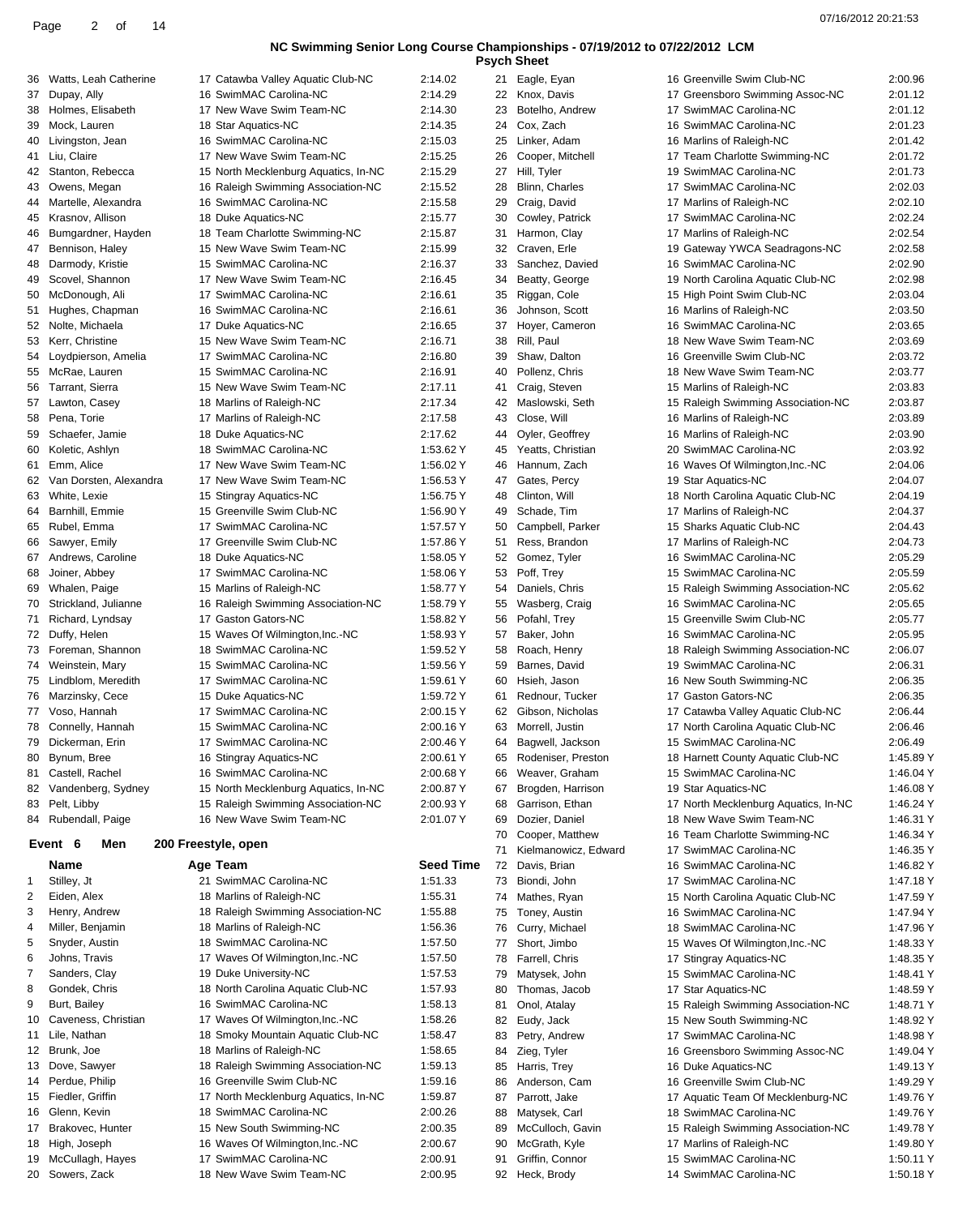| <b>Psych Sheet</b> |  |
|--------------------|--|
|--------------------|--|

|                |                                  |                                                             |                        |                | <b>PSych Sheet</b>                  |                                                                  |                    |
|----------------|----------------------------------|-------------------------------------------------------------|------------------------|----------------|-------------------------------------|------------------------------------------------------------------|--------------------|
|                | 93 Kirven, Alex                  | 17 SwimMAC Carolina-NC                                      | 1:50.36 Y              |                | 15 Barnes, David                    | 19 SwimMAC Carolina-NC                                           | 1:10.44            |
|                | 94 Walton, Brodie                | 16 New Wave Swim Team-NC                                    | 1:50.52 Y              | 16             | Toney, Austin                       | 16 SwimMAC Carolina-NC                                           | 1:10.99            |
|                | 95 McRea, Noah                   | 16 Catawba Valley Aquatic Club-NC                           | 1:50.71 Y              | 17             | Botelho, Andrew                     | 17 SwimMAC Carolina-NC                                           | 1:11.14            |
|                | 96 Veals, Bryan                  | 17 Waves Of Wilmington, Inc.-NC                             | 1:50.98 Y              | 18             | Blinn, Charles                      | 17 SwimMAC Carolina-NC                                           | 1:11.83            |
|                | Event 7                          | Women 100 Breaststroke, open                                |                        | 19             | Rednour, Tucker                     | 17 Gaston Gators-NC                                              | 1:12.13            |
|                | Name                             |                                                             | <b>Seed Time</b>       | 20<br>21       | Rigali, Matthew                     | 17 SwimMAC Carolina-NC                                           | 1:12.34<br>1:12.44 |
| 1              | McDonough, Christen              | Age Team<br>20 SwimMAC Carolina-NC                          | 1:12.03                | 22             | Brittain, Marc<br>Hale, Conor       | 17 North Mecklenburg Aquatics, In-NC<br>16 Marlins of Raleigh-NC | 1:12.46            |
| $\overline{c}$ | Plevka, Katherine                | 19 SwimMAC Carolina-NC                                      | 1:12.90                | 23             | Richard, Jacob                      | 17 Gaston Gators-NC                                              | 1:13.03            |
| 3              | Byrum, Charity                   | 19 Star Aquatics-NC                                         | 1:13.47                | 24             | Thomas, Jacob                       | 17 Star Aquatics-NC                                              | 1:13.36            |
| 4              | Neil, Caroline                   | 16 Star Aquatics-NC                                         | 1:14.10                | 25             | Neil, Paul                          | 15 Star Aquatics-NC                                              | 1:13.57            |
| 5              | Murch Elliot, Currie             | 18 SwimMAC Carolina-NC                                      | 1:14.21                | 26             | McCullough, Liam                    | 15 Duke Aquatics-NC                                              | 1:13.59            |
| 6              | Murch Elliot, Billy              | 18 SwimMAC Carolina-NC                                      | 1:14.61                | 27             | Wheeler, Reed                       | 17 SwimMAC Carolina-NC                                           | 1:13.64            |
| $\overline{7}$ | Casazza, Caitlin                 | 16 SwimMAC Carolina-NC                                      | 1:14.69                | 28             | Cowley, Patrick                     | 17 SwimMAC Carolina-NC                                           | 59.50 Y            |
| 8              | Giamber, Nicole                  | 19 Marlins of Raleigh-NC                                    | 1:14.90                | 29             | Davis, Brian                        | 16 SwimMAC Carolina-NC                                           | 1:00.66 Y          |
| 9              | Dupay, Ally                      | 16 SwimMAC Carolina-NC                                      | 1:15.15                | 30             | Petry, Andrew                       | 17 SwimMAC Carolina-NC                                           | 1:00.98 Y          |
| 10             | Pfeiffer, Emily                  | 17 Greenville Swim Club-NC                                  | 1:15.33                | 31             | Roach, Jon                          | 15 Raleigh Swimming Association-NC                               | 1:01.21 Y          |
| 11             | Schrum, Payton                   | 17 SwimMAC Carolina-NC                                      | 1:15.47                | 32             | Pou, Cameron                        | 16 Greenville Swim Club-NC                                       | 1:02.89 Y          |
|                | 12 McDonough, Ali                | 17 SwimMAC Carolina-NC                                      | 1:15.74                | 33             | Weaver, Graham                      | 15 SwimMAC Carolina-NC                                           | 1:03.05 Y          |
|                | 13 Stranick, Sara                | 15 SwimMAC Carolina-NC                                      | 1:16.03                | 34             | Anderson, Cam                       | 16 Greenville Swim Club-NC                                       | 1:03.12 Y          |
|                | 14 Hu, Julie                     | 15 North Carolina Aquatic Club-NC                           | 1:16.08                | 35             | Maslowski, Seth                     | 15 Raleigh Swimming Association-NC                               | 1:03.16 Y          |
|                | 15 Steagall, Lauren              | 18 New Wave Swim Team-NC                                    | 1:17.06                | 36             | Hites, Collin                       | 18 Swim Lenoir-NC                                                | 1:03.38 Y          |
|                | 16 Dyke, Ashley                  | 17 SwimMAC Carolina-NC                                      | 1:17.40                | 37             | Gomez, Tyler                        | 16 SwimMAC Carolina-NC                                           | 1:03.54 Y          |
|                | 17 McCullough, Keira             | 16 Duke Aquatics-NC                                         | 1:18.28                | 38             | Gilligan, Frankie                   | 16 SwimMAC Carolina-NC                                           | 1:03.85 Y          |
|                | 18 Gan, Sophie                   | 18 North Carolina Aquatic Club-NC                           | 1:18.71                |                | Event 9                             | Women 100 Butterfly, open                                        |                    |
|                | 19 Nolte, Michaela               | 17 Duke Aquatics-NC                                         | 1:18.73                |                |                                     |                                                                  |                    |
| 20             | Loydpierson, Amelia              | 17 SwimMAC Carolina-NC                                      | 1:18.79                |                | <b>Name</b>                         | Age Team                                                         | <b>Seed Time</b>   |
|                | 21 Adams, Cassie                 | 15 Aquatic Team Of Mecklenburg-NC                           | 1:19.04                | 1              | Lincoln, Hannah                     | 18 Marlins of Raleigh-NC                                         | 1:01.46            |
|                | 22 Weinstein, Mary               | 15 SwimMAC Carolina-NC                                      | 1:19.05                | 2              | Johnson, Faith                      | 17 Star Aquatics-NC                                              | 1:02.58            |
| 23             | Arose, Helena                    | 17 Marlins of Raleigh-NC                                    | 1:19.07                | 3              | Cooper, Linsay                      | 17 SwimMAC Carolina-NC                                           | 1:03.53            |
|                | 24 Wiggins, Meg                  | 15 SwimMAC Carolina-NC                                      | 1:19.31                | 4              | Owens, Megan                        | 16 Raleigh Swimming Association-NC                               | 1:04.15            |
| 25             | Boulo, Delaney                   | 16 Marlins of Raleigh-NC                                    | 1:19.37                | 5              | Carter, Kate                        | 16 SwimMAC Carolina-NC                                           | 1:04.42            |
| 26             | Emm, Alice                       | 17 New Wave Swim Team-NC                                    | 1:19.41                | 6              | Lappin, Christina                   | 14 North Mecklenburg Aquatics, In-NC                             | 1:04.46            |
|                | 27 Whalen, Paige                 | 15 Marlins of Raleigh-NC                                    | 1:19.65                | $\overline{7}$ | Greenberg, Lauren                   | 16 SwimMAC Carolina-NC                                           | 1:04.67            |
| 28             | Joiner, Abbey                    | 17 SwimMAC Carolina-NC                                      | 1:20.31                | 8              | Rhodes, Lauren                      | 16 SwimMAC Carolina-NC                                           | 1:04.74            |
|                | 29 Murch Elliot, Cape            | 15 SwimMAC Carolina-NC                                      | 1:20.69                | 9              | Labonge, Natalie                    | 16 Greensboro Swimming Assoc-NC                                  | 1:04.94            |
|                | 30 Sawyer, Emily                 | 17 Greenville Swim Club-NC                                  | 1:21.05                | 10             | Schrum, Payton                      | 17 SwimMAC Carolina-NC                                           | 1:04.99            |
| 31             | Conger, Samantha                 | 16 North Carolina Aquatic Club-NC                           | 1:21.32                | 11             | Foreman, Shannon                    | 18 SwimMAC Carolina-NC                                           | 1:05.20            |
| 32             | Morton, Caroline                 | 18 New Wave Swim Team-NC                                    | 1:21.47                | 12             | Bishop, Haley                       | 15 New Wave Swim Team-NC                                         | 1:05.29            |
|                | 33 Underkoffler, Elizabeth       | 15 New Wave Swim Team-NC                                    | 1:21.62                | 13             | Sullivan, Christine                 | 16 SwimMAC Carolina-NC                                           | 1:05.32            |
|                | 34 Liu, Caroline                 | 15 Duke Aquatics-NC                                         | 1:21.72                | 14             | Brown, Cameron                      | 16 Marlins of Raleigh-NC                                         | 1:05.50            |
| 35             | Johnson, Laura                   | 16 Star Aquatics-NC                                         | 1:21.98                | 15             | Mock, Lauren                        | 18 Star Aquatics-NC                                              | 1:05.64            |
|                | 36 Duffy, Helen                  | 15 Waves Of Wilmington, Inc.-NC                             | 1:08.57 Y              | 16             | Costa, Elise                        | 18 Greensboro Swimming Assoc-NC<br>17 Marlins of Raleigh-NC      | 1:05.67<br>1:05.80 |
|                | 37 Crew, Melissa                 | 15 New Wave Swim Team-NC                                    | 1:09.32 Y              |                | 17 Martin, Cameron                  |                                                                  |                    |
| 38<br>39       | Krasnov, Allison<br>Graham, Sara | 18 Duke Aquatics-NC                                         | 1:09.85 Y<br>1:09.88 Y | 18             | Mehaffey, Erin<br>Tuskey, Emily     | 18 Smoky Mountain Aquatic Club-NC                                | 1:05.82<br>1:06.22 |
|                | Pruden, Cathleen                 | 16 Greensboro Swimming Assoc-NC<br>18 New Wave Swim Team-NC | 1:09.94 Y              | 19             |                                     | 16 Greensboro Swimming Assoc-NC                                  | 1:06.28            |
| 40             | Korobkina, Mila                  | 15 Marlins of Raleigh-NC                                    | 1:10.91 Y              | 20<br>21       | Manning, Gillian<br>McCullagh, Nora | 17 Fayetteville Aquatics Swim Tea-NC<br>15 SwimMAC Carolina-NC   | 1:06.48            |
| 41             | 42 Rhodes, Lauren                | 16 SwimMAC Carolina-NC                                      | 1:10.98 Y              |                | 22 Schaefer, Jamie                  | 18 Duke Aquatics-NC                                              | 1:06.58            |
| 43             | Tormenti, Victoria               | 19 Marlins of Raleigh-NC                                    | 1:11.38 Y              | 23             | Maxey, Catherine                    | 15 SwimMAC Carolina-NC                                           | 1:06.87            |
| 44             | Beeler, Halle                    | 17 Greensboro Community YMCA-NC                             | 1:11.47 Y              | 24             | House, Abby                         | 15 Stingray Aquatics-NC                                          | 1:07.04            |
| 45             | Boland, Kathryn                  | 15 Aquatic Team Of Mecklenburg-NC                           | 1:11.93 Y              | 25             | Stranick, Sara                      | 15 SwimMAC Carolina-NC                                           | 1:07.21            |
| 46             | Voso, Hannah                     | 17 SwimMAC Carolina-NC                                      | 1:12.47 Y              | 26             | Rubendall, Paige                    | 16 New Wave Swim Team-NC                                         | 1:07.66            |
| 47             | Schumacher, London               | 16 Smoky Mountain Aquatic Club-NC                           | 1:12.47 Y              | 27             | Barnes, Brooke                      | 15 Raleigh Swimming Association-NC                               | 1:07.72            |
| 48             | Siemens, Sara                    | 16 Duke Aquatics-NC                                         | 1:12.68 Y              | 28             | Mitchell, Caroline                  | 17 Marlins of Raleigh-NC                                         | 1:07.73            |
|                |                                  |                                                             |                        | 29             | Durham, Anabelle                    | 15 North Carolina Aquatic Club-NC                                | 1:07.90            |
|                | Event 8<br>Men                   | 100 Breaststroke, open                                      |                        | 30             | Livingston, Jean                    | 16 SwimMAC Carolina-NC                                           | 1:08.09            |
|                | Name                             | Age Team                                                    | <b>Seed Time</b>       | 31             | Koletic, Ashlyn                     | 18 SwimMAC Carolina-NC                                           | 1:08.11            |
| 1              | Le, Daniel                       | 17 Star Aquatics-NC                                         | 1:03.52                | 32             | Bosek, Lindsay                      | 18 SwimMAC Carolina-NC                                           | 1:08.19            |
| $\overline{c}$ | Zuponeck, Jim                    | 21 Duke University-NC                                       | 1:03.55                | 33             | Pou, Sara-morgan                    | 17 Greenville Swim Club-NC                                       | 1:08.41            |
| 3              | Smalls, Damian                   | 18 Team Charlotte Swimming-NC                               | 1:06.30                | 34             | Byrum, Charity                      | 19 Star Aquatics-NC                                              | 1:08.74            |
| 4              | Yeh, Sean                        | 15 New Wave Swim Team-NC                                    | 1:06.51                | 35             | Siemens, Sara                       | 16 Duke Aquatics-NC                                              | 1:09.12            |
| 5              | Dozier, Daniel                   | 18 New Wave Swim Team-NC                                    | 1:07.17                | 36             | Carter, Michaela                    | 15 Marlins of Raleigh-NC                                         | 1:09.24            |
| 6              | Chadwick, Michael                | 17 SwimMAC Carolina-NC                                      | 1:07.75                | 37             | Marzinsky, Cece                     | 15 Duke Aquatics-NC                                              | 1:09.65            |
| 7              | Bretschneider, Lane              | 16 SwimMAC Carolina-NC                                      | 1:07.80                | 38             | Beatty, Michaela                    | 18 Catawba Valley Aquatic Club-NC                                | 1:09.77            |
| 8              | Brunk, Joe                       | 18 Marlins of Raleigh-NC                                    | 1:08.07                | 39             | Krasnov, Allison                    | 18 Duke Aquatics-NC                                              | 1:10.17            |
| 9              | Glenn, Kevin                     | 18 SwimMAC Carolina-NC                                      | 1:08.30                | 40             | Steagall, Lauren                    | 18 New Wave Swim Team-NC                                         | 1:10.26            |
| 10             | Wilkinson, Ryan                  | 18 SwimMAC Carolina-NC                                      | 1:08.56                | 41             | Marsh, Virginia                     | 14 High Point Swim Club-NC                                       | 1:10.32            |
| 11             | Craven, Erle                     | 19 Gateway YWCA Seadragons-NC                               | 1:08.77                | 42             | Kayye, Annabelle                    | 16 Duke Aquatics-NC                                              | 1:10.38            |
|                | 12 Heck, Logan                   | 18 SwimMAC Carolina-NC                                      | 1:08.88                | 43             | Strickland, Julianne                | 16 Raleigh Swimming Association-NC                               | 1:10.44            |
|                | 13 Cole, Mitchel                 | 18 Greensboro Community YMCA-NC                             | 1:09.99                | 44             | Dickerman, Erin                     | 17 SwimMAC Carolina-NC                                           | 1:10.55            |
|                | 14 Hites, Kyle                   | 20 Swim Lenoir-NC                                           | 1:10.20                |                | 45 Jabusch, Sarah                   | 17 New Wave Swim Team-NC                                         | 58.09 Y            |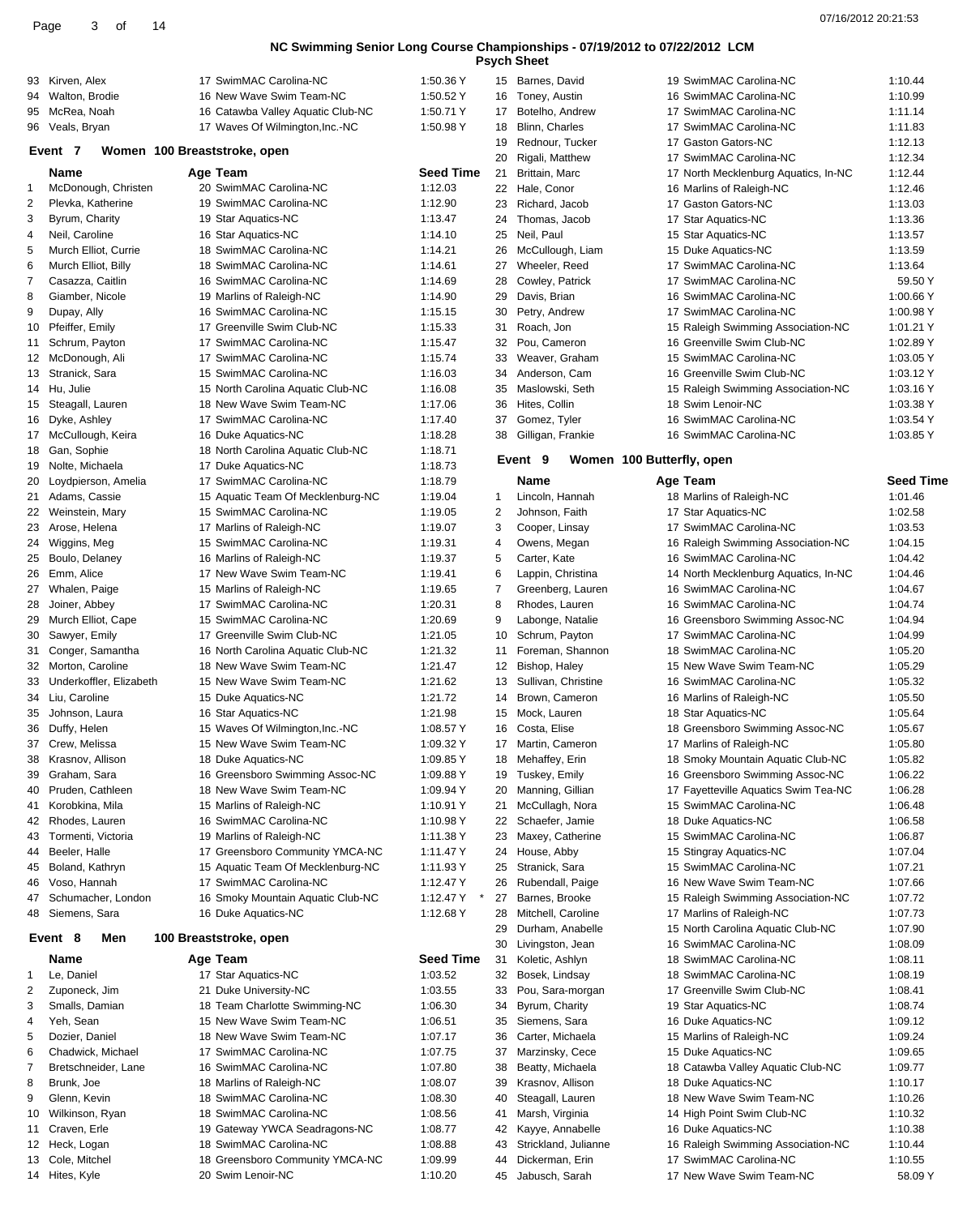|                           | <b>NC Swimming Senior Long Cour</b> |         |
|---------------------------|-------------------------------------|---------|
| 46 Kent, Kaitlyn          | 17 SwimMAC Carolina-NC              | 59.25   |
| 47 Liu, Claire            | 17 New Wave Swim Team-NC            | 59.78   |
| 48 Barnhill, Emmie        | 15 Greenville Swim Club-NC          | 59.84   |
| 49 Neil, Caroline         | 16 Star Aquatics-NC                 | 1:00.00 |
| 50 Stuart, Lucy           | 15 Duke Aquatics-NC                 | 1:00.05 |
| 51 Van Dorsten, Alexandra | 17 New Wave Swim Team-NC            | 1:00.17 |
| 52 Kerr, Christine        | 15 New Wave Swim Team-NC            | 1:00.34 |
| 53 Nolte, Michaela        | 17 Duke Aquatics-NC                 | 1:00.59 |
| 54 McDonough, Ali         | 17 SwimMAC Carolina-NC              | 1:00.73 |
| 55 McRae, Lauren          | 15 SwimMAC Carolina-NC              | 1:00.74 |

| ບບ | MUNAC, LAUICII    | TU OWINING CARDINA-NO             | $1.00.74$ T |
|----|-------------------|-----------------------------------|-------------|
| 56 | Adams, Cassie     | 15 Aquatic Team Of Mecklenburg-NC | 1:00.75 Y   |
| 57 | Nash, Morgan      | 17 Swim Lenoir-NC                 | 1:01.32 Y   |
| 58 | Maxwell, Cara     | 17 Stingray Aquatics-NC           | 1:01.42 Y   |
| 59 | Farrell, Maggie   | 15 Greensboro Swimming Assoc-NC   | 1:01.45 Y   |
| 60 | Sheafor, Tirion   | 18 Team Charlotte Swimming-NC     | 1:01.53 Y   |
| 61 | Connelly, Hannah  | 15 SwimMAC Carolina-NC            | 1:01.55 Y   |
| 62 | Gregory, Kelsey   | 16 Swim Lenoir-NC                 | 1:01.58 Y   |
| 63 | Johnson, Laura    | 16 Star Aquatics-NC               | 1:01.59 Y   |
|    | 64 Emerson, Carly | 16 Aquatic Team Of Mecklenburg-NC | 1:01.80 Y   |
| 65 | Bennison, Haley   | 15 New Wave Swim Team-NC          | 1:01.84 Y   |
| 66 | Tarrant, Sierra   | 15 New Wave Swim Team-NC          | 1:01.93 Y   |
| 67 | Joiner, Abbey     | 17 SwimMAC Carolina-NC            | 1:01.98 Y   |
| 68 | Bencini, Madison  | 15 Star Aquatics-NC               | 1:02.37 Y   |
| 69 | Graham, Sara      | 16 Greensboro Swimming Assoc-NC   | 1:02.63 Y   |
| 70 | Morton, Caroline  | 18 New Wave Swim Team-NC          | 1:02.81 Y   |

### 100 Bu

| 3  | McCullagh, Hayes      |
|----|-----------------------|
| 4  | Osada, Koya           |
| 5  | Wheeler, Reed         |
| 6  | Hill, Tyler           |
| 7  | Sowers, Zack          |
| 8  | Caveness, Christian   |
| 9  | Fiedler, Griffin      |
| 10 | Long, Connor          |
| 11 | Deforest, Mitch       |
| 12 | Stilley, Jt           |
| 13 | Manchester, Jack      |
| 14 | Burt, Bailey          |
| 15 | Sanders, Clay         |
| 16 | Gates, Percy          |
| 17 | Labonge, Alex         |
| 18 | Close, Will           |
| 19 | Fox, Will             |
| 20 | Hsieh, Jason          |
| 21 | Rodeniser, Preston    |
| 22 | Baker, John           |
| 23 | McPheters, Matthew    |
| 24 | Morrell, Justin       |
| 25 | Harris, Trey          |
| 26 | Daniels, Chris        |
| 27 | Le, Daniel            |
| 28 | Sanchez, Davied       |
| 29 | Brogden, Harrison     |
| 30 | Yeatts, Christian     |
| 31 | Rimmele, Ryan         |
| 32 | Bradshaw, Pierce      |
| 33 | Barnes, David         |
| 34 | Gomez, Tyler          |
| 35 | Simpson, Garrett      |
| 36 | Zieg, Tyler           |
| 37 | Cardwell, Christopher |
| 38 | Smedstad, Andre       |
| 39 | Martin, Jared         |
| 40 | Cooper, Mitchell      |

| 67 | Joiner, Abbey       |                     | 17 SwimMAC Carolina-NC               | 1:01.98 Y        |
|----|---------------------|---------------------|--------------------------------------|------------------|
| 68 | Bencini, Madison    |                     | 15 Star Aquatics-NC                  | 1:02.37 Y        |
| 69 | Graham, Sara        |                     | 16 Greensboro Swimming Assoc-NC      | 1:02.63 Y        |
| 70 | Morton, Caroline    |                     | 18 New Wave Swim Team-NC             | 1:02.81 Y        |
| 71 | Voso, Hannah        |                     | 17 SwimMAC Carolina-NC               | 1:02.87 Y        |
|    | 10<br>Event<br>Men  | 100 Butterfly, open |                                      |                  |
|    | Name                |                     | Age Team                             | <b>Seed Time</b> |
| 1  | Heck, Logan         |                     | 18 SwimMAC Carolina-NC               | 55.59            |
| 2  | Corcoran, Sean      |                     | 18 SwimMAC Carolina-NC               | 56.87            |
| 3  | McCullagh, Hayes    |                     | 17 SwimMAC Carolina-NC               | 57.06            |
| 4  | Osada, Koya         |                     | 16 North Carolina Aquatic Club-NC    | 57.56            |
| 5  | Wheeler, Reed       |                     | 17 SwimMAC Carolina-NC               | 57.57            |
| 6  | Hill, Tyler         |                     | 19 SwimMAC Carolina-NC               | 57.58            |
| 7  | Sowers, Zack        |                     | 18 New Wave Swim Team-NC             | 57.66            |
| 8  | Caveness, Christian |                     | 17 Waves Of Wilmington, Inc.-NC      | 57.69            |
| 9  | Fiedler, Griffin    |                     | 17 North Mecklenburg Aquatics, In-NC | 57.75            |
| 10 | Long, Connor        |                     | 15 SwimMAC Carolina-NC               | 57.75            |
| 11 | Deforest, Mitch     |                     | 18 Raleigh Swimming Association-NC   | 58.13            |
| 12 | Stilley, Jt         |                     | 21 SwimMAC Carolina-NC               | 58.59            |
| 13 | Manchester, Jack    |                     | 17 SwimMAC Carolina-NC               | 58.65            |
| 14 | Burt, Bailey        |                     | 16 SwimMAC Carolina-NC               | 58.67            |
| 15 | Sanders, Clay       |                     | 19 Duke University-NC                | 58.84            |
| 16 | Gates, Percy        |                     | 19 Star Aquatics-NC                  | 59.14            |
| 17 | Labonge, Alex       |                     | 18 Greensboro Swimming Assoc-NC      | 59.20            |
| 18 | Close, Will         |                     | 16 Marlins of Raleigh-NC             | 59.68            |
| 19 | Fox, Will           |                     | 20 Swim Lenoir-NC                    | 59.87            |
| 20 | Hsieh, Jason        |                     | 16 New South Swimming-NC             | 59.92            |
| 21 | Rodeniser, Preston  |                     | 18 Harnett County Aquatic Club-NC    | 59.93            |
| 22 | Baker, John         |                     | 16 SwimMAC Carolina-NC               | 59.96            |
| 23 | McPheters, Matthew  |                     | 17 Waves Of Wilmington, Inc.-NC      | 1:00.37          |
| 24 | Morrell, Justin     |                     | 17 North Carolina Aquatic Club-NC    | 1:00.45          |
| 25 | Harris, Trey        |                     | 16 Duke Aquatics-NC                  | 1:00.62          |
| 26 | Daniels, Chris      |                     | 15 Raleigh Swimming Association-NC   | 1:00.78          |
| 27 | Le. Daniel          |                     | 17 Star Aquatics-NC                  | 1:00.85          |
| 28 | Sanchez, Davied     |                     | 16 SwimMAC Carolina-NC               | 1:00.95          |
| 29 | Brogden, Harrison   |                     | 19 Star Aquatics-NC                  | 1:00.96          |
| 30 | Yeatts, Christian   |                     | 20 SwimMAC Carolina-NC               | 1:01.07          |
| 31 | Rimmele, Ryan       |                     | 27 Marlins of Raleigh-NC             | 1:01.13          |
| 32 | Bradshaw, Pierce    |                     | 16 New South Swimming-NC             | 1:01.40          |
| 33 | Barnes, David       |                     | 19 SwimMAC Carolina-NC               | 1:01.42          |

16 SwimMAC Carolina-NC 1:01.57 16 SwimMAC Carolina-NC 1:01.63 16 Greensboro Swimming Assoc-NC 1:01.80 17 North Mecklenburg Aquatics, In-NC 1:01.91 19 Greenville Swim Club-NC 1:02.14 15 Greensboro Swimming Assoc-NC 1:02.23 17 Team Charlotte Swimming-NC 1:02.43

43 Craven, Erle 19 Gateway YWCA Seadragons-NC 52.75 Y

|   | -,-- |                      |
|---|------|----------------------|
| Ý | 44   | Shaw, Dalton         |
| Y | 45   | Perdue, Philip       |
| Y | 46   | Cooper, Matthew      |
| Ý | 47   | Bagwell, Jackson     |
| Ý | 48   | Johnson, Scott       |
| Ý | 49   | Poff, Trey           |
| Y | 50   | Eagle, Eyan          |
| Ý | 51   | Parrott, Jake        |
| Y | 52   | Kielmanowicz, Edward |
| Ý | 53   | Hannum, Zach         |
| Ý | 54   | Schaefer, Robby      |
| Ý | 55   | Campbell, Parker     |
| Ý | 56   | Short, Jimbo         |
| Ý | 57   | Gibson, Nicholas     |
| Ý | 58   | Smalls, Damian       |
| Ý | 59   | Caccamo, Sam         |
| Ý | 60   | Garrison, Ethan      |
| Y | 61   | Leeman, Gregory      |
| Ý | 62   | O'Donnell, Patrick   |
| Y | 63   | Kirven, Alex         |
| Ý | 64   | Rill. Paul           |
| Y | 65   | McCulloch, Gavin     |
| Y |      | Women<br>Event<br>40 |
| Y |      |                      |

# 41 Wasberg, Craig 16 SwimMAC Carolina-NC 51.79 Y Eudy, Jack 15 New South Swimming-NC 52.16 Y

| 44 | Shaw, Dalton         | 16 Greenville Swim Club-NC           | 53.05 Y |
|----|----------------------|--------------------------------------|---------|
| 45 | Perdue, Philip       | 16 Greenville Swim Club-NC           | 53.40 Y |
| 46 | Cooper, Matthew      | 16 Team Charlotte Swimming-NC        | 53.44 Y |
| 47 | Bagwell, Jackson     | 15 SwimMAC Carolina-NC               | 53.63 Y |
| 48 | Johnson, Scott       | 16 Marlins of Raleigh-NC             | 53.83 Y |
| 49 | Poff, Trey           | 15 SwimMAC Carolina-NC               | 54.02 Y |
| 50 | Eagle, Eyan          | 16 Greenville Swim Club-NC           | 54.05 Y |
| 51 | Parrott, Jake        | 17 Aquatic Team Of Mecklenburg-NC    | 54.65 Y |
| 52 | Kielmanowicz, Edward | 17 SwimMAC Carolina-NC               | 54.74 Y |
| 53 | Hannum, Zach         | 16 Waves Of Wilmington, Inc.-NC      | 54.81 Y |
| 54 | Schaefer, Robby      | 16 Duke Aquatics-NC                  | 54.86 Y |
| 55 | Campbell, Parker     | 15 Sharks Aquatic Club-NC            | 54.90 Y |
| 56 | Short, Jimbo         | 15 Waves Of Wilmington, Inc.-NC      | 54.90 Y |
| 57 | Gibson, Nicholas     | 17 Catawba Valley Aquatic Club-NC    | 55.03 Y |
| 58 | Smalls, Damian       | 18 Team Charlotte Swimming-NC        | 55.04 Y |
| 59 | Caccamo, Sam         | 15 Greensboro Swimming Assoc-NC      | 55.23 Y |
| 60 | Garrison, Ethan      | 17 North Mecklenburg Aquatics, In-NC | 55.29 Y |
| 61 | Leeman, Gregory      | 17 North Mecklenburg Aquatics, In-NC | 55.32 Y |
| 62 | O'Donnell, Patrick   | 15 North Carolina Aquatic Club-NC    | 55.32 Y |
| 63 | Kirven, Alex         | 17 SwimMAC Carolina-NC               | 55.33 Y |
| 64 | Rill, Paul           | 18 New Wave Swim Team-NC             | 55.51 Y |
| 65 | McCulloch, Gavin     | 15 Raleigh Swimming Association-NC   | 55.59 Y |
|    | .                    | .                                    |         |

### **400 Individual Medley, open**

|          | Name                 | Age Team                                          | <b>Seed Time</b> |
|----------|----------------------|---------------------------------------------------|------------------|
| 1        | Mitchell, Victoria   | 19 Marlins of Raleigh-NC                          | 4:54.20          |
| 2        | Emery, Nicole        | 16 SwimMAC Carolina-NC                            | 4:56.45          |
| 3        | Murch Elliot, Currie | 18 SwimMAC Carolina-NC                            | 4:58.25          |
| 4        | Linker, Katelyn      | 19 Marlins of Raleigh-NC                          | 4:58.81          |
| 5        | Welshofer, Elsa      | 16 SwimMAC Carolina-NC                            | 5:01.22          |
| 6        | Murch Elliot, Billy  | 18 SwimMAC Carolina-NC                            | 5:01.76          |
| 7        | Giamber, Nicole      | 19 Marlins of Raleigh-NC                          | 5:05.48          |
| 8        | Schumacher, London   | 16 Smoky Mountain Aquatic Club-NC                 | 5:05.58          |
| 9        | Stranick, Sara       | 15 SwimMAC Carolina-NC                            | 5:07.06          |
| 10       | Dupay, Ally          | 16 SwimMAC Carolina-NC                            | 5:08.20          |
| 11       | Martelle, Alexandra  | 16 SwimMAC Carolina-NC                            | 5:08.61          |
| 12       | Neil, Caroline       | 16 Star Aquatics-NC                               | 5:09.00          |
| 13       | McCullagh, Nora      | 15 SwimMAC Carolina-NC                            | 5:09.67          |
| 14       | Pena, Kendall        | 17 Marlins of Raleigh-NC                          | 5:09.74          |
| 15       | Mehaffey, Erin       | 18 Smoky Mountain Aquatic Club-NC                 | 5:12.85          |
| 16       | Pruden, Cathleen     | 18 New Wave Swim Team-NC                          | 5:14.54          |
| 17       | Pfeiffer, Emily      | 17 Greenville Swim Club-NC                        | 5:14.61          |
| 18       | Boulo, Delaney       | 16 Marlins of Raleigh-NC                          | 5:16.88          |
| 19       | Dyke, Ashley         | 17 SwimMAC Carolina-NC                            | 5:16.90          |
| 20       | Wallace, Lauren      | 15 SwimMAC Carolina-NC                            | 5:17.94          |
| 21       | Carter, Kate         | 16 SwimMAC Carolina-NC                            | 5:18.09          |
| 22       | Holmes, Elisabeth    | 17 New Wave Swim Team-NC                          | 5:18.48          |
| 23       | Fuscoe, Claire       | 16 New Wave Swim Team-NC                          | 5:18.70          |
| 24       | Kristan, Hannah      | 15 Marlins of Raleigh-NC                          | 5:18.93          |
| 25       | Hu, Julie            | 15 North Carolina Aquatic Club-NC                 | 5:19.19          |
| 26       | Scovel, Shannon      | 17 New Wave Swim Team-NC                          | 5:19.60          |
| 27       | Allen, Emily         | 15 North Mecklenburg Aquatics, In-NC              | 5:20.91          |
| 28       | Jabusch, Sarah       | 17 New Wave Swim Team-NC                          | 5:21.16          |
| 29       | Hughes, Chapman      | 16 SwimMAC Carolina-NC                            | 5:21.64          |
| 30       | Casazza, Caitlin     | 16 SwimMAC Carolina-NC                            | 5:22.54          |
| 31       | Kerr, Christine      | 15 New Wave Swim Team-NC                          | 5:24.01          |
| 32       | Livingston, Jean     | 16 SwimMAC Carolina-NC                            | 5:25.97          |
| 33       | Loydpierson, Amelia  | 17 SwimMAC Carolina-NC                            | 5:26.21          |
| 34       | Gan, Sophie          | 18 North Carolina Aquatic Club-NC                 | 5:26.67          |
| 35       | Weinstein, Mary      | 15 SwimMAC Carolina-NC                            | 5:26.83          |
| 36       | Whalen, Paige        | 15 Marlins of Raleigh-NC                          | 5:27.39          |
| 37       | Vandenberg, Sydney   | 15 North Mecklenburg Aquatics, In-NC              | 5:27.71          |
| 38       | Murch Elliot, Cape   | 15 SwimMAC Carolina-NC                            | 5:28.21          |
| 39       | Boland, Kathryn      | 15 Aquatic Team Of Mecklenburg-NC                 | 5:28.51          |
| 40       | Rhodes, Lauren       | 16 SwimMAC Carolina-NC                            | 5:29.79          |
| 41       | Arose, Helena        | 17 Marlins of Raleigh-NC                          | 5:29.95          |
| 42       | Bynum, Bree          | 16 Stingray Aquatics-NC                           | 5:30.72          |
| 43       | McCullough, Keira    | 16 Duke Aquatics-NC                               | 5:30.81          |
| 44       | Baird, Grace         | 17 Star Aquatics-NC                               | 4:34.13 Y        |
| 45       | Dickerman, Erin      | 17 SwimMAC Carolina-NC                            | 4:41.49 Y        |
| 46<br>47 | Barnhill, Emmie      | 15 Greenville Swim Club-NC<br>17 Gaston Gators-NC | 4:41.62 Y        |
|          | Richard, Lyndsay     |                                                   | 4:45.04 Y        |
|          |                      |                                                   |                  |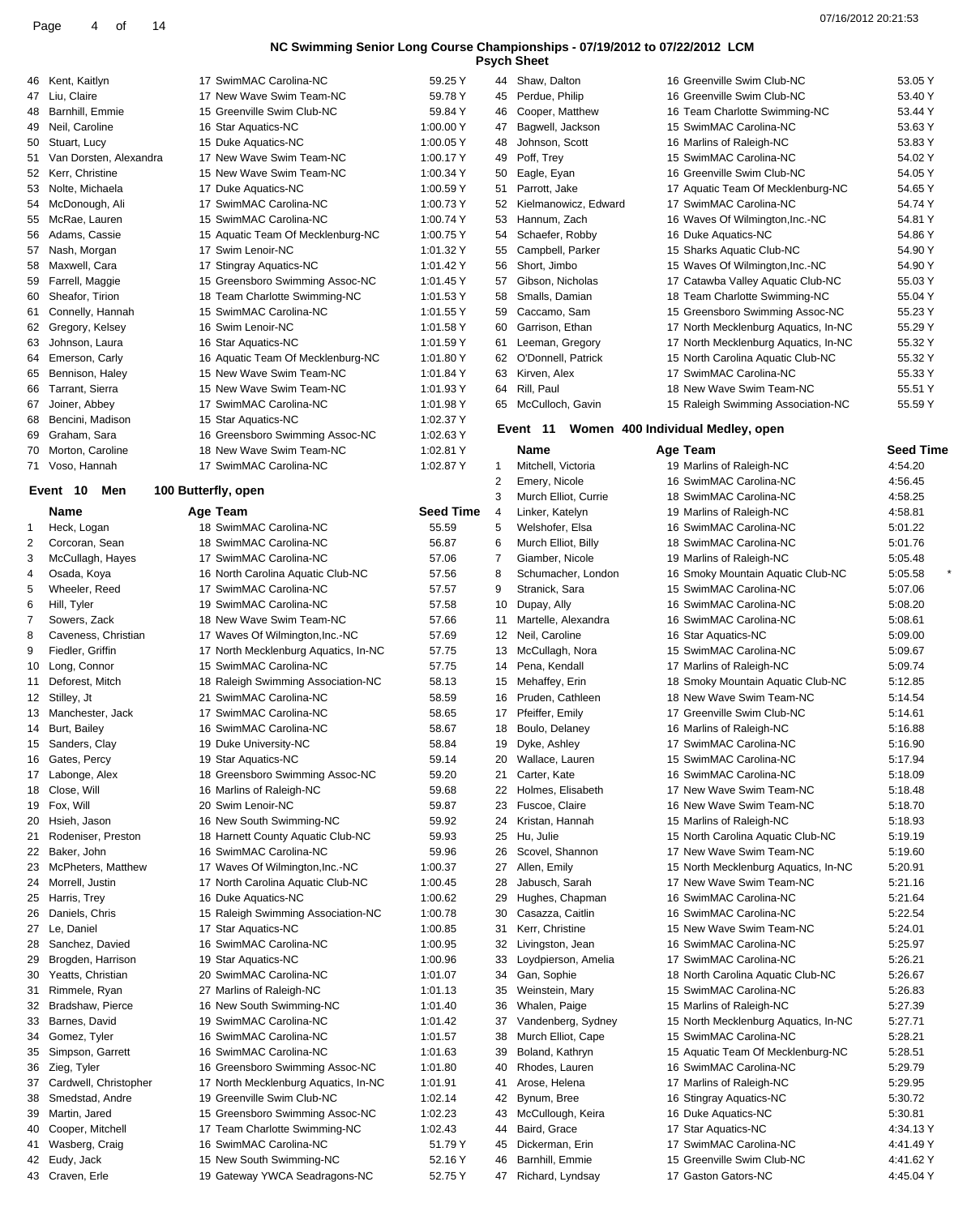07/16/2012 20:21:53 Page <sup>5</sup> of <sup>14</sup>

### **NC Swimming Senior Long Course Championships - 07/19/2012 to 07/22/2012 LCM**

|             |                          |                                                    |                        |                | <b>Psych Sheet</b>                        |                                      |                    |
|-------------|--------------------------|----------------------------------------------------|------------------------|----------------|-------------------------------------------|--------------------------------------|--------------------|
| 48          | Liu, Caroline            | 15 Duke Aquatics-NC                                | 4:45.40 Y              |                | <b>Name</b>                               | Relay                                | <b>Seed Time</b>   |
| 49          | Watts, Leah Catherine    | 17 Catawba Valley Aquatic Club-NC                  | 4:45.47 Y              | 1              | SwimMAC Carolina-NC                       | Α                                    | 3:51.82            |
|             | 50 Duffy, Helen          | 15 Waves Of Wilmington, Inc.-NC                    | 4:47.31 Y              | 2              | Marlins of Raleigh-NC                     | Α                                    | 3:55.16            |
|             | 51 Andrews, Caroline     | 18 Duke Aquatics-NC                                | 4:48.22 Y              | 3              | Greensboro Swimming Assoc-NC              | Α                                    | 3:57.24            |
| 52          | Powell, Lauren           | 16 SwimMAC Carolina-NC                             | 4:48.47 Y              | 4              | SwimMAC Carolina-NC                       | B                                    | 4:00.07            |
| 53          | Rinderer, Anna-Elizabeth | 15 Marlins of Raleigh-NC                           | 4:49.26 Y              | 5              | Raleigh Swimming Association-NC           | Α                                    | 4:00.83            |
| 54          | Lindblom, Meredith       | 17 SwimMAC Carolina-NC                             | 4:49.31 Y              | 6              | Raleigh Swimming Association-NC           | В                                    | 4:01.80            |
| 55          | Marzinsky, Cece          | 15 Duke Aquatics-NC                                | 4:49.32 Y              | $\overline{7}$ | Marlins of Raleigh-NC                     | В                                    | 4:03.37            |
|             | 56 Pelt, Libby           | 15 Raleigh Swimming Association-NC                 | 4:50.60 Y              | 8              | North Mecklenburg Aquatics, In-NC         | Α                                    | 4:03.43            |
| 57          | Ellison, Kristen         | 19 Marlins of Raleigh-NC                           | 4:50.77 Y              | 9              | Star Aquatics-NC<br>New Wave Swim Team-NC | Α                                    | 4:04.73            |
| 58          | Pena, Torie              | 17 Marlins of Raleigh-NC<br>15 SwimMAC Carolina-NC | 4:51.30 Y<br>4:52.16 Y | 10             | Greenville Swim Club-NC                   | Α                                    | 4:09.96<br>4:11.69 |
|             | 59 Darmody, Kristie      |                                                    |                        | 11<br>12       | Duke Aquatics-NC                          | Α<br>Α                               | 4:12.51            |
|             | Men<br>Event 12          | 400 Individual Medley, open                        |                        | 13             | New Wave Swim Team-NC                     | B                                    | 4:13.56            |
|             | <b>Name</b>              | Age Team                                           | <b>Seed Time</b>       | 14             | Duke Aquatics-NC                          | В                                    | 4:20.33            |
| $\mathbf 1$ | Hill, Tyler              | 19 SwimMAC Carolina-NC                             | 4:31.79                |                |                                           |                                      |                    |
| 2           | Henry, Andrew            | 18 Raleigh Swimming Association-NC                 | 4:33.00                |                | Event 14<br>Men                           | 400 Freestyle Relay, open            |                    |
| 3           | Miller, Benjamin         | 18 Marlins of Raleigh-NC                           | 4:35.92                |                | Name                                      | Relay                                | <b>Seed Time</b>   |
| 4           | Eiden, Alex              | 18 Marlins of Raleigh-NC                           | 4:36.57                | 1              | SwimMAC Carolina-NC                       | Α                                    | 3:28.99            |
| 5           | Snyder, Austin           | 18 SwimMAC Carolina-NC                             | 4:36.94                | 2              | SwimMAC Carolina-NC                       | B                                    | 3:36.36            |
| 6           | Osada, Koya              | 16 North Carolina Aquatic Club-NC                  | 4:37.34                | 3              | Greensboro Swimming Assoc-NC              | Α                                    | 3:40.01            |
| 7           | Harmon, Clay             | 17 Marlins of Raleigh-NC                           | 4:38.36                | 4              | Marlins of Raleigh-NC                     | Α                                    | 3:40.36            |
| 8           | Deforest, Mitch          | 18 Raleigh Swimming Association-NC                 | 4:38.71                | 5              | North Mecklenburg Aquatics, In-NC         | Α                                    | 3:44.96            |
| 9           | Bretschneider, Lane      | 16 SwimMAC Carolina-NC                             | 4:39.72                | 6              | Greenville Swim Club-NC                   | Α                                    | 3:46.15            |
| 10          | Manchester, Jack         | 17 SwimMAC Carolina-NC                             | 4:40.43                | 7              | North Carolina Aquatic Club-NC            | Α                                    | 3:46.19            |
| 11          | Craig, David             | 17 Marlins of Raleigh-NC                           | 4:42.32                | 8              | Raleigh Swimming Association-NC           | Α                                    | 3:46.40            |
|             | 12 Lile, Nathan          | 18 Smoky Mountain Aquatic Club-NC                  | 4:43.15                | 9              | Raleigh Swimming Association-NC           | в                                    | 3:48.44            |
|             | 13 Brakovec, Hunter      | 15 New South Swimming-NC                           | 4:45.26                | 10             | New Wave Swim Team-NC                     | Α                                    | 3:49.55            |
| 14          | Linker, Adam             | 16 Marlins of Raleigh-NC                           | 4:47.88                | 11             | New South Swimming-NC                     | Α                                    | 3:51.22            |
|             | 15 Menke, Alex           | 19 SwimMAC Carolina-NC                             | 4:47.96                | 12             | Marlins of Raleigh-NC                     | B                                    | 3:51.35            |
|             | 16 Craig, Steven         | 15 Marlins of Raleigh-NC                           | 4:48.55                | 13             | Star Aquatics-NC                          | А                                    | 3:54.44            |
|             | 17 Schade, Tim           | 17 Marlins of Raleigh-NC                           | 4:48.56                | 14             | New Wave Swim Team-NC                     | В                                    | 3:54.98            |
| 18          | Chadwick, Michael        | 17 SwimMAC Carolina-NC                             | 4:48.71                | 15             | Swim Lenoir-NC                            | Α                                    | 3:56.48            |
|             | 19 Brunk, Joe            | 18 Marlins of Raleigh-NC                           | 4:48.78                | 16             | Duke Aquatics-NC                          | Α                                    | 4:00.80            |
| 20          | Shaw, Dalton             | 16 Greenville Swim Club-NC                         | 4:49.41                | 17             | Waves Of Wilmington, Inc.-NC              | Α                                    | 4:38.56            |
| 21          | Smith, Jack              | 15 New South Swimming-NC                           | 4:49.94                |                |                                           |                                      |                    |
|             | 22 Cooper, Mitchell      | 17 Team Charlotte Swimming-NC                      | 4:50.34                |                | Event 15<br>Women 200 Butterfly, open     |                                      |                    |
|             | 23 Bradshaw, Pierce      | 16 New South Swimming-NC                           | 4:50.85                |                | Name                                      | Age Team                             | <b>Seed Time</b>   |
| 24          | Oyler, Geoffrey          | 16 Marlins of Raleigh-NC                           | 4:53.70                | $\mathbf{1}$   | Sheridan, Maria                           | 16 SwimMAC Carolina-NC               | 2:19.04            |
| 25          | Roach, Jon               | 15 Raleigh Swimming Association-NC                 | 4:54.35                | 2              | Linker, Katelyn                           | 19 Marlins of Raleigh-NC             | 2:19.14            |
| 26          | High, Joseph             | 16 Waves Of Wilmington, Inc.-NC                    | 4:54.74                | 3              | Mitchell, Caroline                        | 17 Marlins of Raleigh-NC             | 2:19.99            |
| 27          | Gibson, Nicholas         | 17 Catawba Valley Aquatic Club-NC                  | 4:56.08                | 4              | Mitchell, Victoria                        | 19 Marlins of Raleigh-NC             | 2:20.05            |
|             | 28 Kawaguchi, Tosh       | 15 Marlins of Raleigh-NC                           | 4:56.61                | 5              | Pena, Kendall                             | 17 Marlins of Raleigh-NC             | 2:22.09            |
| 29          | Hale, Conor              | 16 Marlins of Raleigh-NC                           | 4:57.08                | 6              | Greenberg, Lauren                         | 16 SwimMAC Carolina-NC               | 2:22.33            |
| 30          | Jaulin, Madison          | 16 SwimMAC Carolina-NC                             | 4:57.30                | 7              | Owens, Megan                              | 16 Raleigh Swimming Association-NC   | 2:22.42            |
| 31          | Perdue, Philip           | 16 Greenville Swim Club-NC                         | 4:57.51                | 8              | Martin, Cameron                           | 17 Marlins of Raleigh-NC             | 2:23.31            |
| 32          | Riggan, Cole             | 15 High Point Swim Club-NC                         | 4:59.68                | 9              | Brown, Cameron                            | 16 Marlins of Raleigh-NC             | 2:23.36            |
| 33          | Close, Will              | 16 Marlins of Raleigh-NC                           | 5:00.62                | 10             | Lincoln, Hannah                           | 18 Marlins of Raleigh-NC             | 2:23.40            |
| 34          | Long, Connor             | 15 SwimMAC Carolina-NC                             | 5:00.68                | 11             | Bishop, Haley                             | 15 New Wave Swim Team-NC             | 2:23.52            |
| 35          | Campbell, Parker         | 15 Sharks Aquatic Club-NC                          | 5:01.80                | 12             | Mehaffey, Erin                            | 18 Smoky Mountain Aquatic Club-NC    | 2:23.56            |
| 36          | Dozier, Daniel           | 18 New Wave Swim Team-NC                           | 5:01.88                | 13             | Moore, Hannah                             | 15 Raleigh Swimming Association-NC   | 2:24.02            |
| 37          | Hites, Kyle              | 20 Swim Lenoir-NC                                  | 5:02.02                | 14             | Sullivan, Christine                       | 16 SwimMAC Carolina-NC               | 2:26.28            |
| 38          | Queen, Jacob             | 14 Catawba Valley Aquatic Club-NC                  | 5:04.99                | 15             | Carter, Kate                              | 16 SwimMAC Carolina-NC               | 2:27.61            |
| 39          | Toney, Austin            | 16 SwimMAC Carolina-NC                             | 5:05.70                | 16             | Livingston, Jean                          | 16 SwimMAC Carolina-NC               | 2:28.25            |
| 40          | Quinn, Brendan           | 16 Marlins of Raleigh-NC                           | 5:05.89                | 17             | Jabusch, Sarah                            | 17 New Wave Swim Team-NC             | 2:30.38            |
| 41          | Cooper, Matthew          | 16 Team Charlotte Swimming-NC                      | 4:18.43 Y              | 18             | Pruden, Cathleen                          | 18 New Wave Swim Team-NC             | 2:31.45            |
| 42          | Parrott, Jake            | 17 Aquatic Team Of Mecklenburg-NC                  | 4:18.83 Y              | 19             | House, Abby                               | 15 Stingray Aquatics-NC              | 2:31.52            |
| 43          | Weaver, Graham           | 15 SwimMAC Carolina-NC                             | 4:19.15 Y              | 20             | Neil, Caroline                            | 16 Star Aquatics-NC                  | 2:33.02            |
| 44          | Greeley, Nathan          | 15 Duke Aquatics-NC                                | 4:20.07 Y              | 21             | Krasnov, Allison                          | 18 Duke Aquatics-NC                  | 2:33.21            |
| 45          | McRea, Noah              | 16 Catawba Valley Aquatic Club-NC                  | 4:21.02 Y              | 22             | Maxey, Catherine                          | 15 SwimMAC Carolina-NC               | 2:07.36 Y          |
| 46          | McCullagh, Hayes         | 17 SwimMAC Carolina-NC                             | 4:21.48 Y              | 23             | Steagall, Lauren                          | 18 New Wave Swim Team-NC             | 2:10.73 Y          |
|             | 47 Cox, Zach             | 16 SwimMAC Carolina-NC                             | 4:21.79 Y              | 24             | Dickerman, Erin                           | 17 SwimMAC Carolina-NC               | 2:11.57 Y          |
| 48          | Rigali, Matthew          | 17 SwimMAC Carolina-NC                             | 4:21.87 Y              | 25             | Strickland, Julianne                      | 16 Raleigh Swimming Association-NC   | 2:12.33 Y          |
| 49          | Ress, Brandon            | 17 Marlins of Raleigh-NC                           | 4:22.54 Y              | 26             | Manning, Gillian                          | 17 Fayetteville Aquatics Swim Tea-NC | 2:12.93 Y          |
| 50          | Schaefer, Robby          | 16 Duke Aquatics-NC                                | 4:23.42 Y              | 27             | Rubendall, Paige                          | 16 New Wave Swim Team-NC             | 2:13.14 Y          |
| 51          | O'Donnell, Patrick       | 15 North Carolina Aquatic Club-NC                  | 4:24.02 Y              | 28             | Kayye, Annabelle                          | 16 Duke Aquatics-NC                  | 2:13.96 Y          |
| 52          | Eudy, Jack               | 15 New South Swimming-NC                           | 4:24.45 Y              | 29             | Stuart, Lucy                              | 15 Duke Aquatics-NC                  | 2:14.24 Y          |
| 53          | Hsieh, Jason             | 16 New South Swimming-NC                           | 4:24.83 Y              | 30             | Marzinsky, Cece                           | 15 Duke Aquatics-NC                  | 2:14.38 Y          |
|             | 54 Griffin, Connor       | 15 SwimMAC Carolina-NC                             | 4:25.49 Y              |                | 31 Hughes, Chapman                        | 16 SwimMAC Carolina-NC               | 2:14.75 Y          |

**Event 13 Women 400 Freestyle Relay, open**

32 Barnhill, Emmie 15 Greenville Swim Club-NC 2:14.83 Y<br>15 Martins of Raleigh-NC 2:14.94 Y 33 Kristan, Hannah 15 Marlins of Raleigh-NC Hu, Julie 15 North Carolina Aquatic Club-NC 2:15.26 Y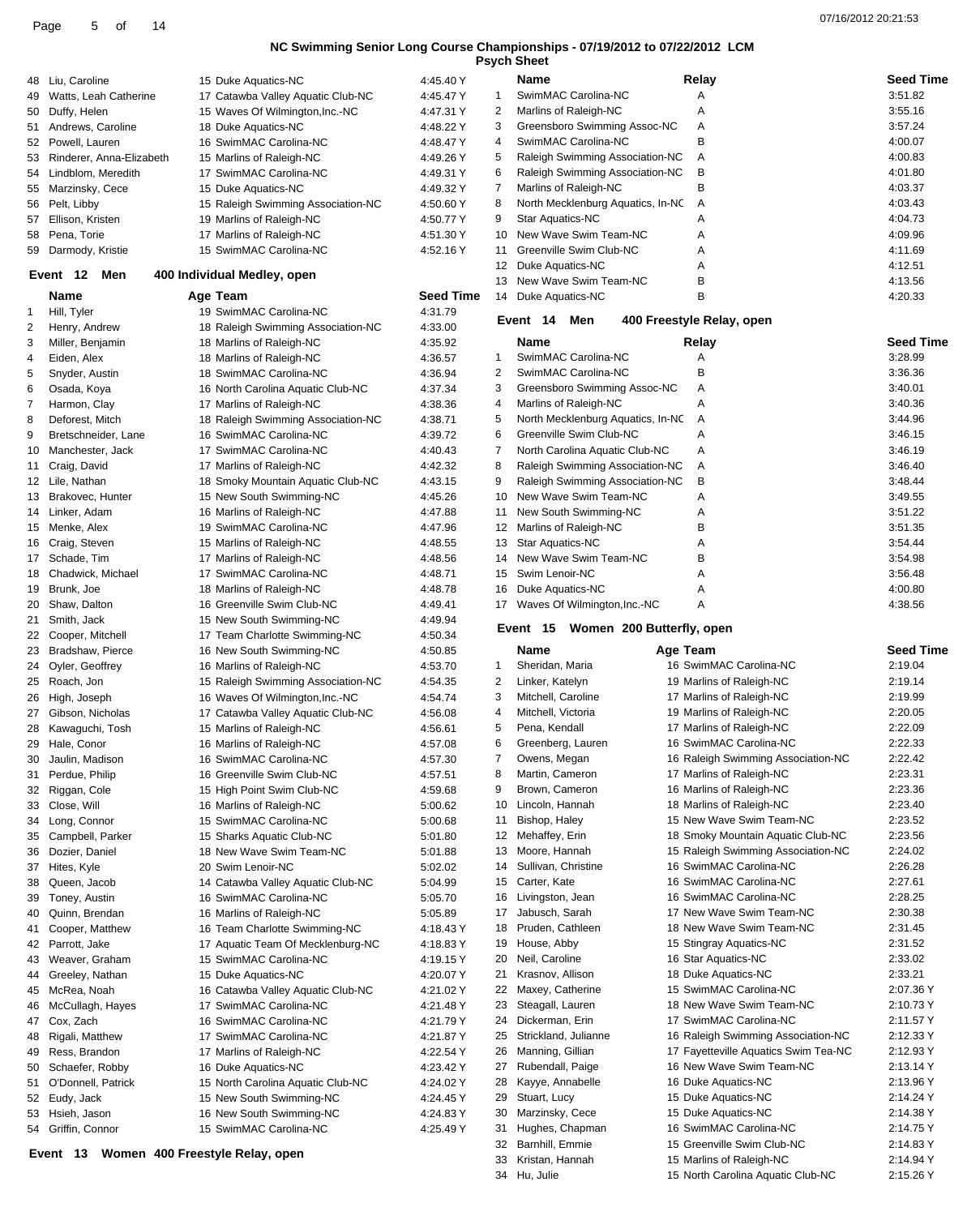**Psych Sheet**

|          |                                    |                                                                    |                        |          | <b>PSych Sheet</b>                      |                                                               |                           |
|----------|------------------------------------|--------------------------------------------------------------------|------------------------|----------|-----------------------------------------|---------------------------------------------------------------|---------------------------|
| 35       | Bennison, Haley                    | 15 New Wave Swim Team-NC                                           | 2:16.43 Y              |          | 17 Kidd, Lily                           | 17 Xcell Aquatics-NC                                          | 27.71                     |
|          | 36 Merritt, Jessica                | 14 SwimMAC Carolina-NC                                             | 2:17.58 Y              | 18       | Lawton, Kelsey                          | 15 Marlins of Raleigh-NC                                      | 27.77                     |
|          | Event 16<br>Men                    | 200 Butterfly, open                                                |                        | 19<br>20 | Cooper, Linsay<br>Koletic, Ashlyn       | 17 SwimMAC Carolina-NC<br>18 SwimMAC Carolina-NC              | 27.78<br>27.79            |
|          | Name                               | Age Team                                                           | <b>Seed Time</b>       | 21       | Martelle, Alexandra                     | 16 SwimMAC Carolina-NC                                        | 27.95                     |
| 1        | Heck, Logan                        | 18 SwimMAC Carolina-NC                                             | 2:03.13                | 22       | Martin, Cameron                         | 17 Marlins of Raleigh-NC                                      | 27.98                     |
| 2        | Deforest, Mitch                    | 18 Raleigh Swimming Association-NC                                 | 2:03.75                | 23       | Sheridan, Maria                         | 16 SwimMAC Carolina-NC                                        | 27.99                     |
| 3        | Snyder, Austin                     | 18 SwimMAC Carolina-NC                                             | 2:04.17                | 24       | Carter, Michaela                        | 15 Marlins of Raleigh-NC                                      | 28.01                     |
| 4        | Hill, Tyler                        | 19 SwimMAC Carolina-NC                                             | 2:04.40                | 25       | Kerr, Christine                         | 15 New Wave Swim Team-NC                                      | 28.03                     |
| 5        | Bilden, Tommy                      | 15 Duke Aquatics-NC                                                | 2:06.88                | 26       | Bishop, Haley                           | 15 New Wave Swim Team-NC                                      | 28.04                     |
| 6<br>7   | Menke, Alex                        | 19 SwimMAC Carolina-NC<br>16 North Carolina Aquatic Club-NC        | 2:08.07<br>2:08.14     | 27<br>28 | Plevka, Katherine                       | 19 SwimMAC Carolina-NC                                        | 28.07<br>28.24            |
| 8        | Osada, Koya<br>Miller, Benjamin    | 18 Marlins of Raleigh-NC                                           | 2:08.33                | 29       | Farrell, Maggie<br>Schrum, Payton       | 15 Greensboro Swimming Assoc-NC<br>17 SwimMAC Carolina-NC     | 28.34                     |
| 9        | Sanders, Clay                      | 19 Duke University-NC                                              | 2:08.85                | 30       | Beeler, Halle                           | 17 Greensboro Community YMCA-NC                               | 28.35                     |
| 10       | Burt, Bailey                       | 16 SwimMAC Carolina-NC                                             | 2:08.86                | 31       | Liu, Claire                             | 17 New Wave Swim Team-NC                                      | 28.37                     |
| 11       | Glenn, Kevin                       | 18 SwimMAC Carolina-NC                                             | 2:09.67                | 32       | Johnson, Laura                          | 16 Star Aquatics-NC                                           | 28.55                     |
|          | 12 Corcoran, Sean                  | 18 SwimMAC Carolina-NC                                             | 2:09.79                | 33       | McDonough, Christen                     | 20 SwimMAC Carolina-NC                                        | 28.55                     |
| 13       | McCullagh, Hayes                   | 17 SwimMAC Carolina-NC                                             | 2:09.94                | 34       | Andrews, Caroline                       | 18 Duke Aquatics-NC                                           | 28.57                     |
|          | 14 Close, Will                     | 16 Marlins of Raleigh-NC                                           | 2:10.57                | 35       | Wiggins, Meg                            | 15 SwimMAC Carolina-NC                                        | 28.61                     |
| 15       | Josa, Matthew                      | 17 SwimMAC Carolina-NC                                             | 2:11.03                | 36       | McDonough, Ali                          | 17 SwimMAC Carolina-NC                                        | 28.71                     |
| 16       | Brakovec, Hunter                   | 15 New South Swimming-NC                                           | 2:11.15                | 37       | Bosek, Lindsay                          | 18 SwimMAC Carolina-NC                                        | 28.72                     |
|          | 17 Bradshaw, Pierce                | 16 New South Swimming-NC                                           | 2:11.61                | 38       | Rogers, Hunter                          | 17 SwimMAC Carolina-NC                                        | 28.77                     |
| 18<br>19 | McPheters, Matthew<br>High, Joseph | 17 Waves Of Wilmington, Inc.-NC<br>16 Waves Of Wilmington, Inc.-NC | 2:11.87<br>2:14.10     | 39<br>40 | Cottam, Caroline<br>Baird, Grace        | 13 High Point Swim Club-NC<br>17 Star Aquatics-NC             | 28.81<br>28.84            |
|          | 20 Shaw, Dalton                    | 16 Greenville Swim Club-NC                                         | 2:14.61                | 41       | Pou, Sara-morgan                        | 17 Greenville Swim Club-NC                                    | 28.95                     |
| 21       | Barnes, David                      | 19 SwimMAC Carolina-NC                                             | 2:15.50                | 42       | Costa, Elise                            | 18 Greensboro Swimming Assoc-NC                               | 29.00                     |
|          | 22 Gomez, Tyler                    | 16 SwimMAC Carolina-NC                                             | 2:15.74                | 43       | Kiselis, Laurel                         | 13 Greensboro Community YMCA-NC                               | 29.09                     |
|          | 23 Yeatts, Christian               | 20 SwimMAC Carolina-NC                                             | 2:16.05                | 44       | Liu, Caroline                           | 15 Duke Aquatics-NC                                           | 29.13                     |
| 24       | Kawaguchi, Tosh                    | 15 Marlins of Raleigh-NC                                           | 2:16.34                | 45       | Meyer, Theresa                          | 18 Duke University-NC                                         | 29.17                     |
| 25       | Rodeniser, Preston                 | 18 Harnett County Aquatic Club-NC                                  | 2:16.42                | 46       | Sawyer, Emily                           | 17 Greenville Swim Club-NC                                    | 29.24                     |
| 26       | Fiedler, Griffin                   | 17 North Mecklenburg Aquatics, In-NC                               | 2:16.54                | 47       | Bennison, Haley                         | 15 New Wave Swim Team-NC                                      | 29.26                     |
|          | 27 Schaefer, Robby                 | 16 Duke Aquatics-NC                                                | 2:17.19                | 48       | Navarro, Michelle                       | 18 New Wave Swim Team-NC                                      | 29.26                     |
| 28       | Baker, John                        | 16 SwimMAC Carolina-NC                                             | 2:17.39                | 49       | Marsh, Virginia                         | 14 High Point Swim Club-NC                                    | 29.29                     |
| 29       | Gasparini, Steven                  | 19 Duke University-NC                                              | 2:17.54                | 50       | Marzinsky, Cece                         | 15 Duke Aquatics-NC                                           | 29.31                     |
| 30<br>31 | Harris, Trey<br>Smith, Jack        | 16 Duke Aquatics-NC<br>15 New South Swimming-NC                    | 2:17.64<br>2:17.73     | 51<br>52 | Van Dorsten, Alexandra<br>White, Lexie  | 17 New Wave Swim Team-NC                                      | 29.37<br>29.40            |
| 32       | Daniels, Chris                     | 15 Raleigh Swimming Association-NC                                 | 2:17.82                | 53       | Lawton, Casey                           | 15 Stingray Aquatics-NC<br>18 Marlins of Raleigh-NC           | 29.41                     |
| 33       | Manchester, Jack                   | 17 SwimMAC Carolina-NC                                             | 2:18.53                | 54       | Bumgardner, Hayden                      | 18 Team Charlotte Swimming-NC                                 | 29.42                     |
| 34       | Long, Connor                       | 15 SwimMAC Carolina-NC                                             | 2:18.57                | 55       | McGill, Meredith                        | 12 High Point Swim Club-NC                                    | 29.43                     |
| 35       | Hsieh, Jason                       | 16 New South Swimming-NC                                           | 2:18.76                | 56       | Rubendall, Paige                        | 16 New Wave Swim Team-NC                                      | 29.44                     |
| 36       | Parrott, Jake                      | 17 Aquatic Team Of Mecklenburg-NC                                  | 2:20.07                | 57       | Ireland, Margaret                       | 16 New Wave Swim Team-NC                                      | 29.58                     |
| 37       | Cairns, Noah                       | 15 North Carolina Aquatic Club-NC                                  | 2:20.29                | 58       | Schaefer, Jamie                         | 18 Duke Aquatics-NC                                           | 29.59                     |
| 38       | Poff, Trey                         | 15 SwimMAC Carolina-NC                                             | 2:20.32                | 59       | Costin, Kat                             | 18 Carteret Currents Swimming-NC                              | 29.62                     |
| 39       | Gibson, Nicholas                   | 17 Catawba Valley Aquatic Club-NC                                  | 2:20.46                | 60       | Rubel, Emma                             | 17 SwimMAC Carolina-NC                                        | 29.63                     |
| 40       | Fox, Will                          | 20 Swim Lenoir-NC                                                  | 1:51.09 Y              | 61       | Dunn, Kenya                             | 18 Queen City Dolphins-NC                                     | 25.19 Y                   |
| 41       | Eudy, Jack<br>Polli, Eric          | 15 New South Swimming-NC<br>17 New Wave Swim Team-NC               | 1:57.69 Y<br>2:00.68 Y | 62       | Watts, Leah Catherine<br>Fuscoe, Claire | 17 Catawba Valley Aquatic Club-NC<br>16 New Wave Swim Team-NC | 25.26 Y<br>25.33 Y        |
| 42<br>43 | McCulloch, Gavin                   | 15 Raleigh Swimming Association-NC                                 | 2:02.13 Y              | 63<br>64 | Beatty, Michaela                        | 18 Catawba Valley Aquatic Club-NC                             | 25.35 Y                   |
| 44       | Rigali, Matthew                    | 17 SwimMAC Carolina-NC                                             | 2:02.71 Y              | 65       | Joiner, Abbey                           | 17 SwimMAC Carolina-NC                                        | 25.39 Y                   |
| 45       | Simpson, Garrett                   | 16 SwimMAC Carolina-NC                                             | 2:03.11 Y              | 66       | Catella, Carly                          | 16 Raleigh Swimming Association-NC                            | 25.44 Y                   |
| 46       | Pollenz, Chris                     | 18 New Wave Swim Team-NC                                           | 2:03.28 Y              | 67       | Moore, Marina                           | 16 Star Aquatics-NC                                           | 25.50 Y                   |
| 47       | O'Donnell, Patrick                 | 15 North Carolina Aquatic Club-NC                                  | 2:03.55 Y              | 68       | McRae, Lauren                           | 15 SwimMAC Carolina-NC                                        | 25.67 Y                   |
|          | 48 Zieg, Tyler                     | 16 Greensboro Swimming Assoc-NC                                    | 2:03.80 Y              | 69       | Morton, Caroline                        | 18 New Wave Swim Team-NC                                      | 25.70 Y                   |
|          | Event 17                           | Women 50 Freestyle, open                                           |                        | 70       | Siemens, Sara                           | 16 Duke Aquatics-NC                                           | 25.79 Y                   |
|          |                                    |                                                                    |                        | 71       | Crew, Melissa                           | 15 New Wave Swim Team-NC                                      | 25.91 Y                   |
|          | Name                               | Age Team                                                           | <b>Seed Time</b>       |          | 72 Robinson, Taylor                     | 15 Greensboro Swimming Assoc-NC                               | 25.93 Y                   |
| 1<br>2   | Johnson, Faith<br>Braun, Erika     | 17 Star Aquatics-NC<br>40 Marlins of Raleigh-NC                    | 25.75<br>26.32         | 73<br>74 | Scovel, Shannon<br>Kent, Kaitlyn        | 17 New Wave Swim Team-NC<br>17 SwimMAC Carolina-NC            | 25.93 Y<br>25.93 Y        |
| 3        | Rhodes, Lauren                     | 16 SwimMAC Carolina-NC                                             | 26.32                  | 75       | Cowart, Madeline                        | 16 North Mecklenburg Aquatics, In-NC                          | 25.94 Y                   |
| 4        | Martin, Hannah                     | 18 Greensboro Swimming Assoc-NC                                    | 26.72                  | 76       | Stanton, Rebecca                        | 15 North Mecklenburg Aquatics, In-NC                          | 25.95 Y                   |
| 5        | Foreman, Shannon                   | 18 SwimMAC Carolina-NC                                             | 26.88                  | 77       | Darmody, Kristie                        | 15 SwimMAC Carolina-NC                                        | 26.05 Y                   |
| 6        | Baker, Kathleen                    | 15 SwimMAC Carolina-NC                                             | 26.93                  |          | 78 McCutchan, Emily                     | 16 Team Charlotte Swimming-NC                                 | 26.11 Y                   |
| 7        | Labonge, Natalie                   | 16 Greensboro Swimming Assoc-NC                                    | 26.98                  | 79       | Weeks, Libby                            | 15 SwimMAC Carolina-NC                                        | 26.14 Y                   |
| 8        | Merritt, Jessica                   | 14 SwimMAC Carolina-NC                                             | 27.19                  | 80       | Underkoffler, Elizabeth                 | 15 New Wave Swim Team-NC                                      | 26.14 Y                   |
| 9        | Allen, Emily                       | 15 North Mecklenburg Aquatics, In-NC                               | 27.20                  | 81       | Nash, Morgan                            | 17 Swim Lenoir-NC                                             | 26.14 Y                   |
| 10       | Lincoln, Hannah                    | 18 Marlins of Raleigh-NC                                           | 27.21                  | 82       | Siemek, Elaine                          | 16 Raleigh Swimming Association-NC                            | 26.18 Y                   |
| 11       | Gordy, Lillian                     | 19 SwimMAC Carolina-NC                                             | 27.26                  |          | Event 18<br>Men                         | 50 Freestyle, open                                            |                           |
|          | 12 Manning, Gillian                | 17 Fayetteville Aquatics Swim Tea-NC                               | 27.36                  |          |                                         |                                                               |                           |
| 14       | 13 Tuskey, Emily<br>Byrum, Charity | 16 Greensboro Swimming Assoc-NC<br>19 Star Aquatics-NC             | 27.42<br>27.50         | 1        | Name<br>Darmody, Kyle                   | Age Team<br>17 SwimMAC Carolina-NC                            | <b>Seed Time</b><br>23.19 |
|          | 15 Mock, Lauren                    | 18 Star Aquatics-NC                                                | 27.62                  | 2        | Heck, Logan                             | 18 SwimMAC Carolina-NC                                        | 23.68                     |
|          | 16 Barnes, Brooke                  | 15 Raleigh Swimming Association-NC                                 | 27.63                  | 3        | Josa, Matthew                           | 17 SwimMAC Carolina-NC                                        | 23.99                     |
|          |                                    |                                                                    |                        |          |                                         |                                                               |                           |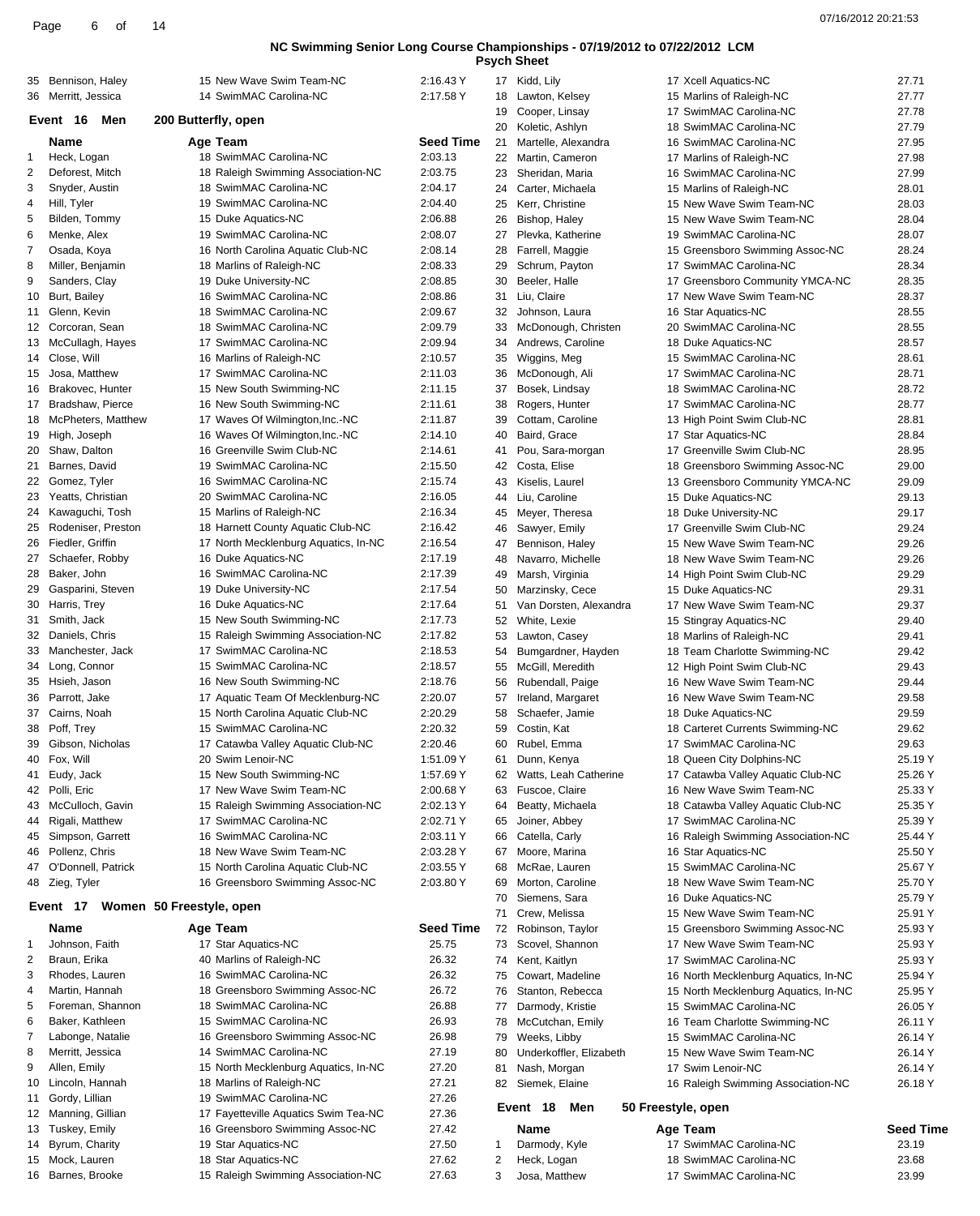1 Le, Daniel 2 Bretschneider, Lane 3 Cade, Ryan 4 Glenn, Kevin 5 Smalls, Damian

**Psych Sheet**

| 4        | Gates, Percy                         | 19 Star Aquatics-NC                                            | 24.15          |
|----------|--------------------------------------|----------------------------------------------------------------|----------------|
| 5        | Labonge, Alex                        | 18 Greensboro Swimming Assoc-NC                                | 24.16          |
| 6        | Wilkinson, Ryan                      | 18 SwimMAC Carolina-NC                                         | 24.27          |
| 7        | Stilley, Jt                          | 21 SwimMAC Carolina-NC                                         | 24.34          |
| 8        | Garrison, Ethan                      | 17 North Mecklenburg Aquatics, In-NC                           | 24.37          |
| 9<br>10  | Flur, Adam<br>Gondek, Chris          | 21 Duke University-NC<br>18 North Carolina Aquatic Club-NC     | 24.38<br>24.65 |
| 11       | Johnson, Scott                       | 16 Marlins of Raleigh-NC                                       | 24.67          |
| 12       | Wheeler, Reed                        | 17 SwimMAC Carolina-NC                                         | 24.67          |
| 13       | Zuponeck, Jim                        | 21 Duke University-NC                                          | 24.87          |
| 14       | Corcoran, Sean                       | 18 SwimMAC Carolina-NC                                         | 24.93          |
| 15       | Craven, Erle                         | 19 Gateway YWCA Seadragons-NC                                  | 25.12          |
| 16       | Rodeniser, Preston                   | 18 Harnett County Aquatic Club-NC                              | 25.16          |
| 17       | Long, Connor                         | 15 SwimMAC Carolina-NC                                         | 25.27          |
| 18<br>19 | McGugan, Henry<br>Eagle, Eyan        | 15 Star Aquatics-NC<br>16 Greenville Swim Club-NC              | 25.27<br>25.31 |
| 20       | Smalls, Damian                       | 18 Team Charlotte Swimming-NC                                  | 25.32          |
| 21       | Cowley, Patrick                      | 17 SwimMAC Carolina-NC                                         | 25.35          |
| 22       | Johns, Travis                        | 17 Waves Of Wilmington, Inc.-NC                                | 25.40          |
| 23       | Rosenbower, Eric                     | 16 Star Aquatics-NC                                            | 25.42          |
| 24       | Caveness, Christian                  | 17 Waves Of Wilmington, Inc.-NC                                | 25.43          |
| 25       | Smedstad, Andre                      | 19 Greenville Swim Club-NC                                     | 25.44          |
| 26<br>27 | Manchester, Jack<br>Fiedler, Griffin | 17 SwimMAC Carolina-NC<br>17 North Mecklenburg Aquatics, In-NC | 25.45<br>25.46 |
| 28       | Brunk, Joe                           | 18 Marlins of Raleigh-NC                                       | 25.49          |
| 29       | Perdue, Philip                       | 16 Greenville Swim Club-NC                                     | 25.52          |
| 30       | Onol, Atalay                         | 15 Raleigh Swimming Association-NC                             | 25.54          |
| 31       | Hannum, Zach                         | 16 Waves Of Wilmington, Inc.-NC                                | 25.58          |
| 32       | Maslowski, Seth                      | 15 Raleigh Swimming Association-NC                             | 25.60          |
| 33       | Rednour, Tucker                      | 17 Gaston Gators-NC                                            | 25.62          |
| 34       | Weaver, Graham                       | 15 SwimMAC Carolina-NC                                         | 25.65          |
| 35<br>36 | Botelho, Andrew<br>Daniels, Chris    | 17 SwimMAC Carolina-NC<br>15 Raleigh Swimming Association-NC   | 25.79<br>25.89 |
| 37       | Harris, Trey                         | 16 Duke Aquatics-NC                                            | 25.99          |
| 38       | Riggan, Cole                         | 15 High Point Swim Club-NC                                     | 26.00          |
| 39       | Knox, Davis                          | 17 Greensboro Swimming Assoc-NC                                | 26.01          |
| 40       | Cardwell, Christopher                | 17 North Mecklenburg Aquatics, In-NC                           | 26.02          |
| 41       | Caccamo, Sam                         | 15 Greensboro Swimming Assoc-NC                                | 26.10          |
| 42       | Rill, Paul                           | 18 New Wave Swim Team-NC                                       | 26.13          |
| 43       | Heck, Brody                          | 14 SwimMAC Carolina-NC                                         | 26.15          |
| 44<br>45 | Simpson, Garrett<br>Cox, Zach        | 16 SwimMAC Carolina-NC<br>16 SwimMAC Carolina-NC               | 26.17<br>26.17 |
| 46       | Bagwell, Jackson                     | 15 SwimMAC Carolina-NC                                         | 26.18          |
| 47       | Wombacher, Kai                       | 16 Raleigh Swimming Association-NC                             | 26.19          |
| 48       | Morrell, Justin                      | 17 North Carolina Aquatic Club-NC                              | 26.19          |
| 49       | Silver, Tyler                        | 14 Marlins of Raleigh-NC                                       | 26.23          |
| 50       | Biondi, John                         | 17 SwimMAC Carolina-NC                                         | 26.26          |
| 51       | Roach, Henry                         | 18 Raleigh Swimming Association-NC                             | 26.30          |
| 52       | Waldrep, Ben                         | 14 Sharks Aquatic Club-NC                                      | 26.47<br>26.48 |
| 53<br>54 | Martin, Jared<br>Yeh, Sean           | 15 Greensboro Swimming Assoc-NC<br>15 New Wave Swim Team-NC    | 26.48          |
| 55       | Le, Daniel                           | 17 Star Aquatics-NC                                            | 26.48          |
| 56       | Suther, John                         | 16 SwimMAC Carolina-NC                                         | 26.51          |
| 57       | Mathes, Ryan                         | 15 North Carolina Aquatic Club-NC                              | 26.53          |
| 58       | Kirven, Alex                         | 17 SwimMAC Carolina-NC                                         | 26.58          |
| 59       | Caron-O'Neill, Quaid                 | 17 Gateway YWCA Seadragons-NC                                  | 26.58          |
| 60       | Watts, Ben                           | 17 Raleigh Swimming Association-NC                             | 26.59          |
| 61       | Weaver, Matthew                      | 16 Greensboro Swimming Assoc-NC                                | 26.62          |
| 62<br>63 | Walton, Brodie<br>Hering, Clay       | 16 New Wave Swim Team-NC<br>14 Greensboro Swimming Assoc-NC    | 26.62<br>26.63 |
| 64       | Sanchez, Davied                      | 16 SwimMAC Carolina-NC                                         | 26.65          |
| 65       | Petry, Andrew                        | 17 SwimMAC Carolina-NC                                         | 26.66          |
| 66       | Hsieh, Jason                         | 16 New South Swimming-NC                                       | 26.71          |
| 67       | Short, Jimbo                         | 15 Waves Of Wilmington, Inc.-NC                                | 26.71          |
| 68       | Hoyer, Cameron                       | 16 SwimMAC Carolina-NC                                         | 26.72          |
| 69       | Clinton, Will                        | 18 North Carolina Aquatic Club-NC                              | 26.73          |
| 70       | Wetherell, Adam                      | 17 Gateway YWCA Seadragons-NC                                  | 26.76          |
| 71<br>72 | Campbell, Matt<br>Sears, Elijah      | 15 Sharks Aquatic Club-NC<br>15 Aquatic Team Of Mecklenburg-NC | 26.78<br>26.79 |
| 73       | Hites, Kyle                          | 20 Swim Lenoir-NC                                              | 26.80          |
| 74       | Brittain, Marc                       | 17 North Mecklenburg Aquatics, In-NC                           | 26.81          |
|          |                                      |                                                                |                |

| 75 | Wasberg, Craig                              | 16 SwimMAC Carolina-NC            | 26.81   |  |
|----|---------------------------------------------|-----------------------------------|---------|--|
| 76 | Veals, Bryan                                | 17 Waves Of Wilmington, Inc.-NC   | 26.83   |  |
| 77 | Manchester, Jeffrey                         | 15 SwimMAC Carolina-NC            | 26.84   |  |
| 78 | Greeley, Nathan                             | 15 Duke Aquatics-NC               | 26.85   |  |
| 79 | McPheters, Matthew                          | 17 Waves Of Wilmington, Inc.-NC   | 22.56 Y |  |
| 80 | Dozier, Daniel                              | 18 New Wave Swim Team-NC          | 22.60 Y |  |
| 81 | Zieg, Tyler                                 | 16 Greensboro Swimming Assoc-NC   | 22.76 Y |  |
| 82 | Brogden, Harrison                           | 19 Star Aquatics-NC               | 22.80 Y |  |
| 83 | Hites, Collin                               | 18 Swim Lenoir-NC                 | 22.88 Y |  |
| 84 | Schmalz, Dakota                             | 16 Aquatic Team Of Mecklenburg-NC | 22.93 Y |  |
| 85 | Curry, Michael                              | 18 SwimMAC Carolina-NC            | 22.96 Y |  |
| 86 | Williamson, Shawn                           | 18 Queen City Dolphins-NC         | 22.97 Y |  |
| 87 | Anderson, Cam                               | 16 Greenville Swim Club-NC        | 23.01 Y |  |
| 88 | Kielmanowicz, Edward                        | 17 SwimMAC Carolina-NC            | 23.01 Y |  |
| 89 | Gilligan, Frankie                           | 16 SwimMAC Carolina-NC            | 23.08 Y |  |
|    | 19<br>Women 200 Breaststroke, open<br>Event |                                   |         |  |

|    | Name                                      |  | Age Team                          | Seed Time |  |  |  |  |
|----|-------------------------------------------|--|-----------------------------------|-----------|--|--|--|--|
| 1  | Neil, Caroline                            |  | 16 Star Aquatics-NC               | 2:35.52   |  |  |  |  |
| 2  | Giamber, Nicole                           |  | 19 Marlins of Raleigh-NC          | 2:38.06   |  |  |  |  |
| 3  | McDonough, Christen                       |  | 20 SwimMAC Carolina-NC            | 2:40.42   |  |  |  |  |
| 4  | Dupay, Ally                               |  | 16 SwimMAC Carolina-NC            | 2:40.67   |  |  |  |  |
| 5  | Murch Elliot, Currie                      |  | 18 SwimMAC Carolina-NC            | 2:41.71   |  |  |  |  |
| 6  | Linker, Katelyn                           |  | 19 Marlins of Raleigh-NC          | 2:42.65   |  |  |  |  |
| 7  | Murch Elliot, Billy                       |  | 18 SwimMAC Carolina-NC            | 2:43.15   |  |  |  |  |
| 8  | Hu, Julie                                 |  | 15 North Carolina Aquatic Club-NC | 2:43.48   |  |  |  |  |
| 9  | Byrum, Charity                            |  | 19 Star Aquatics-NC               | 2:43.88   |  |  |  |  |
| 10 | Pfeiffer, Emily                           |  | 17 Greenville Swim Club-NC        | 2:44.61   |  |  |  |  |
| 11 | Gan, Sophie                               |  | 18 North Carolina Aquatic Club-NC | 2:44.92   |  |  |  |  |
| 12 | Casazza, Caitlin                          |  | 16 SwimMAC Carolina-NC            | 2:46.04   |  |  |  |  |
| 13 | Schrum, Payton                            |  | 17 SwimMAC Carolina-NC            | 2:47.14   |  |  |  |  |
| 14 | Stranick, Sara                            |  | 15 SwimMAC Carolina-NC            | 2:47.27   |  |  |  |  |
| 15 | Dyke, Ashley                              |  | 17 SwimMAC Carolina-NC            | 2:47.38   |  |  |  |  |
| 16 | Arose, Helena                             |  | 17 Marlins of Raleigh-NC          | 2:48.58   |  |  |  |  |
| 17 | McDonough, Ali                            |  | 17 SwimMAC Carolina-NC            | 2:50.44   |  |  |  |  |
| 18 | Weinstein, Mary                           |  | 15 SwimMAC Carolina-NC            | 2:50.81   |  |  |  |  |
| 19 | Sawyer, Emily                             |  | 17 Greenville Swim Club-NC        | 2:50.99   |  |  |  |  |
| 20 | McCullough, Keira                         |  | 16 Duke Aquatics-NC               | 2:51.31   |  |  |  |  |
| 21 | Boulo, Delaney                            |  | 16 Marlins of Raleigh-NC          | 2:51.41   |  |  |  |  |
| 22 | Murch Elliot, Cape                        |  | 15 SwimMAC Carolina-NC            | 2:52.14   |  |  |  |  |
| 23 | Underkoffler, Elizabeth                   |  | 15 New Wave Swim Team-NC          | 2:52.20   |  |  |  |  |
| 24 | Loydpierson, Amelia                       |  | 17 SwimMAC Carolina-NC            | 2:52.24   |  |  |  |  |
| 25 | Ireland, Margaret                         |  | 16 New Wave Swim Team-NC          | 2:52.42   |  |  |  |  |
| 26 | Steagall, Lauren                          |  | 18 New Wave Swim Team-NC          | 2:52.75   |  |  |  |  |
| 27 | Pruden, Cathleen                          |  | 18 New Wave Swim Team-NC          | 2:53.06   |  |  |  |  |
| 28 | Wallace, Lauren                           |  | 15 SwimMAC Carolina-NC            | 2:54.72   |  |  |  |  |
| 29 | Liu, Caroline                             |  | 15 Duke Aquatics-NC               | 2:54.95   |  |  |  |  |
| 30 | Whalen, Paige                             |  | 15 Marlins of Raleigh-NC          | 2:55.15   |  |  |  |  |
| 31 | Voso, Hannah                              |  | 17 SwimMAC Carolina-NC            | 2:56.33   |  |  |  |  |
| 32 | Conger, Samantha                          |  | 16 North Carolina Aquatic Club-NC | 2:56.47   |  |  |  |  |
| 33 | Schumacher, London                        |  | 16 Smoky Mountain Aquatic Club-NC | 2:56.56   |  |  |  |  |
| 34 | Baker, Kathleen                           |  | 15 SwimMAC Carolina-NC            | 2:20.83 Y |  |  |  |  |
| 35 | Joiner, Abbey                             |  | 17 SwimMAC Carolina-NC            | 2:22.98 Y |  |  |  |  |
| 36 | Adams, Cassie                             |  | 15 Aquatic Team Of Mecklenburg-NC | 2:27.49 Y |  |  |  |  |
| 37 | Emm, Alice                                |  | 17 New Wave Swim Team-NC          | 2:27.98 Y |  |  |  |  |
| 38 | Duffy, Helen                              |  | 15 Waves Of Wilmington, Inc.-NC   | 2:28.41 Y |  |  |  |  |
| 39 | Morton, Caroline                          |  | 18 New Wave Swim Team-NC          | 2:29.65 Y |  |  |  |  |
| 40 | Graham, Sara                              |  | 16 Greensboro Swimming Assoc-NC   | 2:32.31 Y |  |  |  |  |
| 41 | Crew, Melissa                             |  | 15 New Wave Swim Team-NC          | 2:33.08 Y |  |  |  |  |
| 42 | Wiggins, Meg                              |  | 15 SwimMAC Carolina-NC            | 2:33.30 Y |  |  |  |  |
| 43 | Boland, Kathryn                           |  | 15 Aquatic Team Of Mecklenburg-NC | 2:33.75 Y |  |  |  |  |
| 44 | Korobkina, Mila                           |  | 15 Marlins of Raleigh-NC          | 2:34.42 Y |  |  |  |  |
| 45 | Powell. Lauren                            |  | 16 SwimMAC Carolina-NC            | 2:34.61 Y |  |  |  |  |
| 46 | Tormenti, Victoria                        |  | 19 Marlins of Raleigh-NC          | 2:34.73 Y |  |  |  |  |
|    | Event 20<br>Men<br>200 Breaststroke, open |  |                                   |           |  |  |  |  |

### **200 Breaststroke, open**

| Aae | Tean |
|-----|------|
|     |      |

| Name                | Age Team                           | <b>Seed Time</b> |
|---------------------|------------------------------------|------------------|
| Le, Daniel          | 17 Star Aquatics-NC                | 2:21.49          |
| Bretschneider, Lane | 16 SwimMAC Carolina-NC             | 2:25.71          |
| Cade, Ryan          | 17 Raleigh Swimming Association-NC | 2:26.39          |
| Glenn, Kevin        | 18 SwimMAC Carolina-NC             | 2:26.93          |
| Smalls, Damian      | 18 Team Charlotte Swimming-NC      | 2:27.60          |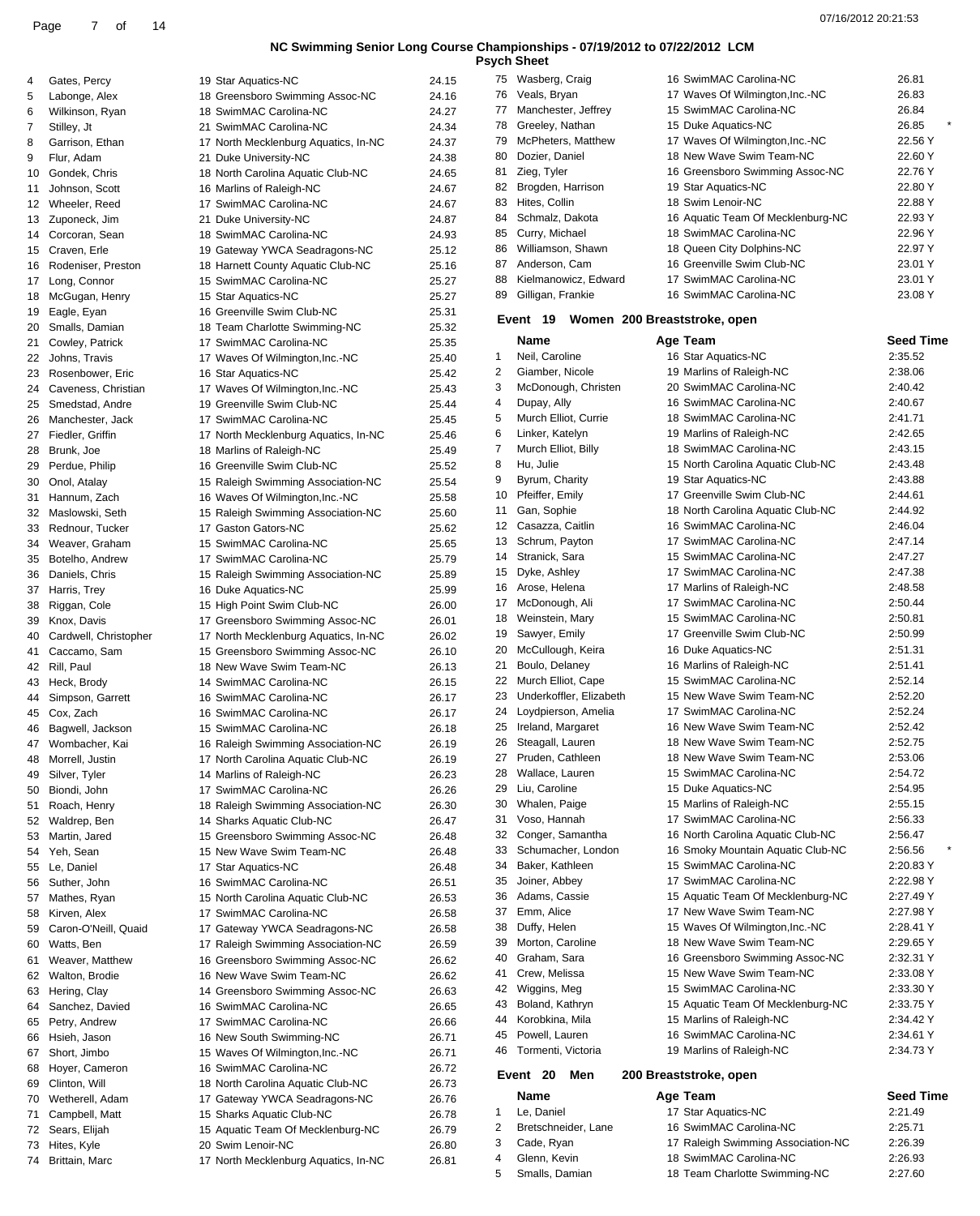|         | <b>Psych Sheet</b> |                      |             |
|---------|--------------------|----------------------|-------------|
| 2:28.03 |                    | 37 Navarro, Michelle | 18 New Wave |
| 2:28.55 |                    | 38 Labonge, Natalie  | 16 Greensbo |
| 2:28.83 |                    | 39 Kent, Kaitlyn     | 17 SwimMAC  |

| 6  | Yeh, Sean                              | 15 New Wave Swim Team-NC             | 2:28.03          | 37             | Navarro, Michelle     |                      | 18 New Wave Swim Team-NC             | 1:12.23          |
|----|----------------------------------------|--------------------------------------|------------------|----------------|-----------------------|----------------------|--------------------------------------|------------------|
| 7  | Dozier, Daniel                         | 18 New Wave Swim Team-NC             | 2:28.55          | 38             |                       |                      | 16 Greensboro Swimming Assoc-NC      | 1:12.23          |
|    |                                        |                                      |                  |                | Labonge, Natalie      |                      |                                      |                  |
| 8  | Craven, Erle                           | 19 Gateway YWCA Seadragons-NC        | 2:28.83          | 39             | Kent, Kaitlyn         |                      | 17 SwimMAC Carolina-NC               | 1:12.53          |
| 9  | Harmon, Clay                           | 17 Marlins of Raleigh-NC             | 2:29.59          | 40             | Weeks, Libby          |                      | 15 SwimMAC Carolina-NC               | 1:12.87          |
| 10 | Osada, Koya                            | 16 North Carolina Aquatic Club-NC    | 2:30.76          | 41             | Lawton, Casey         |                      | 18 Marlins of Raleigh-NC             | 1:12.87          |
| 11 | Barnes, David                          | 19 SwimMAC Carolina-NC               | 2:31.14          |                | 42 Dyke, Ashley       |                      | 17 SwimMAC Carolina-NC               | 1:12.87          |
|    |                                        |                                      |                  |                |                       |                      |                                      |                  |
|    | 12 Craig, David                        | 17 Marlins of Raleigh-NC             | 2:32.21          | 43             | Lamb, Eneka           |                      | 19 Duke University-NC                | 58.74 Y          |
| 13 | Brakovec, Hunter                       | 15 New South Swimming-NC             | 2:32.21          | 44             | Beeler, Halle         |                      | 17 Greensboro Community YMCA-NC      | 58.86Y           |
| 14 | Cairns, Noah                           | 15 North Carolina Aquatic Club-NC    | 2:33.25          | 45             | Schaefer, Jamie       |                      | 18 Duke Aquatics-NC                  | 59.88 Y          |
|    |                                        |                                      |                  |                |                       |                      |                                      |                  |
|    | 15 Linker, Adam                        | 16 Marlins of Raleigh-NC             | 2:33.62          | 46             | Walker, Sarah         |                      | 19 Greensboro Swimming Assoc-NC      | 1:00.01 Y        |
|    | 16 Cooper, Mitchell                    | 17 Team Charlotte Swimming-NC        | 2:34.47          | 47             | Lawson, Chelsea       |                      | 19 N. Piedmont Aquatic Club-NC       | 1:00.05 Y        |
| 17 | Brunk, Joe                             | 18 Marlins of Raleigh-NC             | 2:34.51          | 48             | Rubel, Emma           |                      | 17 SwimMAC Carolina-NC               | 1:00.45 Y        |
| 18 | Hites, Kyle                            | 20 Swim Lenoir-NC                    | 2:35.05          | 49             | Meyer, Theresa        |                      | 18 Duke University-NC                | 1:00.54 Y        |
|    |                                        |                                      |                  |                |                       |                      |                                      |                  |
|    | 19 Shaw, Dalton                        | 16 Greenville Swim Club-NC           | 2:35.11          | 50             | Mehaffey, Erin        |                      | 18 Smoky Mountain Aquatic Club-NC    | 1:00.92 Y        |
| 20 | Chadwick, Michael                      | 17 SwimMAC Carolina-NC               | 2:35.94          | 51             | Bosek, Lindsay        |                      | 18 SwimMAC Carolina-NC               | 1:01.00 Y        |
| 21 | Neil, Paul                             | 15 Star Aquatics-NC                  | 2:36.40          | 52             | Siemens, Sara         |                      | 16 Duke Aquatics-NC                  | 1:01.75 Y        |
|    |                                        |                                      |                  |                |                       |                      |                                      |                  |
|    | 22 Craig, Steven                       | 15 Marlins of Raleigh-NC             | 2:36.66          |                | 53 Emm, Alice         |                      | 17 New Wave Swim Team-NC             | 1:01.92 Y        |
| 23 | Polli, Eric                            | 17 New Wave Swim Team-NC             | 2:36.67          | 54             | Dickerman, Erin       |                      | 17 SwimMAC Carolina-NC               | 1:02.07 Y        |
| 24 | Toney, Austin                          | 16 SwimMAC Carolina-NC               | 2:37.19          | 55             | Siemek, Elaine        |                      | 16 Raleigh Swimming Association-NC   | 1:02.31 Y        |
| 25 | Blinn, Charles                         | 17 SwimMAC Carolina-NC               | 2:37.31          | 56             | Rogers, Hunter        |                      | 17 SwimMAC Carolina-NC               | 1:02.33 Y        |
|    |                                        |                                      |                  |                |                       |                      |                                      |                  |
| 26 | Rigali, Matthew                        | 17 SwimMAC Carolina-NC               | 2:37.32          | 57             | Wurst, Alyssa         |                      | 15 Raleigh Swimming Association-NC   | 1:02.41 Y        |
| 27 | Roach, Jon                             | 15 Raleigh Swimming Association-NC   | 2:38.56          | 58             | Holmes, Elisabeth     |                      | 17 New Wave Swim Team-NC             | 1:02.54 Y        |
| 28 | Rednour, Tucker                        | 17 Gaston Gators-NC                  | 2:39.10          | 59             | Connelly, Hannah      |                      | 15 SwimMAC Carolina-NC               | 1:02.54 Y        |
|    |                                        |                                      |                  |                |                       |                      |                                      |                  |
| 29 | Botelho, Andrew                        | 17 SwimMAC Carolina-NC               | 2:39.60          | 60             | Tyree, Kaley          |                      | 16 SwimMAC Carolina-NC               | 1:02.56 Y        |
| 30 | McCullough, Liam                       | 15 Duke Aquatics-NC                  | 2:39.76          | 61             | Sawyer, Emily         |                      | 17 Greenville Swim Club-NC           | 1:02.93 Y        |
| 31 | Thomas, Jacob                          | 17 Star Aquatics-NC                  | 2:12.73 Y        |                | 62 Pelt, Libby        |                      | 15 Raleigh Swimming Association-NC   | 1:02.94 Y        |
|    |                                        | 17 Gaston Gators-NC                  |                  |                |                       |                      |                                      |                  |
| 32 | Richard, Jacob                         |                                      | 2:14.28 Y        | 63             | Ellison, Kristen      |                      | 19 Marlins of Raleigh-NC             | 1:02.96 Y        |
| 33 | Davis, Brian                           | 16 SwimMAC Carolina-NC               | 2:14.63 Y        | 64             | Sheafor, Tirion       |                      | 18 Team Charlotte Swimming-NC        | 1:02.97 Y        |
| 34 | Hale, Conor                            | 16 Marlins of Raleigh-NC             | 2:14.83 Y        |                | 65 McCutchan, Emily   |                      | 16 Team Charlotte Swimming-NC        | 1:02.98 Y        |
| 35 | Brittain, Marc                         | 17 North Mecklenburg Aquatics, In-NC | 2:15.68 Y        | 66             | Weinstein, Mary       |                      | 15 SwimMAC Carolina-NC               | 1:03.05 Y        |
|    |                                        |                                      |                  |                |                       |                      |                                      |                  |
| 36 | Pou, Cameron                           | 16 Greenville Swim Club-NC           | 2:17.72 Y        | 67             | Sheafor, Haley        |                      | 18 Team Charlotte Swimming-NC        | 1:03.15 Y        |
| 37 | Petry, Andrew                          | 17 SwimMAC Carolina-NC               | 2:17.94 Y        | 68             | Lindblom, Meredith    |                      | 17 SwimMAC Carolina-NC               | 1:03.23 Y        |
| 38 | Weaver, Graham                         | 15 SwimMAC Carolina-NC               | 2:18.58 Y        |                |                       |                      |                                      |                  |
|    |                                        |                                      |                  |                | Event 22<br>Men       | 100 Backstroke, open |                                      |                  |
|    | Event 21<br>Women 100 Backstroke, open |                                      |                  |                |                       |                      |                                      |                  |
|    |                                        |                                      |                  |                |                       |                      |                                      |                  |
|    |                                        |                                      |                  |                | Name                  | Age Team             |                                      | <b>Seed Time</b> |
|    | Name                                   | Age Team                             | <b>Seed Time</b> | $\overline{1}$ | Josa, Matthew         |                      | 17 SwimMAC Carolina-NC               | 57.37            |
| -1 |                                        |                                      |                  |                |                       |                      |                                      |                  |
|    | Emery, Nicole                          | 16 SwimMAC Carolina-NC               | 1:04.98          | $\overline{2}$ | Wheeler, Reed         |                      | 17 SwimMAC Carolina-NC               | 57.52            |
| 2  | Sheridan, Maria                        | 16 SwimMAC Carolina-NC               | 1:05.21          | 3              | Gasparini, Steven     |                      | 19 Duke University-NC                | 58.37            |
| 3  | Martin, Hannah                         | 18 Greensboro Swimming Assoc-NC      | 1:05.21          | 4              | Hill, Tyler           |                      | 19 SwimMAC Carolina-NC               | 58.50            |
| 4  | Rhodes, Lauren                         | 16 SwimMAC Carolina-NC               | 1:05.83          | 5              | Manchester, Jack      |                      | 17 SwimMAC Carolina-NC               | 58.76            |
|    |                                        |                                      |                  |                |                       |                      |                                      |                  |
| 5  | Liu, Claire                            | 17 New Wave Swim Team-NC             | 1:05.94          | 6              | Eiden, Alex           |                      | 18 Marlins of Raleigh-NC             | 59.02            |
| 6  | Allen, Emily                           | 15 North Mecklenburg Aquatics, In-NC | 1:06.06          | 7              | Wilkinson, Ryan       |                      | 18 SwimMAC Carolina-NC               | 59.49            |
| 7  | Kidd, Lily                             | 17 Xcell Aquatics-NC                 | 1:06.08          | 8              | McPheters, Matthew    |                      | 17 Waves Of Wilmington, Inc.-NC      | 59.65            |
| 8  | McCullagh, Nora                        |                                      | 1:06.16          | 9              | Corcoran, Sean        |                      | 18 SwimMAC Carolina-NC               | 59.77            |
|    |                                        | 15 SwimMAC Carolina-NC               |                  |                |                       |                      |                                      |                  |
| 9  | Foreman, Shannon                       | 18 SwimMAC Carolina-NC               | 1:06.39          |                | 10 Smedstad, Andre    |                      | 19 Greenville Swim Club-NC           | 59.91            |
| 10 | Lawton, Kelsey                         | 15 Marlins of Raleigh-NC             | 1:06.83          | 11             | Osada, Koya           |                      | 16 North Carolina Aquatic Club-NC    | 59.92            |
| 11 | Costa, Elise                           | 18 Greensboro Swimming Assoc-NC      | 1:07.15          |                | 12 Lile, Nathan       |                      | 18 Smoky Mountain Aquatic Club-NC    | 1:00.21          |
|    |                                        |                                      |                  |                |                       |                      |                                      |                  |
|    | 12 Lincoln, Hannah                     | 18 Marlins of Raleigh-NC             | 1:07.75          | 13             | Sanchez, Davied       |                      | 16 SwimMAC Carolina-NC               | 1:00.75          |
| 13 | Durham, Anabelle                       | 15 North Carolina Aquatic Club-NC    | 1:08.07          | 14             | Henry, Andrew         |                      | 18 Raleigh Swimming Association-NC   | 1:01.10          |
| 14 | Lappin, Christina                      | 14 North Mecklenburg Aquatics, In-NC | 1:08.21          | 15             | Johns, Travis         |                      | 17 Waves Of Wilmington, Inc.-NC      | 1:01.46          |
|    | 15 Welshofer, Elsa                     | 16 SwimMAC Carolina-NC               | 1:08.23          | 16             | Cowley, Patrick       |                      | 17 SwimMAC Carolina-NC               | 1:01.50          |
|    |                                        |                                      |                  |                |                       |                      |                                      |                  |
| 16 | Martelle, Alexandra                    | 16 SwimMAC Carolina-NC               | 1:08.37          | 17             | Long, Connor          |                      | 15 SwimMAC Carolina-NC               | 1:01.51          |
| 17 | Barnes, Brooke                         | 15 Raleigh Swimming Association-NC   | 1:08.40          | 18             | Gates, Percy          |                      | 19 Star Aquatics-NC                  | 1:01.79          |
| 18 | Carter, Michaela                       | 15 Marlins of Raleigh-NC             | 1:08.81          | 19             | Garrison, Ethan       |                      | 17 North Mecklenburg Aquatics, In-NC | 1:02.09          |
| 19 |                                        |                                      |                  |                | Schade, Tim           |                      |                                      |                  |
|    | Johnson, Faith                         | 17 Star Aquatics-NC                  | 1:08.83          | 20             |                       |                      | 17 Marlins of Raleigh-NC             | 1:02.15          |
| 20 | Plevka, Katherine                      | 19 SwimMAC Carolina-NC               | 1:09.21          | 21             | Chadwick, Michael     |                      | 17 SwimMAC Carolina-NC               | 1:02.40          |
| 21 | Cooper, Linsay                         | 17 SwimMAC Carolina-NC               | 1:09.22          |                | 22 Oyler, Geoffrey    |                      | 16 Marlins of Raleigh-NC             | 1:02.51          |
| 22 | Stranick, Sara                         | 15 SwimMAC Carolina-NC               | 1:09.31          | 23             | Heck, Logan           |                      | 18 SwimMAC Carolina-NC               | 1:02.73          |
|    |                                        |                                      |                  |                |                       |                      |                                      |                  |
| 23 | Wallace, Lauren                        | 15 SwimMAC Carolina-NC               | 1:09.36          | 24             | Baker, John           |                      | 16 SwimMAC Carolina-NC               | 1:02.80          |
| 24 | Bynum, Bree                            | 16 Stingray Aquatics-NC              | 1:09.58          | 25             | Rill, Paul            |                      | 18 New Wave Swim Team-NC             | 1:03.04          |
| 25 | Bumgardner, Hayden                     | 18 Team Charlotte Swimming-NC        | 1:10.00          | 26             | Hannum, Zach          |                      | 16 Waves Of Wilmington, Inc.-NC      | 1:03.24          |
| 26 | Ireland, Margaret                      | 16 New Wave Swim Team-NC             | 1:10.04          | 27             | McCullagh, Hayes      |                      | 17 SwimMAC Carolina-NC               | 1:03.48          |
|    |                                        |                                      |                  |                |                       |                      |                                      |                  |
| 27 | Kristan, Hannah                        | 15 Marlins of Raleigh-NC             | 1:10.50          | 28             | Johnson, Scott        |                      | 16 Marlins of Raleigh-NC             | 1:03.55          |
| 28 | Andrews, Caroline                      | 18 Duke Aquatics-NC                  | 1:10.57          | 29             | Fiedler, Griffin      |                      | 17 North Mecklenburg Aquatics, In-NC | 1:03.57          |
| 29 | McRae, Lauren                          | 15 SwimMAC Carolina-NC               | 1:10.57          | 30             | Wombacher, Kai        |                      | 16 Raleigh Swimming Association-NC   | 1:03.65          |
|    |                                        |                                      |                  |                |                       |                      |                                      |                  |
| 30 | Braun, Erika                           | 40 Marlins of Raleigh-NC             | 1:11.04          | 31             | Morrell, Justin       |                      | 17 North Carolina Aquatic Club-NC    | 1:03.81          |
| 31 | Koletic, Ashlyn                        | 18 SwimMAC Carolina-NC               | 1:11.08          | 32             | Cardwell, Christopher |                      | 17 North Mecklenburg Aquatics, In-NC | 1:03.87          |
| 32 | Liu, Caroline                          | 15 Duke Aquatics-NC                  | 1:11.21          | 33             | Martin, Jared         |                      | 15 Greensboro Swimming Assoc-NC      | 1:03.91          |
|    |                                        |                                      |                  |                |                       |                      |                                      |                  |
| 33 | House, Abby                            | 15 Stingray Aquatics-NC              | 1:11.65          | 34             | Greeley, Nathan       |                      | 15 Duke Aquatics-NC                  | 1:04.00          |
| 34 | Mock, Lauren                           | 18 Star Aquatics-NC                  | 1:11.74          | 35             | Rodeniser, Preston    |                      | 18 Harnett County Aquatic Club-NC    | 1:04.04          |
| 35 | Wiggins, Meg                           | 15 SwimMAC Carolina-NC               | 1:12.10          | 36             | Dove, Sawyer          |                      | 18 Raleigh Swimming Association-NC   | 1:04.11          |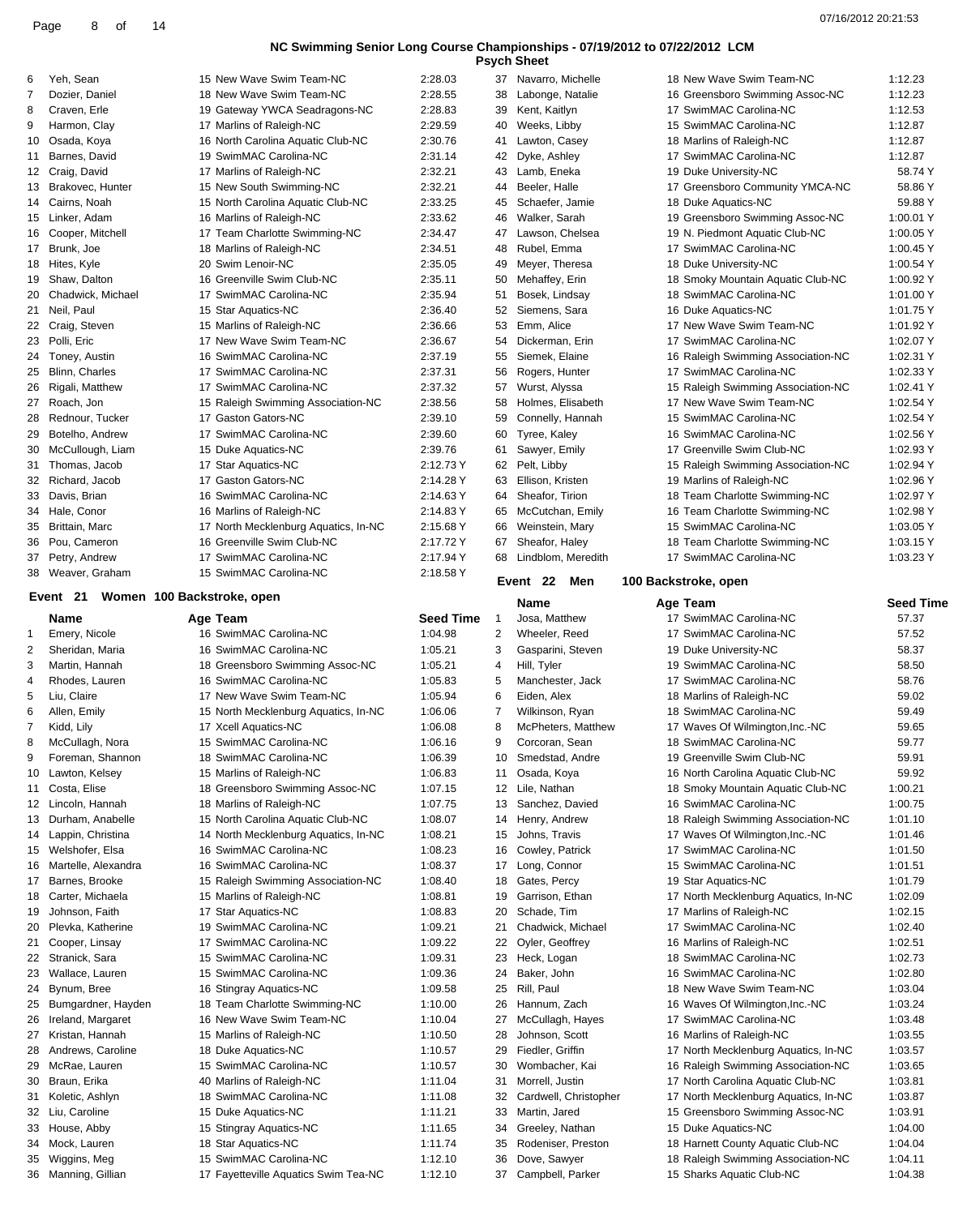| <b>Psych Sheet</b> |  |
|--------------------|--|
|--------------------|--|

| 38 | Riggan, Cole         | 15 High Point Swim Club-NC         | 1:04.50 |
|----|----------------------|------------------------------------|---------|
| 39 | Harris, Trey         | 16 Duke Aquatics-NC                | 1:04.62 |
| 40 | Wasberg, Craig       | 16 SwimMAC Carolina-NC             | 1:04.96 |
| 41 | Rednour, Tucker      | 17 Gaston Gators-NC                | 1:05.02 |
| 42 | Simpson, Garrett     | 16 SwimMAC Carolina-NC             | 1:05.06 |
| 43 | Bagwell, Jackson     | 15 SwimMAC Carolina-NC             | 1:05.09 |
| 44 | Kelber, Jordan       | 15 New Wave Swim Team-NC           | 1:05.46 |
| 45 | Eudy, Jack           | 15 New South Swimming-NC           | 1:05.47 |
| 46 | Gilligan, Frankie    | 16 SwimMAC Carolina-NC             | 1:05.55 |
| 47 | Eagle, Eyan          | 16 Greenville Swim Club-NC         | 1:05.56 |
| 48 | Brogden, Harrison    | 19 Star Aquatics-NC                | 49.93 Y |
| 49 | Deforest, Mitch      | 18 Raleigh Swimming Association-NC | 51.48 Y |
| 50 | Cooper, Matthew      | 16 Team Charlotte Swimming-NC      | 53.40 Y |
| 51 | Roach, Jon           | 15 Raleigh Swimming Association-NC | 54.12 Y |
| 52 | Kirven, Alex         | 17 SwimMAC Carolina-NC             | 55.79 Y |
| 53 | Rosenbower, Eric     | 16 Star Aquatics-NC                | 55.92 Y |
| 54 | Kielmanowicz, Edward | 17 SwimMAC Carolina-NC             | 56.06 Y |
| 55 | Ress, Brandon        | 17 Marlins of Raleigh-NC           | 56.08 Y |
| 56 | Schmalz, Dakota      | 16 Aquatic Team Of Mecklenburg-NC  | 56.19 Y |
| 57 | Pofahl, Trey         | 15 Greenville Swim Club-NC         | 56.23 Y |
| 58 | Matysek, John        | 15 SwimMAC Carolina-NC             | 56.65 Y |
|    |                      |                                    |         |

### **Event 23 Women 400 Freestyle, open**

### **Name Age Team Seed Time**  Mitchell, Victoria 19 Marlins of Raleigh-NC 4:19.62 Moore, Hannah 15 Raleigh Swimming Association-NC 4:21.15 Baker, Kathleen 15 SwimMAC Carolina-NC 4:23.95 Connors, Kristin 18 Raleigh Swimming Association-NC 4:25.82 Emery, Nicole 16 SwimMAC Carolina-NC 4:26.52 Greenberg, Lauren 16 SwimMAC Carolina-NC 4:27.01 Pena, Kendall 17 Marlins of Raleigh-NC 4:27.36 Murch Elliot, Currie 18 SwimMAC Carolina-NC 4:27.52 Meyer, Theresa 18 Duke University-NC 4:27.63 Rhodes, Lauren 16 SwimMAC Carolina-NC 4:27.98 Sullivan, Christine 16 SwimMAC Carolina-NC 4:28.38 Welshofer, Elsa 16 SwimMAC Carolina-NC 4:29.66 Lawton, Kelsey 15 Marlins of Raleigh-NC 4:31.41 14 McCullagh, Nora 15 SwimMAC Carolina-NC 4:32.81 Gordy, Lillian 19 SwimMAC Carolina-NC 4:33.53 Giamber, Nicole 19 Marlins of Raleigh-NC 4:33.64 Barnes, Brooke 15 Raleigh Swimming Association-NC 4:33.88 18 Schumacher, London 16 Smoky Mountain Aquatic Club-NC 4:35.54 Martin, Cameron 17 Marlins of Raleigh-NC 4:36.13 Mitchell, Caroline 17 Marlins of Raleigh-NC 4:36.31 21 Carter, Kate 16 SwimMAC Carolina-NC 4:36.70 Brown, Cameron 16 Marlins of Raleigh-NC 4:37.04 Fuscoe, Claire 16 New Wave Swim Team-NC 4:37.45 24 Maxey, Catherine 15 SwimMAC Carolina-NC 4:37.60 Holmes, Elisabeth 17 New Wave Swim Team-NC 4:38.02 26 Murch Elliot, Billy 18 SwimMAC Carolina-NC 4:38.16 Pfeiffer, Emily 17 Greenville Swim Club-NC 4:38.45 Livingston, Jean 16 SwimMAC Carolina-NC 4:39.39 29 Baird, Grace 17 Star Aquatics-NC 4:39.55 Kerr, Christine 15 New Wave Swim Team-NC 4:40.73 Bishop, Haley 15 New Wave Swim Team-NC 4:40.97 Pou, Sara-morgan 17 Greenville Swim Club-NC 4:41.31 Dupay, Ally 16 SwimMAC Carolina-NC 4:41.43 Boulo, Delaney 16 Marlins of Raleigh-NC 4:42.25 Rogers, Hunter 17 SwimMAC Carolina-NC 4:42.73 Pena, Torie 17 Marlins of Raleigh-NC 4:42.83 Pelt, Libby 15 Raleigh Swimming Association-NC 4:42.93 Catella, Carly 16 Raleigh Swimming Association-NC 4:42.98 Watts, Leah Catherine 17 Catawba Valley Aquatic Club-NC 4:43.40 Jabusch, Sarah 17 New Wave Swim Team-NC 4:44.76 Owens, Megan 16 Raleigh Swimming Association-NC 4:44.84 42 Whalen, Paige 15 Marlins of Raleigh-NC 4:45.67 Tarrant, Sierra 15 New Wave Swim Team-NC 4:46.14 Gan, Sophie 18 North Carolina Aquatic Club-NC 4:46.48 Arose, Helena 17 Marlins of Raleigh-NC 4:46.74 Pruden, Cathleen 18 New Wave Swim Team-NC 4:46.94 47 Scovel, Shannon 17 New Wave Swim Team-NC 4:47.44

Strickland, Julianne 16 Raleigh Swimming Association-NC 4:47.51

| 49       | Barnhill, Emmie                      |                     | 15 Greenville Swim Club-NC                                    | 4:47.95            |
|----------|--------------------------------------|---------------------|---------------------------------------------------------------|--------------------|
| 50       | Bosek, Lindsay                       |                     | 18 SwimMAC Carolina-NC                                        | 5:08.47 Y          |
| 51       | Casazza, Caitlin                     |                     | 16 SwimMAC Carolina-NC                                        | 5:10.18 Y          |
| 52       | Loydpierson, Amelia                  |                     | 17 SwimMAC Carolina-NC                                        | 5:13.50 Y          |
| 53       | Kristan, Hannah                      |                     | 15 Marlins of Raleigh-NC                                      | 5:14.45 Y          |
| 54       | Stringfellow, Jessica                |                     | 16 New Wave Swim Team-NC                                      | 5:15.26 Y          |
| 55       | Darmody, Kristie                     |                     | 15 SwimMAC Carolina-NC                                        | 5:16.84 Y          |
| 56       | Krasnov, Allison                     |                     | 18 Duke Aquatics-NC                                           | 5:17.13 Y          |
| 57       | Duffy, Helen                         |                     | 15 Waves Of Wilmington, Inc.-NC                               | 5:17.86 Y          |
| 58       | Bennison, Haley                      |                     | 15 New Wave Swim Team-NC                                      | 5:18.16 Y          |
| 59       | Schaefer, Jamie                      |                     | 18 Duke Aquatics-NC                                           | 5:18.63 Y          |
| 60       | Richard, Lyndsay                     |                     | 17 Gaston Gators-NC                                           | 5:19.18 Y          |
| 61       | Korobkina, Mila                      |                     | 15 Marlins of Raleigh-NC                                      | 5:19.42 Y          |
| 62       | Vandenberg, Sydney                   |                     | 15 North Mecklenburg Aquatics, In-NC                          | 5:19.72 Y          |
| 63       | Bynum, Bree                          |                     | 16 Stingray Aquatics-NC                                       | 5:19.81 Y          |
| 64       | Castell, Rachel                      |                     | 16 SwimMAC Carolina-NC                                        | 5:20.62 Y          |
| 65       | McRea, Abigail                       |                     | 18 Catawba Valley Aquatic Club-NC                             | 5:21.01 Y          |
| 66       | Hughes, Chapman                      |                     | 16 SwimMAC Carolina-NC                                        | 5:21.68 Y          |
| 67       | McRae, Lauren                        |                     | 15 SwimMAC Carolina-NC                                        | 5:21.90 Y          |
|          | Event 24<br>Men                      | 400 Freestyle, open |                                                               |                    |
|          | Name                                 |                     |                                                               | <b>Seed Time</b>   |
| 1        | Stilley, Jt                          |                     | Age Team<br>21 SwimMAC Carolina-NC                            | 3:55.89            |
| 2        | Miller, Benjamin                     |                     | 18 Marlins of Raleigh-NC                                      | 4:00.84            |
| 3        | Eiden, Alex                          |                     | 18 Marlins of Raleigh-NC                                      | 4:02.58            |
| 4        | Henry, Andrew                        |                     | 18 Raleigh Swimming Association-NC                            |                    |
| 5        |                                      |                     | 18 SwimMAC Carolina-NC                                        | 4:06.08            |
|          | Snyder, Austin<br>Bradshaw, Pierce   |                     |                                                               | 4:09.51<br>4:10.29 |
| 6        | Lile, Nathan                         |                     | 16 New South Swimming-NC<br>18 Smoky Mountain Aquatic Club-NC | 4:11.66            |
| 7<br>8   | Burt, Bailey                         |                     | 16 SwimMAC Carolina-NC                                        | 4:11.78            |
| 9        | Darmody, Kyle                        |                     | 17 SwimMAC Carolina-NC                                        | 4:12.24            |
|          | Linker, Adam                         |                     |                                                               | 4:13.13            |
| 10       |                                      |                     | 16 Marlins of Raleigh-NC<br>19 North Carolina Aquatic Club-NC |                    |
| 11       | Beatty, George                       |                     | 16 Greenville Swim Club-NC                                    | 4:13.81            |
| 12       | Perdue, Philip                       |                     |                                                               | 4:14.02            |
| 13<br>14 | Craig, David                         |                     | 17 Marlins of Raleigh-NC<br>17 Marlins of Raleigh-NC          | 4:14.46<br>4:14.80 |
| 15       | Harmon, Clay                         |                     | 17 Team Charlotte Swimming-NC                                 | 4:15.51            |
|          | Cooper, Mitchell<br>Brakovec, Hunter |                     | 15 New South Swimming-NC                                      | 4:16.53            |
| 16       |                                      |                     | 16 Waves Of Wilmington, Inc.-NC                               |                    |
| 17<br>18 | High, Joseph<br>Wombacher, Kai       |                     | 16 Raleigh Swimming Association-NC                            | 4:16.76<br>4:17.26 |
| 19       | Cox, Zach                            |                     | 16 SwimMAC Carolina-NC                                        | 4:19.12            |
| 20       | Craig, Steven                        |                     | 15 Marlins of Raleigh-NC                                      | 4:19.34            |
|          | Dove, Sawyer                         |                     | 18 Raleigh Swimming Association-NC                            | 4:19.60            |
| 21<br>22 | Silver, Tyler                        |                     | 14 Marlins of Raleigh-NC                                      | 4:19.76            |
| 23       | Schade, Tim                          |                     | 17 Marlins of Raleigh-NC                                      | 4:19.82            |
|          | Ress, Brandon                        |                     | 17 Marlins of Raleigh-NC                                      |                    |
| 24<br>25 | Newland, Matthew                     |                     | 19 Marlins of Raleigh-NC                                      | 4:20.38<br>4:21.19 |
| 26       | Blinn, Charles                       |                     | 17 SwimMAC Carolina-NC                                        | 4:21.20            |
| 27       | Menke, Alex                          |                     | 19 SwimMAC Carolina-NC                                        |                    |
| 28       | Eagle, Eyan                          |                     | 16 Greenville Swim Club-NC                                    | 4:21.22<br>4:21.70 |
| 29       | Oyler, Geoffrey                      |                     | 16 Marlins of Raleigh-NC                                      | 4:21.86            |
| 30       | Pollenz, Chris                       |                     | 18 New Wave Swim Team-NC                                      | 4:22.55            |
| 31       | Gibson, Nicholas                     |                     | 17 Catawba Valley Aquatic Club-NC                             | 4:23.90            |
|          | McCulloch, Gavin                     |                     | 15 Raleigh Swimming Association-NC                            |                    |
| 32<br>33 | Knox, Davis                          |                     | 17 Greensboro Swimming Assoc-NC                               | 4:24.25<br>4:25.30 |
|          |                                      |                     | 16 SwimMAC Carolina-NC                                        | 4:25.30            |
| 34       | Toney, Austin<br>Farrell, Chris      |                     | 17 Stingray Aquatics-NC                                       |                    |
| 35       | Roach, Henry                         |                     | 18 Raleigh Swimming Association-NC                            | 4:25.84            |
| 36       |                                      |                     |                                                               | 4:26.20            |
| 37       | Cade, Ryan                           |                     | 17 Raleigh Swimming Association-NC                            | 4:26.46            |
| 38       | Campbell, Parker                     |                     | 15 Sharks Aquatic Club-NC                                     | 4:26.86            |
| 39       | Johnson, Scott                       |                     | 16 Marlins of Raleigh-NC                                      | 4:27.34            |
| 40       | Short, Jimbo                         |                     | 15 Waves Of Wilmington, Inc.-NC                               | 4:27.92            |
| 41       | Close, Will                          |                     | 16 Marlins of Raleigh-NC                                      | 4:27.98            |
| 42       | Kawaguchi, Tosh                      |                     | 15 Marlins of Raleigh-NC                                      | 4:28.23            |
| 43       | Onol, Atalay                         |                     | 15 Raleigh Swimming Association-NC                            | 4:28.40            |
| 44       | Sayre, Noah                          |                     | 15 New Wave Swim Team-NC                                      | 4:28.50            |

 Poff, Trey 15 SwimMAC Carolina-NC 4:28.87 Jaulin, Madison 16 SwimMAC Carolina-NC 4:29.12 Hsieh, Jason 16 New South Swimming-NC 4:29.61 Fox, Will 20 Swim Lenoir-NC 4:40.33 Y Brogden, Harrison 19 Star Aquatics-NC 4:45.95 Y Veals, Bryan 17 Waves Of Wilmington,Inc.-NC 4:52.12 Y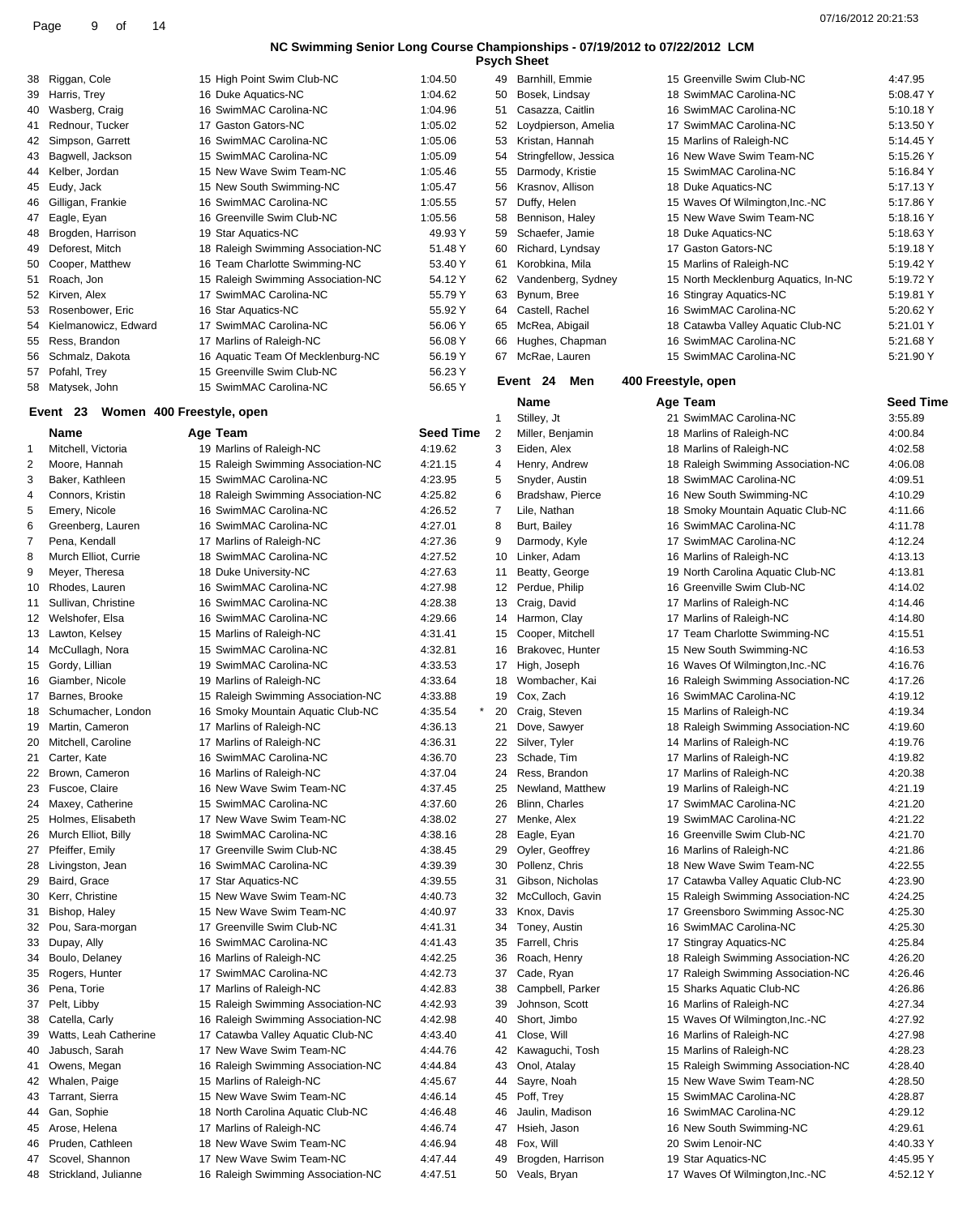| Psych She |  |  |
|-----------|--|--|
|           |  |  |

| 51 | Parrott, Jake                          | 17 Aquatic Team Of Mecklenburg-NC                    | 4:52.44 Y          |                | 55 Lawton, Casey                      | 18 Marlins of Raleigh-NC                                         | 1:02.94          |
|----|----------------------------------------|------------------------------------------------------|--------------------|----------------|---------------------------------------|------------------------------------------------------------------|------------------|
| 52 | Davis, Brian                           | 16 SwimMAC Carolina-NC                               | 4:54.58 Y          | 56             | Emery, Nicole                         | 16 SwimMAC Carolina-NC                                           | 1:03.22          |
| 53 | Matysek, John                          | 15 SwimMAC Carolina-NC                               | 4:54.69 Y          | 57             | Darmody, Kristie                      | 15 SwimMAC Carolina-NC                                           | 1:03.37          |
| 54 | McRea, Noah                            | 16 Catawba Valley Aquatic Club-NC                    | 4:55.83 Y          | 58             | Bennison, Haley                       | 15 New Wave Swim Team-NC                                         | 1:03.47          |
| 55 | Smith, Jack                            | 15 New South Swimming-NC                             | 4:56.03 Y          | 59             | Pruden, Cathleen                      | 18 New Wave Swim Team-NC                                         | 1:03.48          |
| 56 | Hoyer, Cameron                         | 16 SwimMAC Carolina-NC                               | 4:56.05 Y          | 60             | McRae, Lauren                         | 15 SwimMAC Carolina-NC                                           | 1:03.66          |
| 57 | Daniels, Chris                         | 15 Raleigh Swimming Association-NC                   | 4:56.34 Y          | 61             | Marzinsky, Cece                       | 15 Duke Aquatics-NC                                              | 1:03.67          |
|    |                                        |                                                      |                    |                |                                       |                                                                  |                  |
| 58 | Schaefer, Robby                        | 16 Duke Aquatics-NC                                  | 4:56.52 Y          |                | 62 Stanton, Rebecca                   | 15 North Mecklenburg Aquatics, In-NC                             | 1:03.69          |
| 59 | Griffin, Connor                        | 15 SwimMAC Carolina-NC                               | 4:57.30 Y          | 63             | Hu, Julie                             | 15 North Carolina Aquatic Club-NC                                | 1:03.70          |
| 60 | Hale, Conor                            | 16 Marlins of Raleigh-NC                             | 4:57.72 Y          | 64             | Schaefer, Jamie                       | 18 Duke Aquatics-NC                                              | 1:03.71          |
| 61 | Walton, Brodie                         | 16 New Wave Swim Team-NC                             | 4:58.00 Y          | 65             | Vandenberg, Sydney                    | 15 North Mecklenburg Aquatics, In-NC                             | 1:03.77          |
| 62 | Holmes, Bancks                         | 15 New Wave Swim Team-NC                             | 4:58.34 Y          | 66             | Pfeiffer, Emily                       | 17 Greenville Swim Club-NC                                       | 1:03.80          |
| 63 | Rigali, Matthew                        | 17 SwimMAC Carolina-NC                               | 4:58.63 Y          | 67             | McCullough, Keira                     | 16 Duke Aquatics-NC                                              | 1:03.83          |
| 64 | Curry, Michael                         | 18 SwimMAC Carolina-NC                               | 4:59.15 Y          | 68             | Scovel, Shannon                       | 17 New Wave Swim Team-NC                                         | 1:03.84          |
| 65 | Mathes, Ryan                           | 15 North Carolina Aquatic Club-NC                    | 4:59.98 Y          | 69             | White, Lexie                          | 15 Stingray Aquatics-NC                                          | 1:03.95          |
|    |                                        |                                                      |                    |                |                                       |                                                                  |                  |
|    | Event 25                               | Women 100 Freestyle, open                            |                    | 70             | Emm, Alice                            | 17 New Wave Swim Team-NC                                         | 1:03.96          |
|    |                                        |                                                      |                    | 71             | Van Dorsten, Alexandra                | 17 New Wave Swim Team-NC                                         | 1:03.98          |
|    | Name                                   | Age Team                                             | <b>Seed Time</b>   | 72             | Lamb, Eneka                           | 19 Duke University-NC                                            | 52.77 Y          |
| 1  | Johnson, Faith                         | 17 Star Aquatics-NC                                  | 56.06              | 73             | Joiner, Abbey                         | 17 SwimMAC Carolina-NC                                           | 54.02 Y          |
| 2  | Lappin, Christina                      | 14 North Mecklenburg Aquatics, In-NC                 | 57.96              | 74             | Rubel, Emma                           | 17 SwimMAC Carolina-NC                                           | 54.21 Y          |
| 3  | Allen, Emily                           | 15 North Mecklenburg Aquatics, In-NC                 | 58.01              | 75             | Deforest, Leigh                       | 16 Raleigh Swimming Association-NC                               | 54.41 Y          |
| 4  | Labonge, Natalie                       | 16 Greensboro Swimming Assoc-NC                      | 58.34              | 76             | Krasnov, Allison                      | 18 Duke Aquatics-NC                                              | 54.68 Y          |
| 5  | Braun, Erika                           | 40 Marlins of Raleigh-NC                             | 58.50              | 77             | Tarrant, Sierra                       | 15 New Wave Swim Team-NC                                         | 54.77 Y          |
|    |                                        |                                                      |                    |                |                                       |                                                                  |                  |
| 6  | Lincoln, Hannah                        | 18 Marlins of Raleigh-NC                             | 58.81              | 78             | McDonough, Ali                        | 17 SwimMAC Carolina-NC                                           | 54.94 Y          |
| 7  | Gordy, Lillian                         | 19 SwimMAC Carolina-NC                               | 58.86              | 79             | Nicklas-Morris, Emma                  | 14 Star Aquatics-NC                                              | 55.05 Y          |
| 8  | Barnes, Brooke                         | 15 Raleigh Swimming Association-NC                   | 58.94              | 80             | Dunn, Kenya                           | 18 Queen City Dolphins-NC                                        | 55.12 Y          |
| 9  | Martin, Hannah                         | 18 Greensboro Swimming Assoc-NC                      | 58.97              | 81             | Sheafor, Haley                        | 18 Team Charlotte Swimming-NC                                    | 55.50 Y          |
| 10 | Merritt, Jessica                       | 14 SwimMAC Carolina-NC                               | 59.06              | 82             | Johnson, Laura                        | 16 Star Aquatics-NC                                              | 55.55 Y          |
| 11 | Lawton, Kelsey                         | 15 Marlins of Raleigh-NC                             | 59.15              | 83             | Weinstein, Mary                       | 15 SwimMAC Carolina-NC                                           | 55.56 Y          |
| 12 | Cooper, Linsay                         | 17 SwimMAC Carolina-NC                               | 59.36              | 84             | House, Abby                           | 15 Stingray Aquatics-NC                                          | 55.65 Y          |
| 13 | Byrum, Charity                         | 19 Star Aquatics-NC                                  | 59.62              | 85             | Crew, Melissa                         | 15 New Wave Swim Team-NC                                         | 55.77 Y          |
|    |                                        |                                                      |                    |                |                                       |                                                                  |                  |
| 14 | Tuskey, Emily                          | 16 Greensboro Swimming Assoc-NC                      | 59.68              | 86             | Witzke, Maddie                        | 17 Raleigh Swimming Association-NC                               | 55.85 Y          |
| 15 | Foreman, Shannon                       | 18 SwimMAC Carolina-NC                               | 59.85              | 87             | Marsh, Virginia                       | 14 High Point Swim Club-NC                                       | 55.88 Y          |
| 16 | Welshofer, Elsa                        | 16 SwimMAC Carolina-NC                               | 1:00.10            | 88             | Navarro, Michelle                     | 18 New Wave Swim Team-NC                                         | 55.89 Y          |
| 17 | Mock, Lauren                           | 18 Star Aquatics-NC                                  | 1:00.15            | 89             | Bynum, Bree                           | 16 Stingray Aquatics-NC                                          | 56.00 Y          |
| 18 | Casazza, Caitlin                       | 16 SwimMAC Carolina-NC                               | 1:00.35            | 90             | Rubendall, Paige                      | 16 New Wave Swim Team-NC                                         | 56.01 Y          |
| 19 | Costa, Elise                           | 18 Greensboro Swimming Assoc-NC                      | 1:00.39            | 91             | Richard, Lyndsay                      | 17 Gaston Gators-NC                                              | 56.09 Y          |
| 20 | Manning, Gillian                       | 17 Fayetteville Aquatics Swim Tea-NC                 | 1:00.49            | 92             | McCutchan, Emily                      | 16 Team Charlotte Swimming-NC                                    | 56.13 Y          |
| 21 | Carter, Michaela                       | 15 Marlins of Raleigh-NC                             | 1:00.58            | 93             | Nash, Morgan                          | 17 Swim Lenoir-NC                                                | 56.27 Y          |
|    | Connors, Kristin                       | 18 Raleigh Swimming Association-NC                   | 1:00.68            |                |                                       | 15 SwimMAC Carolina-NC                                           |                  |
|    |                                        |                                                      |                    | 94             | Connelly, Hannah                      |                                                                  | 56.30 Y          |
| 22 |                                        |                                                      |                    |                | Voso, Hannah                          | 17 SwimMAC Carolina-NC                                           | 56.38 Y          |
| 23 | Martelle, Alexandra                    | 16 SwimMAC Carolina-NC                               | 1:00.70            | 95             |                                       |                                                                  |                  |
| 24 | Beeler, Halle                          | 17 Greensboro Community YMCA-NC                      | 1:00.75            |                |                                       |                                                                  |                  |
| 25 | Sullivan, Christine                    | 16 SwimMAC Carolina-NC                               | 1:00.76            |                | Event 26<br>Men                       | 100 Freestyle, open                                              |                  |
|    | 26 Greenberg, Lauren                   | 16 SwimMAC Carolina-NC                               | 1:00.85            |                | <b>Name</b>                           | Age Team                                                         | <b>Seed Time</b> |
| 27 | Schrum, Payton                         | 17<br>SwimMAC Carolina-NC                            | 1:01.03            | 1              | Darmody, Kyle                         | 17 SwimMAC Carolina-NC                                           | 50.97            |
|    |                                        |                                                      |                    |                |                                       |                                                                  |                  |
| 28 | Bishop, Haley                          | 15 New Wave Swim Team-NC                             | 1:01.05            | $\overline{2}$ | Heck, Logan                           | 18 SwimMAC Carolina-NC                                           | 51.34            |
| 29 | Kerr, Christine                        | 15 New Wave Swim Team-NC                             | 1:01.34            | 3              | Stilley, Jt                           | 21 SwimMAC Carolina-NC                                           | 51.91            |
| 30 | Rogers, Hunter                         | 17 SwimMAC Carolina-NC                               | 1:01.44            | 4              | Labonge, Alex                         | 18 Greensboro Swimming Assoc-NC                                  | 52.70            |
| 31 | Brown, Cameron                         | 16 Marlins of Raleigh-NC                             | 1:01.49            | 5              | Josa, Matthew                         | 17 SwimMAC Carolina-NC                                           | 52.94            |
| 32 | Durham, Anabelle                       | 15 North Carolina Aquatic Club-NC                    | 1:01.50            | 6              | Lile, Nathan                          | 18 Smoky Mountain Aquatic Club-NC                                | 53.58            |
| 33 | Liu, Claire                            | 17 New Wave Swim Team-NC                             | 1:01.52            | 7              | Gates, Percy                          | 19 Star Aquatics-NC                                              | 53.63            |
| 34 | Bosek, Lindsay                         | 18 SwimMAC Carolina-NC                               | 1:01.54            | 8              | Wheeler, Reed                         | 17 SwimMAC Carolina-NC                                           | 53.96            |
| 35 | Barham, Jb                             | 16 Raleigh Swimming Association-NC                   | 1:01.55            | 9              | Johns, Travis                         | 17 Waves Of Wilmington, Inc.-NC                                  | 53.98            |
| 36 | Andrews, Caroline                      |                                                      | 1:01.73            | 10             |                                       | 18 Raleigh Swimming Association-NC                               | 54.02            |
|    |                                        | 18 Duke Aquatics-NC                                  |                    |                | Henry, Andrew                         |                                                                  |                  |
| 37 | Wiggins, Meg                           | 15 SwimMAC Carolina-NC                               | 1:01.82            | 11             | Wilkinson, Ryan                       | 18 SwimMAC Carolina-NC                                           | 54.08            |
| 38 | Meyer, Theresa                         | 18 Duke University-NC                                | 1:01.92            | 12             | Caveness, Christian                   | 17 Waves Of Wilmington, Inc.-NC                                  | 54.23            |
| 39 | Owens, Megan                           | 16 Raleigh Swimming Association-NC                   | 1:01.93            | 13             | Gondek, Chris                         | 18 North Carolina Aquatic Club-NC                                | 54.29            |
| 40 | Bumgardner, Hayden                     | 18 Team Charlotte Swimming-NC                        | 1:02.01            | 14             | Bretschneider, Lane                   | 16 SwimMAC Carolina-NC                                           | 54.76            |
| 41 | Fuscoe, Claire                         | 16 New Wave Swim Team-NC                             | 1:02.04            | 15             | Flur, Adam                            | 21 Duke University-NC                                            | 54.86            |
| 42 | Nolte, Michaela                        | 17 Duke Aquatics-NC                                  | 1:02.23            | 16             | Brunk, Joe                            | 18 Marlins of Raleigh-NC                                         | 54.98            |
| 43 | Wallace, Lauren                        | 15 SwimMAC Carolina-NC                               | 1:02.28            | 17             | Smalls, Damian                        | 18 Team Charlotte Swimming-NC                                    | 55.04            |
| 44 | Baird, Grace                           | 17 Star Aquatics-NC                                  | 1:02.28            | 18             | McPheters, Matthew                    | 17 Waves Of Wilmington, Inc.-NC                                  | 55.06            |
|    |                                        |                                                      |                    |                |                                       |                                                                  |                  |
| 45 | Kidd, Lily                             | 17 Xcell Aquatics-NC                                 | 1:02.29            | 19             | Perdue, Philip                        | 16 Greenville Swim Club-NC                                       | 55.15            |
| 46 | Pou, Sara-morgan                       | 17 Greenville Swim Club-NC                           | 1:02.30            | 20             | Botelho, Andrew                       | 17 SwimMAC Carolina-NC                                           | 55.38            |
| 47 | Watts, Leah Catherine                  | 17 Catawba Valley Aquatic Club-NC                    | 1:02.42            | 21             | Garrison, Ethan                       | 17 North Mecklenburg Aquatics, In-NC                             | 55.39            |
| 48 | Gan, Sophie                            | 18 North Carolina Aquatic Club-NC                    | 1:02.44            | 22             | Cowley, Patrick                       | 17 SwimMAC Carolina-NC                                           | 55.53            |
| 49 | Dyke, Ashley                           | 17 SwimMAC Carolina-NC                               | 1:02.66            | 23             | Brittain, Marc                        | 17 North Mecklenburg Aquatics, In-NC                             | 55.65            |
| 50 | Sawyer, Emily                          | 17 Greenville Swim Club-NC                           | 1:02.71            | 24             | Cox, Zach                             | 16 SwimMAC Carolina-NC                                           | 55.71            |
|    |                                        |                                                      |                    |                |                                       | 16 Greenville Swim Club-NC                                       |                  |
| 51 | Farrell, Maggie                        | 15 Greensboro Swimming Assoc-NC                      | 1:02.73            | 25             | Eagle, Eyan                           |                                                                  | 55.71            |
| 52 | Livingston, Jean                       | 16 SwimMAC Carolina-NC                               | 1:02.76            | 26             | Long, Connor                          | 15 SwimMAC Carolina-NC                                           | 55.71            |
| 53 | Barnhill, Emmie<br>54 Maxey, Catherine | 15 Greenville Swim Club-NC<br>15 SwimMAC Carolina-NC | 1:02.88<br>1:02.93 | 27             | Johnson, Scott<br>28 Fiedler, Griffin | 16 Marlins of Raleigh-NC<br>17 North Mecklenburg Aquatics, In-NC | 55.72<br>55.74   |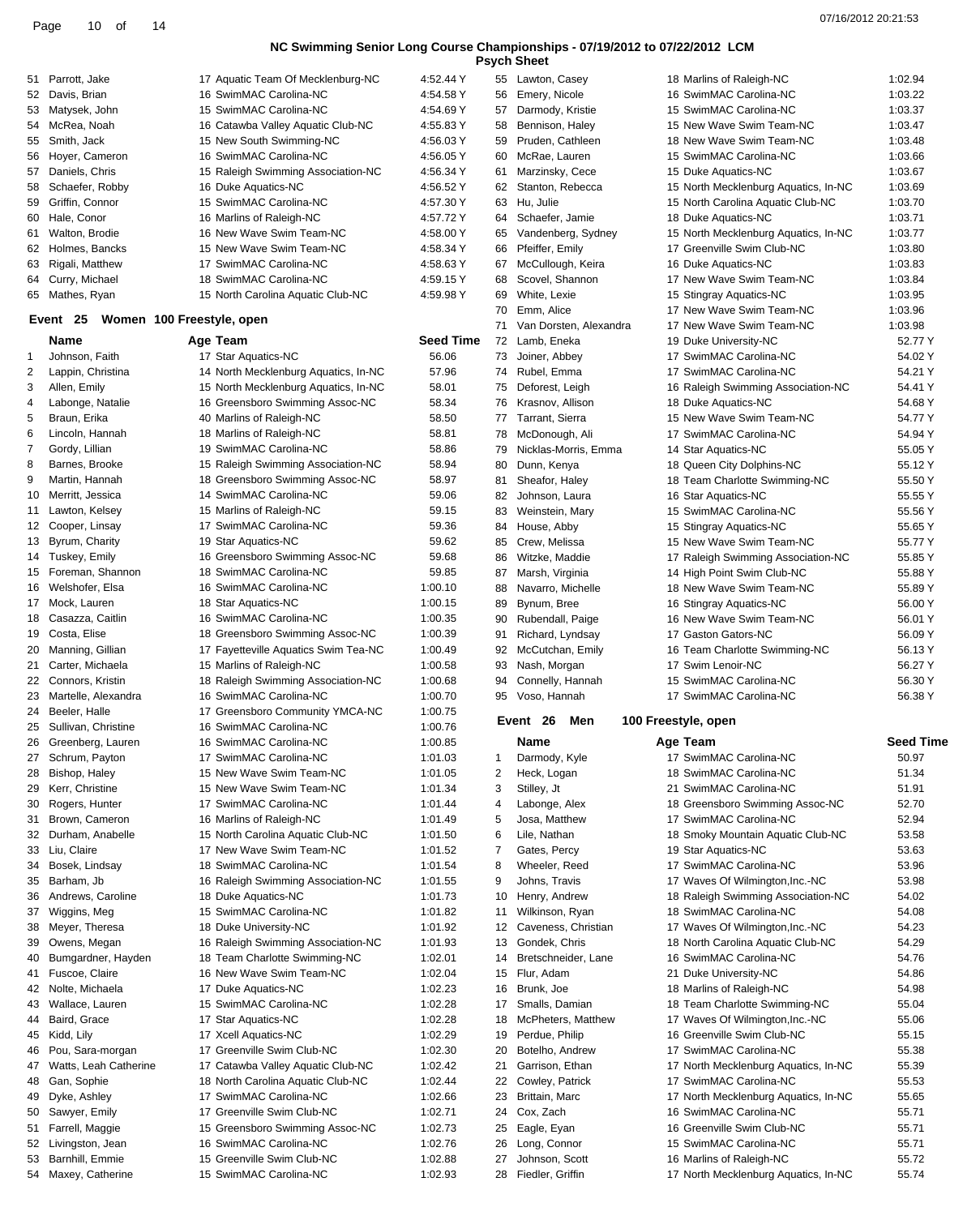|          |                                  |                                                               |                |                | <b>Psych Sheet</b>                     |                                                                |                          |
|----------|----------------------------------|---------------------------------------------------------------|----------------|----------------|----------------------------------------|----------------------------------------------------------------|--------------------------|
| 29       | Rill, Paul                       | 18 New Wave Swim Team-NC                                      | 55.80          |                | 101 Brogden, Harrison                  | 19 Star Aquatics-NC                                            | 50.05 Y                  |
| 30       | Rodeniser, Preston               | 18 Harnett County Aquatic Club-NC                             | 55.81          |                | 102 Pou, Cameron                       | 16 Greenville Swim Club-NC                                     | 50.24 Y                  |
|          | 31 Knox, Davis                   | 17 Greensboro Swimming Assoc-NC                               | 55.81          |                | 103 Shirley, Kyle                      | 16 SwimMAC Carolina-NC                                         | 50.30 Y                  |
|          | 32 Corcoran, Sean                | 18 SwimMAC Carolina-NC                                        | 55.87          |                | 104 Steljes, Robert                    | 18 Catawba Valley Aquatic Club-NC                              | 50.34 Y                  |
| 33       | Heck, Brody                      | 14 SwimMAC Carolina-NC                                        | 55.98          |                | 105 Toney, Austin                      | 16 SwimMAC Carolina-NC                                         | 50.37 Y                  |
| 34       | Smedstad, Andre                  | 19 Greenville Swim Club-NC                                    | 56.01          |                | 106 Simpson, Garrett                   | 16 SwimMAC Carolina-NC                                         | 50.43 Y                  |
| 35       | McCullagh, Hayes                 | 17 SwimMAC Carolina-NC                                        | 56.04          |                | 107 Matysek, Carl                      | 18 SwimMAC Carolina-NC                                         | 50.46 Y                  |
| 36       | Rednour, Tucker                  | 17 Gaston Gators-NC                                           | 56.11          |                | 108 Gilligan, Frankie                  | 16 SwimMAC Carolina-NC                                         | 50.69 Y                  |
|          | 37 Hering, Clay                  | 14 Greensboro Swimming Assoc-NC<br>15 High Point Swim Club-NC | 56.24<br>56.24 |                | 109 Petry, Andrew                      | 17 SwimMAC Carolina-NC                                         | 50.79 Y                  |
| 38<br>39 | Riggan, Cole<br>Gomez, Tyler     | 16 SwimMAC Carolina-NC                                        | 56.28          |                | Event 27                               | Women 1500 Freestyle, open                                     |                          |
| 40       | Hannum, Zach                     | 16 Waves Of Wilmington, Inc.-NC                               | 56.28          |                | <b>Name</b>                            | Age Team                                                       | <b>Seed Time</b>         |
| 41       | Craven, Erle                     | 19 Gateway YWCA Seadragons-NC                                 | 56.28          | $\mathbf{1}$   | Pena, Kendall                          | 17 Marlins of Raleigh-NC                                       | 17:19.95                 |
|          | 42 Burt, Bailey                  | 16 SwimMAC Carolina-NC                                        | 56.44          | 2              | Connors, Kristin                       | 18 Raleigh Swimming Association-NC                             | 17:35.60                 |
| 43       | Barnes, David                    | 19 SwimMAC Carolina-NC                                        | 56.46          | 3              | Sullivan, Christine                    | 16 SwimMAC Carolina-NC                                         | 17:46.57                 |
| 44       | Sanchez, Davied                  | 16 SwimMAC Carolina-NC                                        | 56.48          | $\overline{4}$ | Schumacher, London                     | 16 Smoky Mountain Aquatic Club-NC                              | 17:54.72                 |
| 45       | Maslowski, Seth                  | 15 Raleigh Swimming Association-NC                            | 56.51          | 5              | Giamber, Nicole                        | 19 Marlins of Raleigh-NC                                       | 18:03.33                 |
| 46       | Weaver, Graham                   | 15 SwimMAC Carolina-NC                                        | 56.52          | 6              | Carter, Kate                           | 16 SwimMAC Carolina-NC                                         | 18:06.77                 |
| 47       | Rosenbower, Eric                 | 16 Star Aquatics-NC                                           | 56.58          | 7              | Boulo, Delaney                         | 16 Marlins of Raleigh-NC                                       | 18:09.53                 |
| 48       | Daniels, Chris                   | 15 Raleigh Swimming Association-NC                            | 56.60          | 8              | Pelt, Libby                            | 15 Raleigh Swimming Association-NC                             | 18:26.00                 |
| 49       | Bagwell, Jackson                 | 15 SwimMAC Carolina-NC                                        | 56.66          | 9              | Tarrant, Sierra                        | 15 New Wave Swim Team-NC                                       | 18:35.82                 |
| 50       | Blinn, Charles                   | 17 SwimMAC Carolina-NC                                        | 56.83          | 10             | Holmes, Elisabeth                      | 17 New Wave Swim Team-NC                                       | 18:38.46                 |
| 51       | Cooper, Mitchell                 | 17 Team Charlotte Swimming-NC                                 | 56.84          | 11             | Scovel, Shannon                        | 17 New Wave Swim Team-NC                                       | 18:47.23                 |
|          | 52 Clinton, Will                 | 18 North Carolina Aquatic Club-NC                             | 56.84          |                | 12 Fuscoe, Claire                      | 16 New Wave Swim Team-NC                                       | 18:47.87                 |
| 53       | Dove, Sawyer                     | 18 Raleigh Swimming Association-NC                            | 56.93          | 13             | Maxey, Catherine                       | 15 SwimMAC Carolina-NC                                         | 18:50.68                 |
| 54       | Onol, Atalay                     | 15 Raleigh Swimming Association-NC                            | 56.96          | 14             | Greenberg, Lauren                      | 16 SwimMAC Carolina-NC                                         | 19:00.24                 |
| 55       | Roach, Henry                     | 18 Raleigh Swimming Association-NC                            | 56.97          | 15             | Mitchell, Caroline                     | 17 Marlins of Raleigh-NC                                       | 17:46.18 Y               |
| 56       | Hsieh, Jason                     | 16 New South Swimming-NC                                      | 56.98          | 16             | Lawson, Chelsea                        | 19 N. Piedmont Aquatic Club-NC                                 | 17:59.36 Y               |
| 57       | Mathes, Ryan                     | 15 North Carolina Aquatic Club-NC                             | 57.25          | 17             | Pena, Torie                            | 17 Marlins of Raleigh-NC                                       | 18:02.29 Y               |
|          | 58 Fox, Will                     | 20 Swim Lenoir-NC                                             | 57.38          | 18             | Strickland, Julianne                   | 16 Raleigh Swimming Association-NC                             | 18:02.43 Y               |
| 59       | Yeatts, Christian                | 20 SwimMAC Carolina-NC                                        | 57.45          | 19             | Arose, Helena                          | 17 Marlins of Raleigh-NC                                       | 18:07.20 Y               |
| 60       | Morrell, Justin                  | 17 North Carolina Aquatic Club-NC                             | 57.46          | 20             | Kristan, Hannah                        | 15 Marlins of Raleigh-NC                                       | 18:13.37 Y               |
| 61       | Baker, John<br>62 Walton, Brodie | 16 SwimMAC Carolina-NC<br>16 New Wave Swim Team-NC            | 57.54<br>57.57 | 21             | Stringfellow, Jessica                  | 16 New Wave Swim Team-NC                                       | 18:19.15 Y               |
| 63       | Biondi, John                     | 17 SwimMAC Carolina-NC                                        | 57.57          | 22             | Rinderer, Anna-Elizabeth               | 15 Marlins of Raleigh-NC                                       | 18:27.80 Y               |
|          | 64 Pofahl, Trey                  | 15 Greenville Swim Club-NC                                    | 57.61          | 23<br>24       | Vandenberg, Sydney<br>Darmody, Kristie | 15 North Mecklenburg Aquatics, In-NC<br>15 SwimMAC Carolina-NC | 18:31.53 Y<br>18:32.38 Y |
| 65       | Shaw, Dalton                     | 16 Greenville Swim Club-NC                                    | 57.68          | 25             | Bennison, Haley                        | 15 New Wave Swim Team-NC                                       | 18:33.91 Y               |
| 66       | Kielmanowicz, Edward             | 17 SwimMAC Carolina-NC                                        | 57.68          | 26             | Murch Elliot, Cape                     | 15 SwimMAC Carolina-NC                                         | 18:34.26 Y               |
|          | 67 McGugan, Henry                | 15 Star Aquatics-NC                                           | 57.69          | 27             | Neil, Caroline                         | 16 Star Aquatics-NC                                            | 18:36.76 Y               |
| 68       | Short, Jimbo                     | 15 Waves Of Wilmington, Inc.-NC                               | 57.81          |                | 28 Youngbar, Meghan                    | 17 New Wave Swim Team-NC                                       | 18:38.04 Y               |
| 69       | Caccamo, Sam                     | 15 Greensboro Swimming Assoc-NC                               | 57.89          |                |                                        |                                                                |                          |
|          | 70 Hoyer, Cameron                | 16 SwimMAC Carolina-NC                                        | 58.16          |                | Event 28<br>Men                        | 200 Backstroke, open                                           |                          |
|          | 71 Greeley, Nathan               | 15 Duke Aquatics-NC                                           | 58.17          |                | Name                                   | Age Team                                                       | <b>Seed Time</b>         |
|          | Cardwell, Christopher            | 17 North Mecklenburg Aquatics, In-NC                          | 58.18          | $\mathbf{1}$   | Darmody, Kyle                          | 17 SwimMAC Carolina-NC                                         | 2:05.15                  |
|          | 73 Manchester, Jeffrey           | 15 SwimMAC Carolina-NC                                        | 58.28          | 2              | Josa, Matthew                          | 17 SwimMAC Carolina-NC                                         | 2:05.35                  |
|          | 74 Martin, Jared                 | 15 Greensboro Swimming Assoc-NC                               | 58.45          | 3              | Eiden, Alex                            | 18 Marlins of Raleigh-NC                                       | 2:06.53                  |
| 75       | Wetherell, Adam                  | 17 Gateway YWCA Seadragons-NC                                 | 58.50          | 4              | Hill, Tyler                            | 19 SwimMAC Carolina-NC                                         | 2:07.00                  |
|          | 76 Dyer, Dustin                  | 18 Fayetteville YMCA Sea Dragons-NC                           | 58.52          | 5              | Snyder, Austin                         | 18 SwimMAC Carolina-NC                                         | 2:07.01                  |
|          | 77 Sears, Elijah                 | 15 Aquatic Team Of Mecklenburg-NC                             | 58.57          | 6              | Osada, Koya                            | 16 North Carolina Aquatic Club-NC                              | 2:07.39                  |
| 78       | Zakerin, Bijan                   | 15 North Carolina Aquatic Club-NC                             | 58.62          | 7              | Lile, Nathan                           | 18 Smoky Mountain Aquatic Club-NC                              | 2:07.40                  |
| 79       | Poff, Trey                       | 15 SwimMAC Carolina-NC                                        | 58.64          | 8              | McPheters, Matthew                     | 17 Waves Of Wilmington, Inc.-NC                                | 2:08.14                  |
| 80       | Harris, Trey                     | 16 Duke Aquatics-NC                                           | 58.72          | 9              | Brogden, Harrison                      | 19 Star Aquatics-NC                                            | 2:09.07                  |
| 81       | Caron-O'Neill, Quaid             | 17 Gateway YWCA Seadragons-NC                                 | 58.72          | 10             | Deforest, Mitch                        | 18 Raleigh Swimming Association-NC                             | 2:10.87                  |
|          | 82 Hites, Collin                 | 18 Swim Lenoir-NC<br>15 New Wave Swim Team-NC                 | 58.80          | 11             | Schade, Tim                            | 17 Marlins of Raleigh-NC                                       | 2:12.72                  |
| 84       | 83 Yeh, Sean<br>Pollenz, Chris   | 18 New Wave Swim Team-NC                                      | 58.83<br>58.85 |                | 12 Corcoran, Sean<br>Smedstad, Andre   | 18 SwimMAC Carolina-NC<br>19 Greenville Swim Club-NC           | 2:12.99<br>2:13.32       |
| 85       | Cooper, Matthew                  | 16 Team Charlotte Swimming-NC                                 | 58.87          | 13<br>14       | Oyler, Geoffrey                        | 16 Marlins of Raleigh-NC                                       | 2:13.42                  |
| 86       | Campbell, Matt                   | 15 Sharks Aquatic Club-NC                                     | 58.96          |                | 15 Dove, Sawyer                        | 18 Raleigh Swimming Association-NC                             | 2:14.10                  |
| 87       | Glenn, Kevin                     | 18 SwimMAC Carolina-NC                                        | 47.48 Y        | 16             | Riggan, Cole                           | 15 High Point Swim Club-NC                                     | 2:14.80                  |
| 88       | Davis, Brian                     | 16 SwimMAC Carolina-NC                                        | 49.17 Y        | 17             | Campbell, Parker                       | 15 Sharks Aquatic Club-NC                                      | 2:15.12                  |
| 89       | Thomas, Jacob                    | 17 Star Aquatics-NC                                           | 49.40 Y        |                | 18 Baker, John                         | 16 SwimMAC Carolina-NC                                         | 2:15.16                  |
| 90       | Polli, Eric                      | 17 New Wave Swim Team-NC                                      | 49.43 Y        | 19             | Rill, Paul                             | 18 New Wave Swim Team-NC                                       | 2:15.79                  |
| 91       | Cameron, Noah                    | 17 High Point Swim Club-NC                                    | 49.47 Y        | 20             | High, Joseph                           | 16 Waves Of Wilmington, Inc.-NC                                | 2:16.07                  |
|          | 92 Anderson, Cam                 | 16 Greenville Swim Club-NC                                    | 49.60 Y        |                | 21 Cowley, Patrick                     | 17 SwimMAC Carolina-NC                                         | 2:16.13                  |
| 93       | Kirven, Alex                     | 17 SwimMAC Carolina-NC                                        | 49.65 Y        |                | 22 Long, Connor                        | 15 SwimMAC Carolina-NC                                         | 2:16.40                  |
| 94       | Wasberg, Craig                   | 16 SwimMAC Carolina-NC                                        | 49.67 Y        | 23             | Johnson, Scott                         | 16 Marlins of Raleigh-NC                                       | 2:16.91                  |
| 95       | Matysek, John                    | 15 SwimMAC Carolina-NC                                        | 49.70 Y        |                | 24 Kawaguchi, Tosh                     | 15 Marlins of Raleigh-NC                                       | 2:17.14                  |
| 96       | Zieg, Tyler                      | 16 Greensboro Swimming Assoc-NC                               | 49.74 Y        | 25             | Jaulin, Madison                        | 16 SwimMAC Carolina-NC                                         | 2:18.08                  |
| 97       | Weaver, Matthew                  | 16 Greensboro Swimming Assoc-NC                               | 49.78 Y        | 26             | Chadwick, Michael                      | 17 SwimMAC Carolina-NC                                         | 2:18.31                  |
| 98       | Suther, John                     | 16 SwimMAC Carolina-NC                                        | 49.89 Y        |                | 27 Greeley, Nathan                     | 15 Duke Aquatics-NC                                            | 2:18.82                  |
|          | 99 Eudy, Jack                    | 15 New South Swimming-NC                                      | 49.92 Y        | 28             | Gibson, Nicholas                       | 17 Catawba Valley Aquatic Club-NC                              | 2:18.87                  |
|          | 100 Curry, Michael               | 18 SwimMAC Carolina-NC                                        | 50.03 Y        |                | 29 Fiedler, Griffin                    | 17 North Mecklenburg Aquatics, In-NC                           | 2:19.37                  |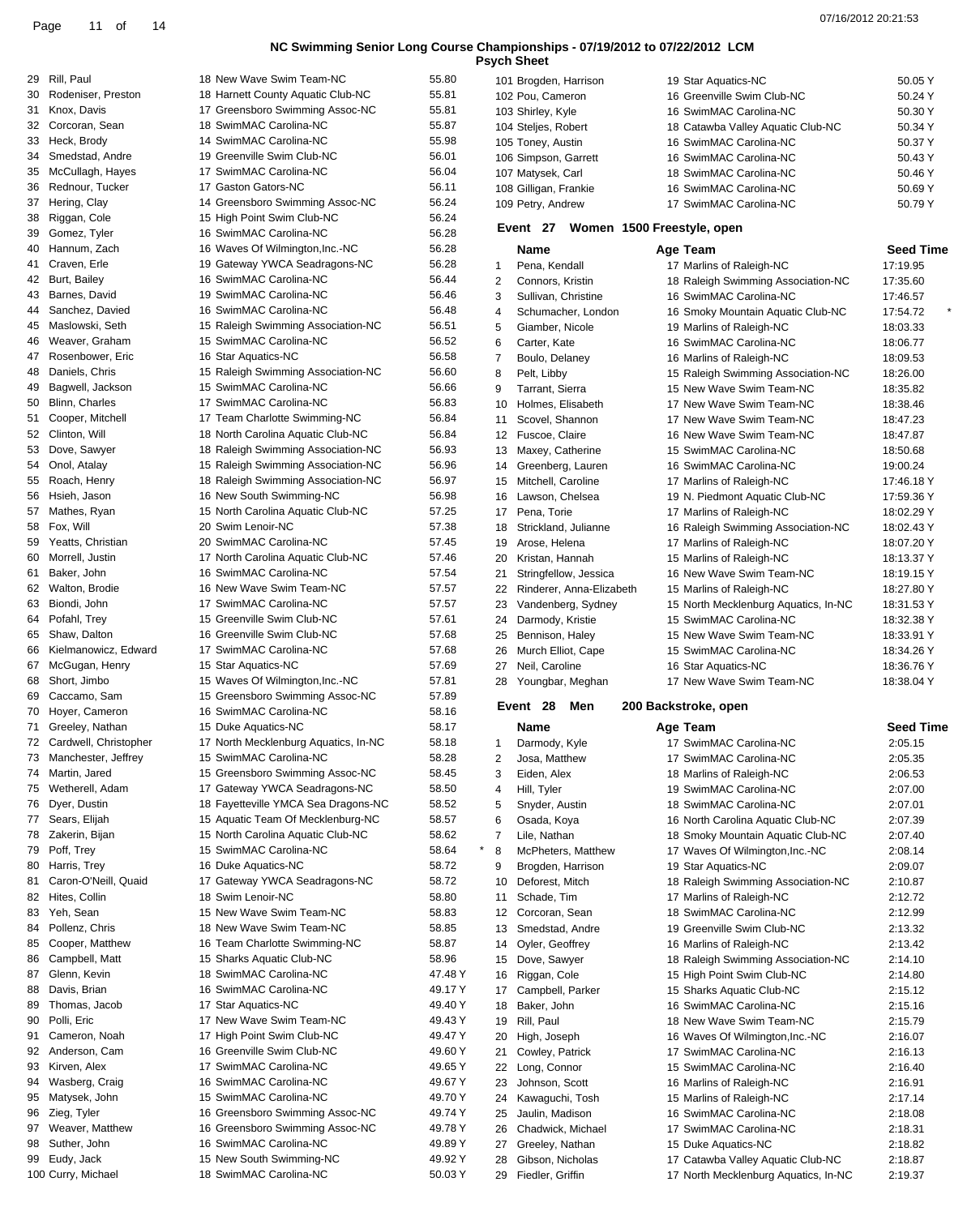|          |                                           |                                                                   |                        |          | <b>Psych Sheet</b>                       |                                                                  |                              |
|----------|-------------------------------------------|-------------------------------------------------------------------|------------------------|----------|------------------------------------------|------------------------------------------------------------------|------------------------------|
| 30       | Roach, Jon                                | 15 Raleigh Swimming Association-NC                                | 2:19.86                |          | 49 Lindblom, Meredith                    | 17 SwimMAC Carolina-NC                                           | 2:13.48 Y                    |
| 31       | Sanchez, Davied                           | 16 SwimMAC Carolina-NC                                            | 2:19.89                | 50       | Wurst, Alyssa                            | 15 Raleigh Swimming Association-NC                               | 2:13.85 Y                    |
| 32       | Morrell, Justin                           | 17 North Carolina Aquatic Club-NC                                 | 2:20.44                | 51       | Baird, Grace                             | 17 Star Aquatics-NC                                              | 2:14.23 Y                    |
| 33       | Rodeniser, Preston                        | 18 Harnett County Aquatic Club-NC                                 | 2:21.11                | 52       | Hu, Julie                                | 15 North Carolina Aquatic Club-NC                                | 2:14.38 Y                    |
| 34       | Simpson, Garrett                          | 16 SwimMAC Carolina-NC<br>17 Gaston Gators-NC                     | 2:21.23                | 53       | Jabusch, Sarah                           | 17 New Wave Swim Team-NC                                         | 2:14.48 Y                    |
| 35<br>36 | Rednour, Tucker<br>Cooper, Matthew        | 16 Team Charlotte Swimming-NC                                     | 2:21.50<br>2:21.95     | 54<br>55 | Bencini, Madison<br>Sheafor, Tirion      | 15 Star Aquatics-NC<br>18 Team Charlotte Swimming-NC             | 2:14.51 Y<br>2:15.26 Y       |
| 37       | Kelber, Jordan                            | 15 New Wave Swim Team-NC                                          | 2:21.97                |          | 56 Strickland, Julianne                  | 16 Raleigh Swimming Association-NC                               | 2:15.39 Y                    |
| 38       | Bagwell, Jackson                          | 15 SwimMAC Carolina-NC                                            | 2:22.37                | 57       | House, Abby                              | 15 Stingray Aquatics-NC                                          | 2:15.58 Y                    |
| 39       | Cardwell, Christopher                     | 17 North Mecklenburg Aquatics, In-NC                              | 2:22.87                | 58       | Tyree, Kaley                             | 16 SwimMAC Carolina-NC                                           | 2:15.76 Y                    |
| 40       | Eagle, Eyan                               | 16 Greenville Swim Club-NC                                        | 1:56.74 Y              | 59       | Rubendall, Paige                         | 16 New Wave Swim Team-NC                                         | 2:15.94 Y                    |
| 41       | Kirven, Alex                              | 17 SwimMAC Carolina-NC                                            | 1:58.52 Y              | 60       | Sheafor, Haley                           | 18 Team Charlotte Swimming-NC                                    | 2:16.02 Y                    |
| 42       | Gomez, Tyler                              | 16 SwimMAC Carolina-NC                                            | 2:00.06 Y              | 61       | Weeks, Libby                             | 15 SwimMAC Carolina-NC                                           | 2:16.50 Y                    |
| 43       | Schmalz, Dakota                           | 16 Aquatic Team Of Mecklenburg-NC                                 | 2:00.66 Y              |          | 62 Murch Elliot, Cape                    | 15 SwimMAC Carolina-NC                                           | 2:16.52 Y                    |
| 44       | Griffin, Connor                           | 15 SwimMAC Carolina-NC                                            | 2:00.92 Y              |          | Event 30<br>Men                          | 1500 Freestyle, open                                             |                              |
| 45       | Matysek, John                             | 15 SwimMAC Carolina-NC                                            | 2:00.97 Y              |          |                                          |                                                                  |                              |
| 46       | Ress, Brandon<br>Dyer, Dustin             | 17 Marlins of Raleigh-NC                                          | 2:01.16 Y              | 1        | Name                                     | Age Team<br>18 Marlins of Raleigh-NC                             | <b>Seed Time</b><br>16:00.64 |
| 47<br>48 | Pofahl, Trey                              | 18 Fayetteville YMCA Sea Dragons-NC<br>15 Greenville Swim Club-NC | 2:01.45 Y<br>2:02.17 Y | 2        | Miller, Benjamin<br>Linker, Adam         | 16 Marlins of Raleigh-NC                                         | 16:23.19                     |
| 49       | Smith, Jack                               | 15 New South Swimming-NC                                          | 2:02.70 Y              | 3        | Eiden, Alex                              | 18 Marlins of Raleigh-NC                                         | 16:24.82                     |
| 50       | McCulloch, Gavin                          | 15 Raleigh Swimming Association-NC                                | 2:03.24 Y              | 4        | Bradshaw, Pierce                         | 16 New South Swimming-NC                                         | 16:33.56                     |
|          |                                           |                                                                   |                        | 5        | Harmon, Clay                             | 17 Marlins of Raleigh-NC                                         | 16:34.75                     |
|          | Event 29                                  | Women 200 Backstroke, open                                        |                        | 6        | Lile, Nathan                             | 18 Smoky Mountain Aquatic Club-NC                                | 16:36.25                     |
|          | Name                                      | Age Team                                                          | Seed Time              | 7        | Burt, Bailey                             | 16 SwimMAC Carolina-NC                                           | 16:37.27                     |
| 1        | Mitchell, Victoria                        | 19 Marlins of Raleigh-NC                                          | 2:15.18                | 8        | Craig, Steven                            | 15 Marlins of Raleigh-NC                                         | 16:44.80                     |
| 2        | Emery, Nicole                             | 16 SwimMAC Carolina-NC                                            | 2:20.61                | 9        | Brakovec, Hunter                         | 15 New South Swimming-NC                                         | 16:44.81                     |
| 3        | Lawton, Kelsey                            | 15 Marlins of Raleigh-NC                                          | 2:21.30                | 10       | Newland, Matthew                         | 19 Marlins of Raleigh-NC                                         | 16:47.67                     |
| 4        | Foreman, Shannon                          | 18 SwimMAC Carolina-NC                                            | 2:22.88                | 11       | Craig, David                             | 17 Marlins of Raleigh-NC                                         | 16:49.91                     |
| 5        | Murch Elliot, Currie                      | 18 SwimMAC Carolina-NC                                            | 2:23.23                |          | 12 Menke, Alex                           | 19 SwimMAC Carolina-NC                                           | 16:53.73                     |
| 6        | Allen, Emily                              | 15 North Mecklenburg Aquatics, In-NC                              | 2:23.66                |          | 13 Cairns, Noah                          | 15 North Carolina Aquatic Club-NC                                | 17:02.80                     |
| 7<br>8   | Welshofer, Elsa<br>Barham, Jb             | 16 SwimMAC Carolina-NC<br>16 Raleigh Swimming Association-NC      | 2:24.20<br>2:24.43     | 14<br>15 | McCulloch, Gavin<br>Oyler, Geoffrey      | 15 Raleigh Swimming Association-NC<br>16 Marlins of Raleigh-NC   | 17:02.92<br>17:08.33         |
| 9        | Tschoke, Victoria                         | 16 Raleigh Swimming Association-NC                                | 2:24.60                |          | 16 Ress, Brandon                         | 17 Marlins of Raleigh-NC                                         | 17:19.28                     |
| 10       | McCullagh, Nora                           | 15 SwimMAC Carolina-NC                                            | 2:24.63                | 17       | Jaulin, Madison                          | 16 SwimMAC Carolina-NC                                           | 17:19.50                     |
| 11       | Meyer, Theresa                            | 18 Duke University-NC                                             | 2:25.23                | 18       | Beatty, George                           | 19 North Carolina Aquatic Club-NC                                | 17:22.29                     |
|          | 12 Murch Elliot, Billy                    | 18 SwimMAC Carolina-NC                                            | 2:25.56                |          | 19 Dove, Sawyer                          | 18 Raleigh Swimming Association-NC                               | 17:22.31                     |
| 13       | Martelle, Alexandra                       | 16 SwimMAC Carolina-NC                                            | 2:26.86                | 20       | Hale, Conor                              | 16 Marlins of Raleigh-NC                                         | 17:29.11                     |
| 14       | Mehaffey, Erin                            | 18 Smoky Mountain Aquatic Club-NC                                 | 2:27.38                | 21       | Farrell, Chris                           | 17 Stingray Aquatics-NC                                          | 17:30.64                     |
|          | 15 Wallace, Lauren                        | 15 SwimMAC Carolina-NC                                            | 2:27.60                |          | 22 Smith, Jack                           | 15 New South Swimming-NC                                         | 17:30.66                     |
| 16       | Kidd, Lily                                | 17 Xcell Aquatics-NC                                              | 2:28.56                | 23       | Roach, Henry                             | 18 Raleigh Swimming Association-NC                               | 17:37.55                     |
| 17       | Barnes, Brooke                            | 15 Raleigh Swimming Association-NC                                | 2:29.63                | 24       | Sayre, Noah                              | 15 New Wave Swim Team-NC                                         | 17:41.37                     |
| 18       | Liu, Claire                               | 17 New Wave Swim Team-NC                                          | 2:29.82                |          | 25 Holmes, Bancks                        | 15 New Wave Swim Team-NC                                         | 17:43.16                     |
|          | 19 Carter, Michaela<br>20 Deforest, Leigh | 15 Marlins of Raleigh-NC<br>16 Raleigh Swimming Association-NC    | 2:29.94<br>2:30.05     |          | 26 Kawaguchi, Tosh<br>27 Cox, Zach       | 15 Marlins of Raleigh-NC<br>16 SwimMAC Carolina-NC               | 17:52.93<br>16:42.09 Y       |
| 21       | Bynum, Bree                               | 16 Stingray Aquatics-NC                                           | 2:30.78                |          | 28 Veals, Bryan                          | 17 Waves Of Wilmington, Inc.-NC                                  | 16:56.68 Y                   |
| 22       | Bumgardner, Hayden                        | 18 Team Charlotte Swimming-NC                                     | 2:30.88                |          |                                          |                                                                  |                              |
| 23       | Stranick, Sara                            | 15 SwimMAC Carolina-NC                                            | 2:30.88                |          | Event 31                                 | Women 200 Individual Medley, open                                |                              |
| 24       | Dupay, Ally                               | 16 SwimMAC Carolina-NC                                            | 2:31.15                |          | Name                                     | Age Team                                                         | <b>Seed Time</b>             |
| 25       | Mitchell, Caroline                        | 17 Marlins of Raleigh-NC                                          | 2:31.65                | 1        | Mitchell, Victoria                       | 19 Marlins of Raleigh-NC                                         | 2:20.59                      |
| 26       | Kristan, Hannah                           | 15 Marlins of Raleigh-NC                                          | 2:32.23                | 2        | Murch Elliot, Currie                     | 18 SwimMAC Carolina-NC                                           | 2:22.40                      |
| 27       | Watts, Leah Catherine                     | 17 Catawba Valley Aquatic Club-NC                                 | 2:32.40                | 3        | Linker, Katelyn                          | 19 Marlins of Raleigh-NC                                         | 2:22.72                      |
| 28       | Owens, Megan                              | 16 Raleigh Swimming Association-NC                                | 2:32.90                | 4        | Murch Elliot, Billy                      | 18 SwimMAC Carolina-NC                                           | 2:23.66                      |
| 29       | Hughes, Chapman                           | 16 SwimMAC Carolina-NC                                            | 2:33.07                | 5        | Plevka, Katherine                        | 19 SwimMAC Carolina-NC                                           | 2:23.74                      |
| 30<br>31 | Pelt, Libby<br>Holmes, Elisabeth          | 15 Raleigh Swimming Association-NC<br>17 New Wave Swim Team-NC    | 2:33.47<br>2:33.55     | 6<br>7   | McCullagh, Nora<br>Stranick, Sara        | 15 SwimMAC Carolina-NC<br>15 SwimMAC Carolina-NC                 | 2:24.15<br>2:24.40           |
| 32       | Andrews, Caroline                         | 18 Duke Aquatics-NC                                               | 2:33.71                | 8        | Giamber, Nicole                          | 19 Marlins of Raleigh-NC                                         | 2:24.65                      |
| 33       | McRae, Lauren                             | 15 SwimMAC Carolina-NC                                            | 2:33.98                | 9        | Lincoln, Hannah                          | 18 Marlins of Raleigh-NC                                         | 2:24.77                      |
| 34       | Kent, Kaitlyn                             | 17 SwimMAC Carolina-NC                                            | 2:34.24                | 10       | Casazza, Caitlin                         | 16 SwimMAC Carolina-NC                                           | 2:25.43                      |
| 35       | Linker, Katelyn                           | 19 Marlins of Raleigh-NC                                          | 2:34.79                | 11       | Dupay, Ally                              | 16 SwimMAC Carolina-NC                                           | 2:25.86                      |
| 36       | Navarro, Michelle                         | 18 New Wave Swim Team-NC                                          | 2:35.34                | 12       | Schumacher, London                       | 16 Smoky Mountain Aquatic Club-NC                                | 2:26.04                      |
| 37       | Castell, Rachel                           | 16 SwimMAC Carolina-NC                                            | 2:35.49                | 13       | Neil, Caroline                           | 16 Star Aquatics-NC                                              | 2:26.44                      |
| 38       | Lamb, Eneka                               | 19 Duke University-NC                                             | 2:05.48 Y              | 14       | Foreman, Shannon                         | 18 SwimMAC Carolina-NC                                           | 2:26.85                      |
| 39       | Ireland, Margaret                         | 16 New Wave Swim Team-NC                                          | 2:08.36 Y              |          | 15 Pfeiffer, Emily                       | 17 Greenville Swim Club-NC                                       | 2:26.86                      |
| 40       | Lawson, Chelsea                           | 19 N. Piedmont Aquatic Club-NC                                    | 2:10.07 Y              | 16       | Byrum, Charity                           | 19 Star Aquatics-NC                                              | 2:26.96                      |
| 41       | Walker, Sarah                             | 19 Greensboro Swimming Assoc-NC                                   | 2:10.35 Y              | 17       | Schrum, Payton                           | 17 SwimMAC Carolina-NC                                           | 2:27.18                      |
| 42       | Emm, Alice                                | 17 New Wave Swim Team-NC                                          | 2:10.93 Y              |          | 18 Barham, Jb                            | 16 Raleigh Swimming Association-NC                               | 2:27.97                      |
| 43<br>44 | Dyke, Ashley                              | 17 SwimMAC Carolina-NC<br>17 SwimMAC Carolina-NC                  | 2:11.36 Y<br>2:11.50 Y |          | 19 Tschoke, Victoria<br>Pou, Sara-morgan | 16 Raleigh Swimming Association-NC<br>17 Greenville Swim Club-NC | 2:28.01<br>2:28.88           |
| 45       | Rubel, Emma<br>Ellison, Kristen           | 19 Marlins of Raleigh-NC                                          | 2:11.69 Y              | 20<br>21 | Dyke, Ashley                             | 17 SwimMAC Carolina-NC                                           | 2:29.43                      |
| 46       | Dickerman, Erin                           | 17 SwimMAC Carolina-NC                                            | 2:12.77 Y              |          | 22 Wallace, Lauren                       | 15 SwimMAC Carolina-NC                                           | 2:29.84                      |
|          | 47 Liu, Caroline                          | 15 Duke Aquatics-NC                                               | 2:13.04 Y              |          | 23 Gan, Sophie                           | 18 North Carolina Aquatic Club-NC                                | 2:30.82                      |
|          |                                           |                                                                   |                        |          |                                          |                                                                  |                              |

48 Tarrant, Sierra 15 New Wave Swim Team-NC 2:13.31 Y

 Gan, Sophie 18 North Carolina Aquatic Club-NC 2:30.82 Pruden, Cathleen 18 New Wave Swim Team-NC 2:31.30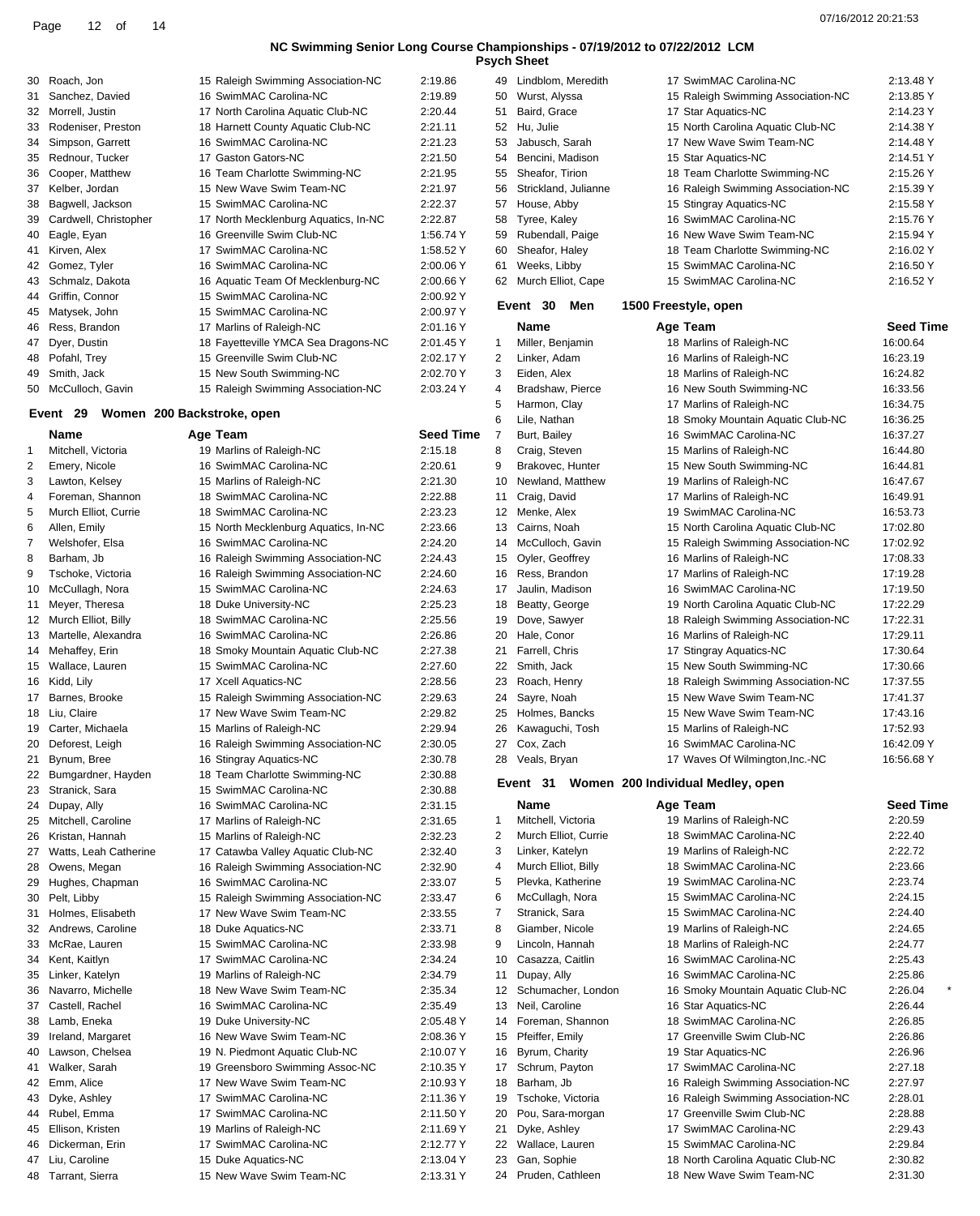| Page 13 of 14 |  |                                                                             | 07/16/2012 20:21:53 |
|---------------|--|-----------------------------------------------------------------------------|---------------------|
|               |  | NC Swimming Senior Long Course Championships - 07/19/2012 to 07/22/2012 LCM |                     |
|               |  | <b>Psych Sheet</b>                                                          |                     |

|                | 25 Sawyer, Emily        | 17 Greenville Swim Club-NC                                | 2:31.65          |              | 12 Brunk, Joe                            | 18 Marlins of Raleigh-NC             | 2:13.59          |
|----------------|-------------------------|-----------------------------------------------------------|------------------|--------------|------------------------------------------|--------------------------------------|------------------|
| 26             | Merritt, Jessica        | 14 SwimMAC Carolina-NC                                    | 2:31.66          |              | 13 Wilkinson, Ryan                       | 18 SwimMAC Carolina-NC               | 2:13.61          |
| 27             | Watts, Leah Catherine   | 17 Catawba Valley Aquatic Club-NC                         | 2:31.71          | 14           | Cooper, Mitchell                         | 17 Team Charlotte Swimming-NC        | 2:13.76          |
| 28             | Brown, Cameron          | 16 Marlins of Raleigh-NC                                  | 2:31.79          | 15           | Miller, Benjamin                         | 18 Marlins of Raleigh-NC             | 2:14.07          |
| 29             | Bumgardner, Hayden      | 18 Team Charlotte Swimming-NC                             | 2:32.24          | 16           | Harmon, Clay                             | 17 Marlins of Raleigh-NC             | 2:14.47          |
| 30             | Boulo, Delaney          | 16 Marlins of Raleigh-NC                                  | 2:32.59          | 17           | Chadwick, Michael                        | 17 SwimMAC Carolina-NC               | 2:14.59          |
| 31             | Kerr, Christine         | 15 New Wave Swim Team-NC                                  | 2:32.74          | 18           | Shaw, Dalton                             | 16 Greenville Swim Club-NC           | 2:14.66          |
|                | 32 Beeler, Halle        | 17 Greensboro Community YMCA-NC                           | 2:33.47          | 19           | Craig, David                             | 17 Marlins of Raleigh-NC             | 2:15.12          |
| 33             | Jabusch, Sarah          | 17 New Wave Swim Team-NC                                  | 2:33.61          | 20           | Perdue, Philip                           | 16 Greenville Swim Club-NC           | 2:15.54          |
|                | 34 Hu, Julie            | 15 North Carolina Aquatic Club-NC                         | 2:33.65          | 21           | Brakovec, Hunter                         | 15 New South Swimming-NC             | 2:16.13          |
|                | 35 Liu, Caroline        | 15 Duke Aquatics-NC                                       | 2:34.12          |              | 22 Harris, Trey                          | 16 Duke Aquatics-NC                  | 2:16.27          |
| 36             | Weinstein, Mary         | 15 SwimMAC Carolina-NC                                    | 2:34.17          | 23           | Deforest, Mitch                          | 18 Raleigh Swimming Association-NC   | 2:16.40          |
|                |                         |                                                           |                  | 24           | Barnes, David                            | 19 SwimMAC Carolina-NC               | 2:17.08          |
| 37             | McCullough, Keira       | 16 Duke Aquatics-NC                                       | 2:34.46          |              |                                          |                                      |                  |
| 38             | Owens, Megan            | 16 Raleigh Swimming Association-NC                        | 2:34.48          | 25           | Craig, Steven                            | 15 Marlins of Raleigh-NC             | 2:17.27          |
| 39             | Pena, Kendall           | 17 Marlins of Raleigh-NC                                  | 2:34.76          | 26           | Schade, Tim                              | 17 Marlins of Raleigh-NC             | 2:17.63          |
| 40             | Murch Elliot, Cape      | 15 SwimMAC Carolina-NC                                    | 2:34.82          | 27           | Linker, Adam                             | 16 Marlins of Raleigh-NC             | 2:17.98          |
|                | 41 Loydpierson, Amelia  | 17 SwimMAC Carolina-NC                                    | 2:34.83          | 28           | Craven, Erle                             | 19 Gateway YWCA Seadragons-NC        | 2:18.03          |
|                | 42 Krasnov, Allison     | 18 Duke Aquatics-NC                                       | 2:35.11          | 29           | Riggan, Cole                             | 15 High Point Swim Club-NC           | 2:18.05          |
| 43             | Hughes, Chapman         | 16 SwimMAC Carolina-NC                                    | 2:35.16          | 30           | Bradshaw, Pierce                         | 16 New South Swimming-NC             | 2:18.11          |
|                | 44 McDonough, Ali       | 17 SwimMAC Carolina-NC                                    | 2:35.56          | 31           | Smalls, Damian                           | 18 Team Charlotte Swimming-NC        | 2:18.43          |
| 45             | Manning, Gillian        | 17 Fayetteville Aquatics Swim Tea-NC                      | 2:35.91          | 32           | Polli, Eric                              | 17 New Wave Swim Team-NC             | 2:18.72          |
| 46             | Dickerman, Erin         | 17 SwimMAC Carolina-NC                                    | 2:36.33          | 33           | Rill, Paul                               | 18 New Wave Swim Team-NC             | 2:18.80          |
| 47             | Nolte, Michaela         | 17 Duke Aquatics-NC                                       | 2:36.34          | 34           | Gibson, Nicholas                         | 17 Catawba Valley Aquatic Club-NC    | 2:18.99          |
| 48             | Nicklas-Morris, Emma    | 14 Star Aquatics-NC                                       | 2:36.46          | 35           | Smith, Jack                              | 15 New South Swimming-NC             | 2:19.33          |
| 49             | Vandenberg, Sydney      | 15 North Mecklenburg Aquatics, In-NC                      | 2:36.46          | 36           | High, Joseph                             | 16 Waves Of Wilmington, Inc.-NC      | 2:20.23          |
| 50             | Kent, Kaitlyn           | 17 SwimMAC Carolina-NC                                    | 2:37.10          | 37           | Botelho, Andrew                          | 17 SwimMAC Carolina-NC               | 2:20.39          |
| 51             | Boland, Kathryn         | 15 Aquatic Team Of Mecklenburg-NC                         | 2:37.38          | 38           | Baker, John                              | 16 SwimMAC Carolina-NC               | 2:20.57          |
|                | 52 McDonough, Christen  | 20 SwimMAC Carolina-NC                                    | 2:07.90 Y        | 39           | Roach, Jon                               | 15 Raleigh Swimming Association-NC   | 2:20.64          |
| 53             | Ireland, Margaret       | 16 New Wave Swim Team-NC                                  | 2:09.03 Y        | 40           | Sanchez, Davied                          | 16 SwimMAC Carolina-NC               | 2:20.96          |
|                | 54 Witzke, Maddie       | 17 Raleigh Swimming Association-NC                        | 2:09.18 Y        | 41           | Blinn, Charles                           | 17 SwimMAC Carolina-NC               | 2:21.35          |
| 55             | Emm, Alice              | 17 New Wave Swim Team-NC                                  | 2:10.93 Y        | 42           | Snyder, Austin                           | 18 SwimMAC Carolina-NC               | 2:21.64          |
| 56             | Joiner, Abbey           | 17 SwimMAC Carolina-NC                                    | 2:12.21 Y        | 43           | Greeley, Nathan                          | 15 Duke Aquatics-NC                  | 2:21.74          |
| 57             | Rogers, Hunter          | 17 SwimMAC Carolina-NC                                    | 2:12.47 Y        | 44           | Yeh, Sean                                | 15 New Wave Swim Team-NC             | 2:21.77          |
|                |                         |                                                           |                  |              |                                          |                                      |                  |
| 58             | Schaefer, Jamie         | 18 Duke Aquatics-NC                                       | 2:13.39 Y        | 45           | Close, Will                              | 16 Marlins of Raleigh-NC             | 2:21.85          |
| 59             | Baird, Grace            | 17 Star Aquatics-NC                                       | 2:13.50 Y        | 46           | Toney, Austin                            | 16 SwimMAC Carolina-NC               | 2:22.15          |
| 60             | Steagall, Lauren        | 18 New Wave Swim Team-NC                                  | 2:13.64 Y        | 47           | Queen, Jacob                             | 14 Catawba Valley Aquatic Club-NC    | 2:22.60          |
| 61             | Mehaffey, Erin          | 18 Smoky Mountain Aquatic Club-NC                         | 2:13.86 Y        | 48           | Campbell, Parker                         | 15 Sharks Aquatic Club-NC            | 2:22.76          |
| 62             | Barnhill, Emmie         | 15 Greenville Swim Club-NC                                | 2:13.88 Y        | 49           | Dyer, Dustin                             | 18 Fayetteville YMCA Sea Dragons-NC  | 2:22.85          |
|                | 63 Wiggins, Meg         | 15 SwimMAC Carolina-NC                                    | 2:14.07 Y        | 50           | McRea, Noah                              | 16 Catawba Valley Aquatic Club-NC    | 2:23.20          |
| 64             | Mock, Lauren            | 18 Star Aquatics-NC                                       | 2:14.14 Y        | 51           | Cooper, Matthew                          | 16 Team Charlotte Swimming-NC        | 2:23.68          |
| 65             | Deforest, Leigh         | 16 Raleigh Swimming Association-NC                        | 2:14.47 Y        | 52           | Yeatts, Christian                        | 20 SwimMAC Carolina-NC               | 2:23.94          |
| 66             | Duffy, Helen            | 15 Waves Of Wilmington, Inc.-NC                           | 2:14.54 Y        | 53           | Wasberg, Craig                           | 16 SwimMAC Carolina-NC               | 1:58.67 Y        |
| 67             | Richard, Lyndsay        | 17 Gaston Gators-NC                                       | 2:15.69 Y        | 54           | Hites, Kyle                              | 20 Swim Lenoir-NC                    | 1:59.45 Y        |
|                | 68 Powell, Lauren       | 16 SwimMAC Carolina-NC                                    | 2:15.86 Y        | 55           | Rigali, Matthew                          | 17 SwimMAC Carolina-NC               | 1:59.76 Y        |
| 69             | Rubendall, Paige        | 16 New Wave Swim Team-NC                                  | 2:16.00 Y        | 56           | Davis, Brian                             | 16 SwimMAC Carolina-NC               | 2:00.41 Y        |
| 70             | Voso, Hannah            | 17 SwimMAC Carolina-NC                                    | 2:16.03 Y        | 57           | Gomez, Tyler                             | 16 SwimMAC Carolina-NC               | 2:00.42 Y        |
| 71             | Ellison, Kristen        | 19 Marlins of Raleigh-NC                                  | 2:16.60 Y        | 58           | Thomas, Jacob                            | 17 Star Aquatics-NC                  | 2:00.46 Y        |
|                | 72 Arose, Helena        | 17 Marlins of Raleigh-NC                                  | 2:16.61 Y        | 59           | Garrison, Ethan                          | 17 North Mecklenburg Aquatics, In-NC | 2:00.49 Y        |
| 73             | Andrews, Caroline       | 18 Duke Aquatics-NC                                       | 2:16.63 Y        | 60           | Weaver, Graham                           | 15 SwimMAC Carolina-NC               | 2:01.18 Y        |
| 74             | Bynum, Bree             | 16 Stingray Aquatics-NC                                   | 2:16.64 Y        | 61           | Richard, Jacob                           | 17 Gaston Gators-NC                  | 2:01.69 Y        |
|                | 75 Graham, Sara         | 16 Greensboro Swimming Assoc-NC                           | 2:16.82 Y        |              | 62 Biondi, John                          | 17 SwimMAC Carolina-NC               | 2:01.75 Y        |
| 76             | Carter, Michaela        | 15 Marlins of Raleigh-NC                                  | 2:16.88 Y        | 63           | Cowley, Patrick                          | 17 SwimMAC Carolina-NC               | 2:01.80 Y        |
| 77             | Van Dorsten, Alexandra  | 17 New Wave Swim Team-NC                                  | 2:16.90 Y        | 64           | Bagwell, Jackson                         | 15 SwimMAC Carolina-NC               | 2:01.86 Y        |
|                | 78 Adams, Cassie        | 15 Aquatic Team Of Mecklenburg-NC                         | 2:16.93 Y        | 65           | Pollenz, Chris                           | 18 New Wave Swim Team-NC             | 2:02.35 Y        |
| 79             | Marzinsky, Cece         | 15 Duke Aquatics-NC                                       | 2:16.96 Y        | 66           | Poff, Trey                               | 15 SwimMAC Carolina-NC               | 2:03.19 Y        |
|                | Underkoffler, Elizabeth | 15 New Wave Swim Team-NC                                  | 2:17.31 Y        | 67           | Hoyer, Cameron                           | 16 SwimMAC Carolina-NC               | 2:03.34 Y        |
| 80             |                         |                                                           |                  |              |                                          |                                      |                  |
| 81             | Siemens, Sara           | 16 Duke Aquatics-NC                                       | 2:17.31 Y        | 68           | Kawaguchi, Tosh                          | 15 Marlins of Raleigh-NC             | 2:03.59 Y        |
|                | 82 Kidd, Lily           | 17 Xcell Aquatics-NC                                      | 2:17.39 Y        | 69           | Simpson, Garrett                         | 16 SwimMAC Carolina-NC               | 2:04.03 Y        |
|                | Men<br>Event 32         | 200 Individual Medley, open                               |                  |              | Women 400 Medley Relay, open<br>Event 33 |                                      |                  |
|                | <b>Name</b>             | Age Team                                                  | <b>Seed Time</b> |              | <b>Name</b>                              | Relay                                | <b>Seed Time</b> |
| 1              | Josa, Matthew           | 17 SwimMAC Carolina-NC                                    | 2:06.38          | $\mathbf{1}$ | SwimMAC Carolina-NC                      | Α                                    | 4:15.80          |
| $\overline{2}$ | Henry, Andrew           | 18 Raleigh Swimming Association-NC                        | 2:07.26          | 2            | SwimMAC Carolina-NC                      | B                                    | 4:17.62          |
| 3              | Hill, Tyler             | 19 SwimMAC Carolina-NC                                    | 2:07.28          | 3            | Marlins of Raleigh-NC                    | Α                                    | 4:19.26          |
| 4              | Glenn, Kevin            | 18 SwimMAC Carolina-NC                                    | 2:09.25          | 4            | Star Aquatics-NC                         | Α                                    | 4:22.48          |
| 5              | Osada, Koya             | 16 North Carolina Aquatic Club-NC                         | 2:09.72          | 5            | Marlins of Raleigh-NC                    | B                                    | 4:31.37          |
| 6              | Heck, Logan             | 18 SwimMAC Carolina-NC                                    | 2:10.46          | 6            | Raleigh Swimming Association-NC          | Α                                    | 4:33.30          |
| 7              | Bretschneider, Lane     | 16 SwimMAC Carolina-NC                                    | 2:11.39          | 7            | Raleigh Swimming Association-NC          | в                                    | 4:38.10          |
| 8              | Stilley, Jt             | 21 SwimMAC Carolina-NC                                    | 2:12.58          | 8            | Duke Aquatics-NC                         | Α                                    | 4:38.79          |
| 9              | Johns, Travis           |                                                           |                  | 9            | New Wave Swim Team-NC                    | Α                                    | 4:39.62          |
|                |                         | 17 Waves Of Wilmington, Inc.-NC<br>17 SwimMAC Carolina-NC | 2:12.59          |              |                                          |                                      |                  |
| 10             | McCullagh, Hayes        |                                                           | 2:13.16          | 10           | North Mecklenburg Aquatics, In-NC        | Α                                    | 4:41.68          |
|                | 11 Wheeler, Reed        | 17 SwimMAC Carolina-NC                                    | 2:13.31          | 11           | New Wave Swim Team-NC                    | В                                    | 4:44.15          |